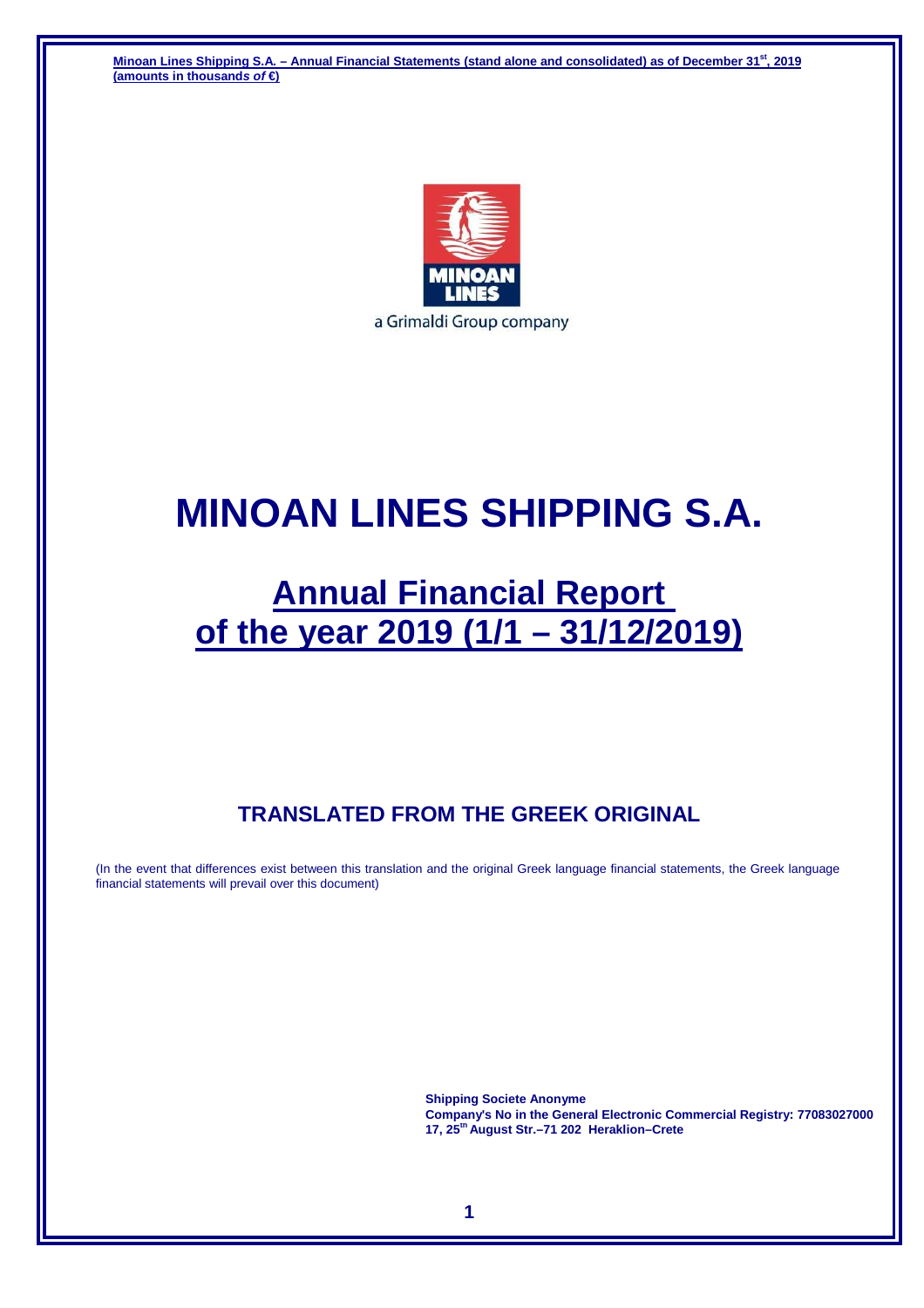# **Table of Contents Page**

| <b>Annual Report of the Board of Directors</b><br>on the financial statements of the year 2019<br>$(1/1 - 31/12/2019)$ |    |
|------------------------------------------------------------------------------------------------------------------------|----|
| <b>Annual Financial Statements (stand alone and</b><br>consolidated) as of December 31 <sup>st</sup> , 2019            | 13 |
| <b>Independent Auditor's Report</b>                                                                                    | 50 |

The amounts of the annual financial report are presented in thousands of € unless explicitly stated otherwise.

**Any last digit discrepancies are due to rounding of the figures.** 

**The Annual Financial Report has been approved by the Board of Directors meeting on 9/4/2019.**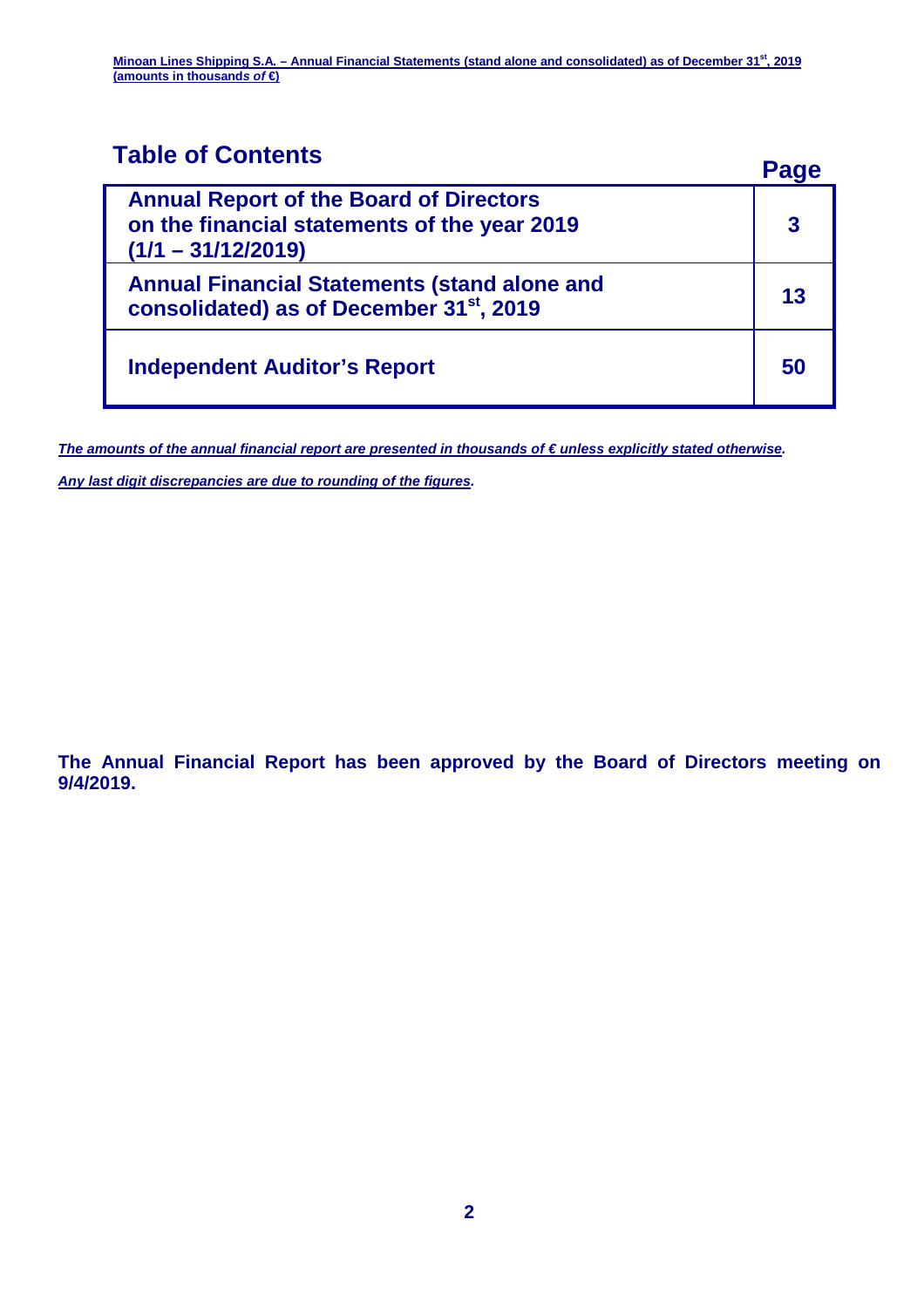# **Annual Report of the Board of Directors on the financial statements of the year 2019 (1/1 – 31/12/2019)**

This report refers to the annual consolidated Financial Statements and to the separate financial statements for the year 2019 and has been prepared in accordance with legislation in force (art.150&153 law 4548/2018). The amounts mentioned are in thousands of euros, unless it is clearly stated differently.

### **Significant events for the year 2019 – Effect on Financial Statements**

On 23/04/2019, Hellenic Capital Market Commission decided the delisting of Company's shares from Athens' Stock Exchange, following the relevant decision taken by the Extraordinary General Assembly of the Company on 01/11/2018.

In 2019, the Company concluded a approx. EUR 17 million investment for installing scrubbers at the three conventional ships of its fleet : Knossos Palace, Festos Palace (ex Mykonos Palace) and Kydon Palace (ex Festos Palace). This investment will allow the Company to avoid the consumption of low-sulfur fuel - at a higher price - to its conventional vessels and its expected to positively influence the financial figures over the following years. It should be clarified that the highspeed vessel Santorini Palace consumes fuel (M.G.O 0,1%) which is in compliance with the new stricter rules for sulfur in marine fuels.

Moreover, it should be noted that for the purpose of installing scrubbers, each of Company's conventional ships was set successively out of her route for a period of 30-40 days. This installing process had a negative impact on turnover during 2019.

It is reminded that starting from 1/1/2020, by decision of the International Maritime Organization (I.M.O.) Environment Protection Committee, becomes effective the obligation for all vessels to be supplied with low sulfur fuel (up to 0.5%). This decision affects the conventional vessels operating on Greek Coastal Sector.

As a consequence of a legal decision of the court of appeal in favour of the Company and based on the opinion of the legal advisor, a reduction of EUR 4.485 in the provision of doubtful debts has been included in income in the Consolidated and Parent Company statements of income for the year ended December 31, 2019.

The Company, in October 2019, proceeded with the short-term chartering out of the ship Festos Palace (ex Mykonos Palace) to the affiliated company Grimaldi Euromed SpA as to cover the transportation capacity needs of the latter. The chartering was in place on 31/12/2019 and it was concluded in February 2020.

#### **Traffic Volumes**

The Company for the entire year was active in the "Piraeus-Heraklion" route and "Piraeus-Souda, Chania" route, while it was continued the seasonal route "Heraklion-Cyclades".

Finally, the Company, as to upgrade its services to the passengers, from July to the end of the high touristic season extended the ferry route "Piraeus-Heraklion" by including the island of Milos, Cyclades as an intermediate destination for a certain number of voyages.

At the above mentioned active routes were handled by the Company's fleet 1,077 thousand passengers, 152 thousand cars and 74 thousand trucks, during 2019.

#### **Consolidated Balance Sheet & Financial Results**

In the following table are presented the subsidiary company which, together with the Company, is included in the consolidated financial statements and the consolidation method:

| Name                 | <b>Consolidation</b> | <b>Headquarters</b> | % Interest |      |
|----------------------|----------------------|---------------------|------------|------|
|                      | Method               |                     | 2019       | 2018 |
| Minoan Italia S.p.A. | Full                 | Palermo - Italy     | 100%       | 100% |

The most important items of the consolidated Statement of financial position and Statement of profit or loss and other comprehensive income are presented below:

|                                               | 2010<br>ZU I J | 2018 | <b>Change</b><br>,,,, |
|-----------------------------------------------|----------------|------|-----------------------|
|                                               |                |      |                       |
| Statement of financial position – key figures |                |      |                       |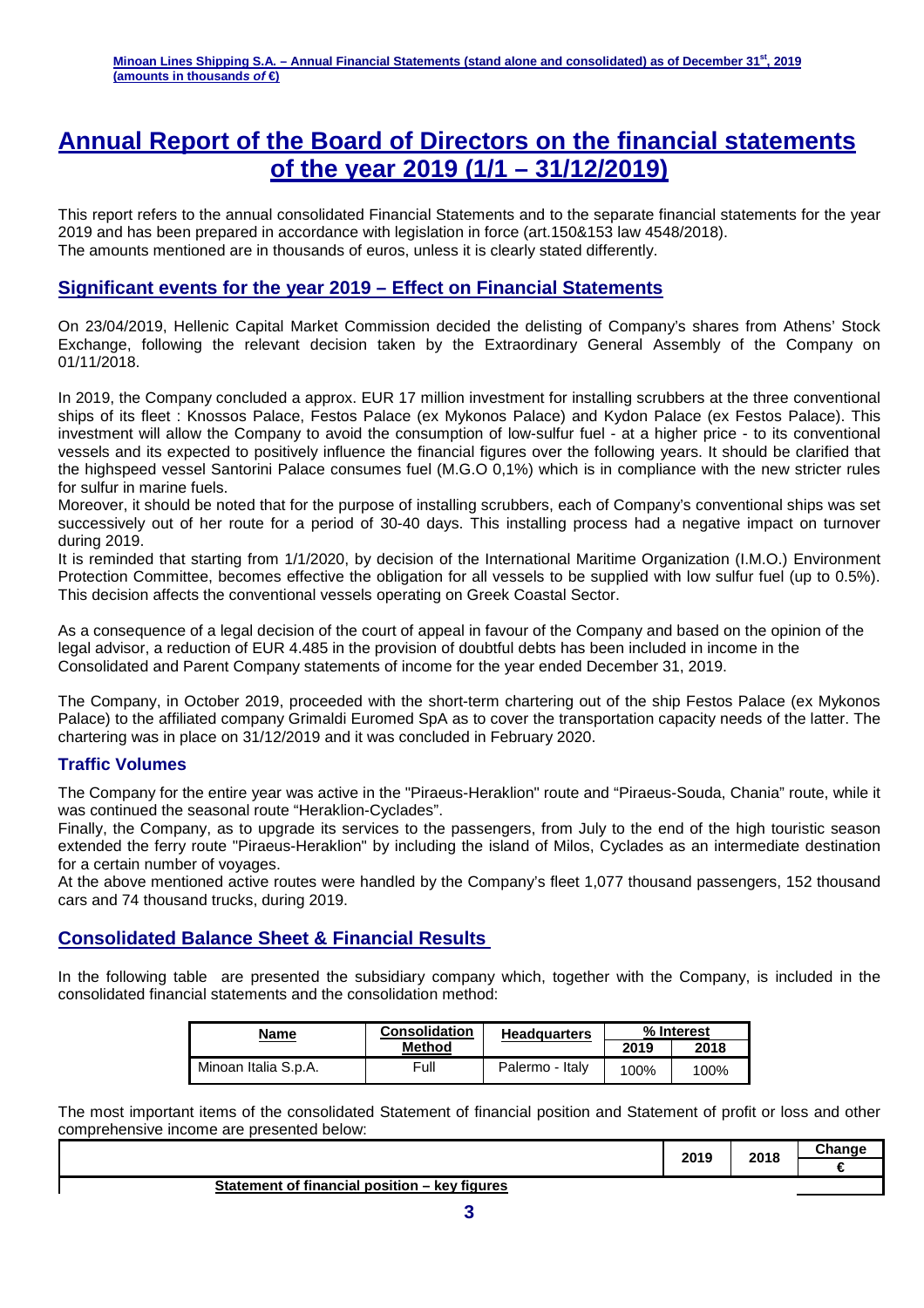| Non - Current Assets                                                                    | 269,885  | 266,714  | 3,171    |
|-----------------------------------------------------------------------------------------|----------|----------|----------|
| <b>Current Assets</b>                                                                   | 31.444   | 40.044   | $-8,600$ |
| Equity                                                                                  | 270,557  | 278,316  | $-7,759$ |
| <b>Total Liabilities</b>                                                                | 30,772   | 28,442   | 2,330    |
| Statement of comprehensive income – key figures                                         |          |          |          |
| <b>Continuing operations</b>                                                            |          |          |          |
| Revenue                                                                                 | 92,104   | 91,737   | 367      |
| Cost of sales                                                                           | 82,089   | 76,305   | 5,784    |
| Selling and Administrative Expenses                                                     | 22.068   | 22,020   | 48       |
| Profit of the year before interest, taxes, depreciation and amortization (E.B.I.T.D.A.) | 9.010    | 8,446    | 564      |
| Net Financial and Investing Results [ (Expenses) ]                                      | $-231$   | $-928$   | 697      |
| (Loss) of the year after taxes from continuing operations                               | $-7,650$ | $-5,778$ | $-1,872$ |
| (Loss) of the year after taxes                                                          | $-7,650$ | $-5,778$ | $-1,872$ |

Note: The above financial data derive directly from the Consolidated Financial Statements

- The "Non-Current Assets" reached € 269,885 against € 266,714 on 31/12/2018, increasing by € 3,171 mainly due to the investment for installing scrubbers in three conventional ships of the Company, while the reclassification of a long-term receivable on 31/12/2018 to a short-term receivable on 31/12/2019 together with yearly depreciation had a negative effect.
- The "Current Assets" decreased by  $\epsilon$  8,600 and reached  $\epsilon$  31,444 against  $\epsilon$  40,044 on 31/12/2018. This change is mainly due to the decrease in the Group's cash reserves as a result of the financing of the investment in scrubbers with own capital, while the reclassification of a long-term receivable on 31/12/2018 to a short-term receivable on 31/12/2019 had a positive effect.
- The "Equity" decreased by  $\epsilon$  7,759 and reached  $\epsilon$  270,557 against  $\epsilon$  278,316 on 31/12/2018. This change is due to the current year's result.
- The "Total Liabilities" reached € 30,772 against €28,442 on 31/12/2018, increasing by € 2,330, as a result of short term obligations related to the investment in scrubbers.

The Group's financial performance from continuing operations was affected mainly by the fact that for the purpose of installing scrubbers, each of Company's conventional ships was set successively out of her route for a period of 30-40 days, and also, by the fluctuation of the fuel prices. Analytically :

- The "Revenues" from continuing operations increased by  $\epsilon$  367 and reached  $\epsilon$  92,104 against  $\epsilon$  91,737 in year 2018, due to Company's operation on a yearly basis in the two domestic routes "Heraklion-Cyclades" and "Piraeus-Souda, Chania", which were initiated in mid year during 2018 (in June and July respectively).
- The "Cost of Sales" increased by  $\epsilon$  5,784 and reached  $\epsilon$  82,089 against  $\epsilon$  76,305 in year 2018. This change is mainly due to costs related with the two new routes, as well as to the fluctuation in fuel price.
- The "Selling and Administrative Expenses" increased by  $\epsilon$  48 compared to previous, reaching  $\epsilon$  22,068 remaining at the same level with year 2018.
- Due to the reasons mentioned above, the Operating results before tax, depreciation, financing and investing costs (E.B.I.T.D.A.) from continuing operations increased by  $\epsilon$  564 and reached profits of  $\epsilon$  9,010 against pofits of  $\epsilon$ 8,446 compared to year 2018.
- The "Net Financial and Investing Results [ Expenses ]" presented reduction compared to those of year 2018 fiscal year reaching € -231 against € -928 (improvement of € 697). This change was primarily due to the full repayment of the bond loan in June 2018.
- The "Net Results after Taxation" from continuing operations reached loss of € 7,650 against a loss of € 5,778 in previous year.

### **Financial Ratios**

The main financial ratios of the Group are presented here below:

|                                    | 2019 | 2018 |
|------------------------------------|------|------|
| <b>General Liquidity</b>           | 1.07 | 1.50 |
| <b>Total Current Assets</b>        |      |      |
| Total short term liabilities       |      |      |
| <b>Immediate Liquidity</b>         | 0.99 | 1.40 |
| Total Current Assets - Inventories |      |      |
| Total short term liabilities       |      |      |
| <b>Debt-equity Ratio</b>           | 8.79 | 9.79 |
| Equity                             |      |      |
| <b>Total Liabilities</b>           |      |      |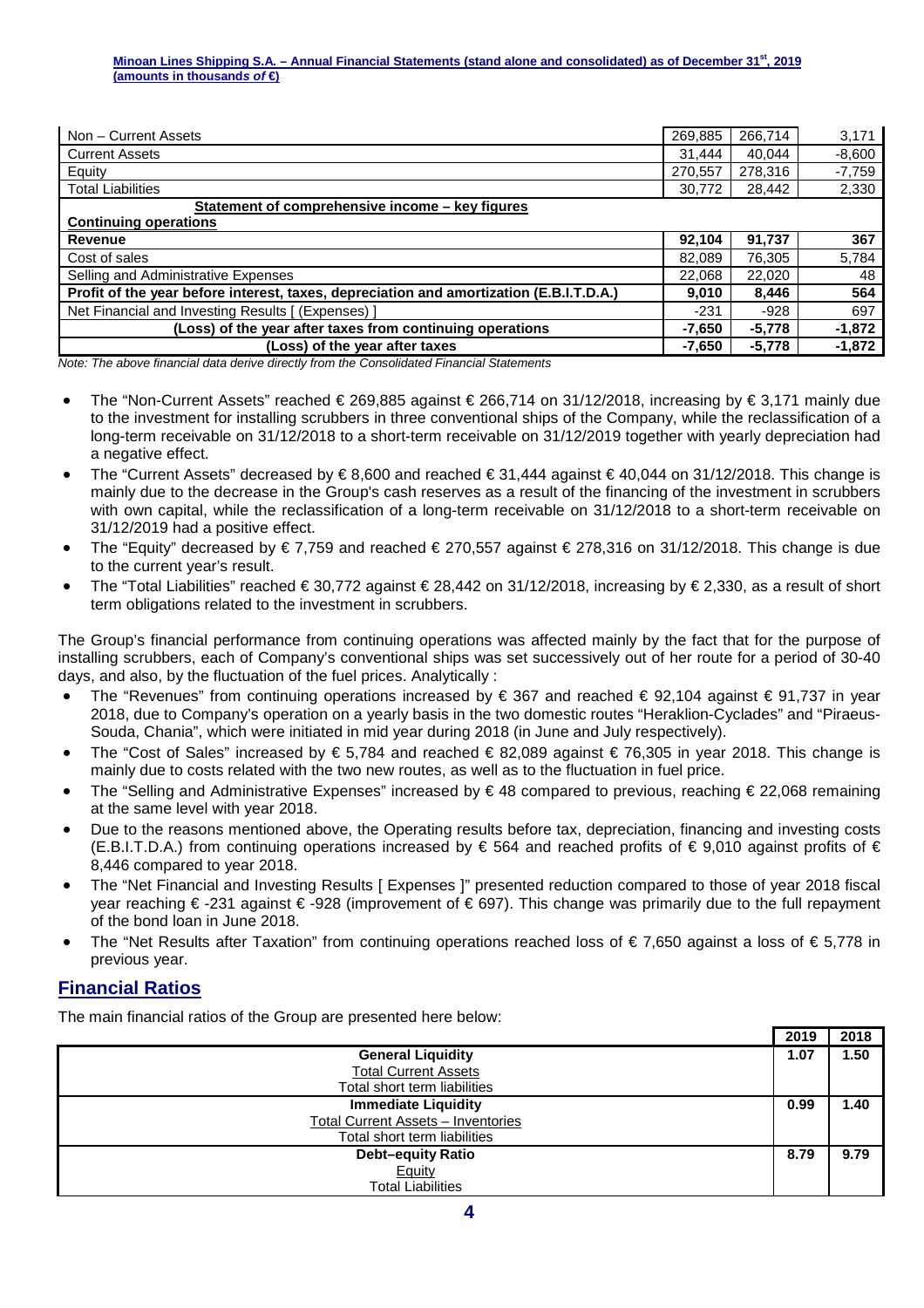- General Liquidity ratio assesses the entity's capacity to serve its current liabilities and it is derived from Group's balance sheet relevant figures.
- The Quick ratio shows how many times the direct liquidate items covers the current liabilities and arises from the Group's balance sheet relevant figures.
- Debt-Equity Ratio presents the capital structure and the relation between the Equity and Long & Short term liabilities. The said ratio derives from the relevant figures of the Group's balance sheet.

# **Balance Sheet & Financial Results at Stand Alone basis**

The most important items of Company's Statement of financial position and Statement of profit or loss and other comprehensive income, prepared in accordance with I.F.R.S., are presented below:

|                                                                                         | 2019     | 2018     | Change   |
|-----------------------------------------------------------------------------------------|----------|----------|----------|
|                                                                                         |          |          | €        |
| Statement of financial position – key figures                                           |          |          |          |
| Non - Current Assets                                                                    | 277,260  | 268,636  | 8,624    |
| <b>Current Assets</b>                                                                   | 19.119   | 24.659   | $-5,540$ |
| Equity                                                                                  | 265,660  | 270,467  | $-4,807$ |
| <b>Total Liabilities</b>                                                                | 30,719   | 22,828   | 7,891    |
| Statement of comprehensive income – key figures                                         |          |          |          |
| <b>Continuing operations</b>                                                            |          |          |          |
| <b>Revenue</b>                                                                          | 92,104   | 88,324   | 3,780    |
| Cost of Sales                                                                           | 82,048   | 73,217   | 8,831    |
| Selling and Administrative Expenses                                                     | 21.977   | 21.950   | 27       |
| Profit of the year before interest, taxes, depreciation and amortization (E.B.I.T.D.A.) | 9,071    | 5,363    | 3,708    |
| Net Financial and Investing Results [ Income ]                                          | 2,619    | 3,625    | $-1,006$ |
| (Loss) of the year after taxes from continuing operations                               | $-4,698$ | $-3,016$ | $-1,682$ |
| (Loss) of the year after taxes                                                          | -4,698   | $-3,016$ | $-1,682$ |

Note: The above financial data derive directly from Company's (stand-alone) Financial Statements

#### **Subsequent Events**

In February 2020, the Board of Directors of the Company took the decision to change the name of RO-PAX vessel FESTOS PALACE to KYDON PALACE, and to employ her in the Chania-Piraeus route, as well as to change the name of the RO-PAX MYKONOS PALACE to FESTOS PALACE and to employ her in the Heraklion-Piraeus route.

In April 2020, the Company signed two separate Memonradum of Agreements for a) the sale of Ro-Pax KNOSSOS PALACE to the affiliated company Grimaldi Euromed S.p.A. at the price of EUR 74 million, and b) the acquisition of Ro-Pax BONARIA from the affiliated company Grimaldi Euromed S.p.A at the price of EUR 74 million. It is planned both transactions to be concluded within May 2020, while the sale prices correspond to the market values of the two vessels.

It should be emphasized that the COVID-19 novel coronavirus, which has a global as well as a domestic effect on the economy and the society, might affect the achievement of the corporate targets of the Company.

The covid-19 pandemic, which started showing its widespread effects in March 2020, has caused many countries, including Greece, as well as state organizations, to take drastic measures to contain it, including quarantines, travel restrictions and other transport restrictions.

Such measures have already caused and are likely to further cause, reduced commercial activity and affect many business sectors, including the ferry shipping sector where the Company operates, both at a local as well as at a global level. The extent the wide range of effects covid-19 might bring at an economic and social level, and the resulting impact on the financial condition of the Company and the Group in 2020, depends on future uncertain events which at the moment cannot by reasonably ascertained. As a result, any precise estimation of such effects cannot be done with safety and precision.

The Management of the Company and the Group is closely monitoring how the covid-19 pandemic evolves, and how this evolution might affect their financial condition. Based on Management's current estimates, adjusted for the effects of covid-19, the Company and the Group believe that the estimated cash flows from operations in 2020, together with the liquidity the Company has secured, will be sufficient to enable the Company address the negative effects of covid-19 in the foreseeable future.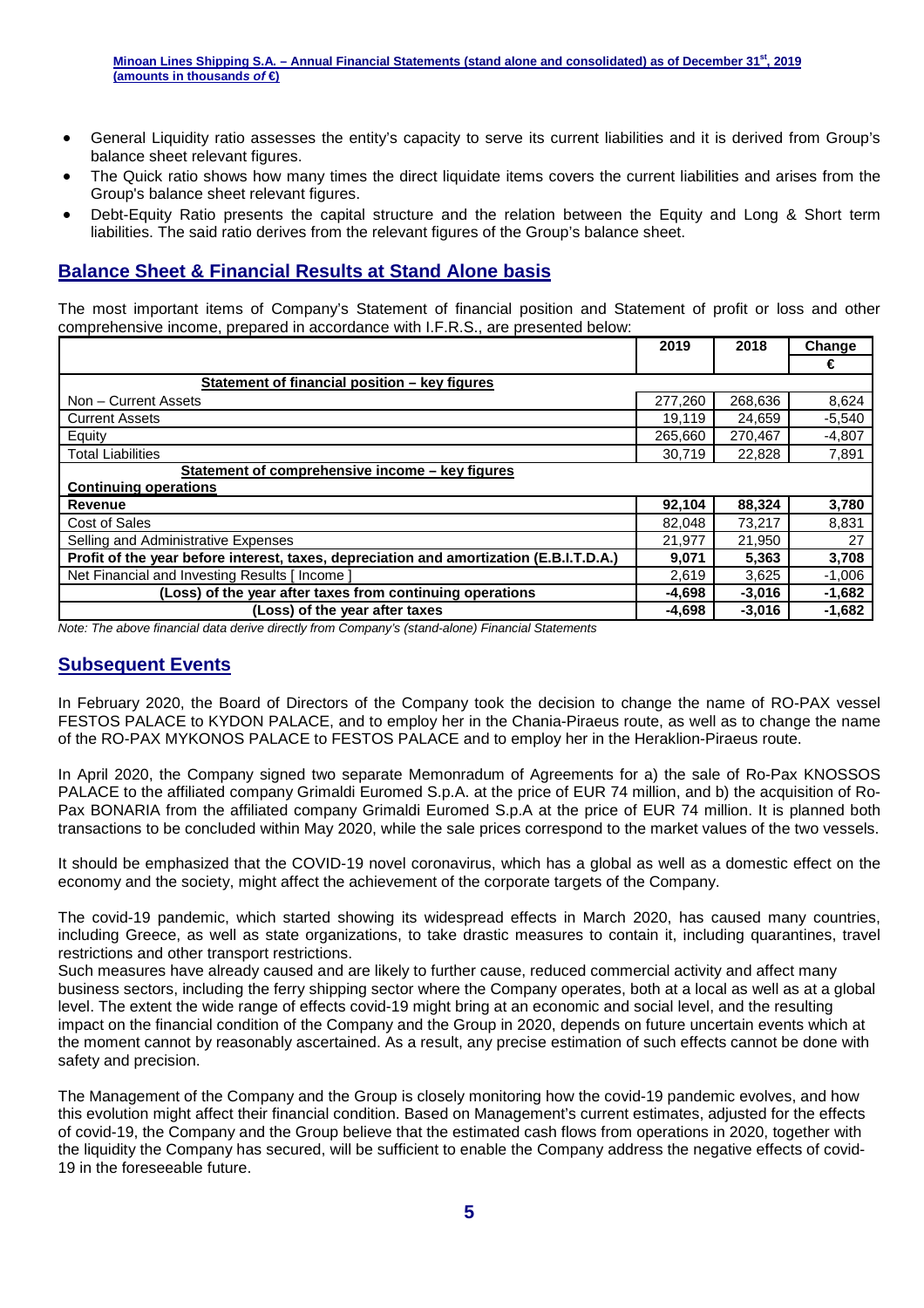#### **Minoan Lines Shipping S.A. – Annual Financial Statements (stand alone and consolidated) as of December 31st, 2019 (amounts in thousands of €)**

There are no other events, which took place after the statement of financial position date as of 31/12/19 that might an adjustment to, or disclosure, in the Parent or Group financial statements in accordance with International Financial Reporting Standards.

#### **Prospects for the year 2020**

For 2019, the Company estimates that its financial performance will be further enhanced by its commercial expansion on the new routes Piraeus-Chania and Heraklion-Cyclades, which are popular destinations with considerable traffic. An additional factor that will positively influence the Company's financial figures is the decision to install scrubbers in its conventional fleet, which will allow to the Company the continuation of supply and consumption of a much more economical type of fuel than the one that would be required by the new environmental regulation that will apply from 1/1/2020.

In all respects, it is estimated that Company's financial performance will be determined by the level of Greece's growth rate, which depends on the political and social stability, the intensity of competition among coastal shipping companies, the fluctuation of fuel prices, and also, the evolution of tourism which is affected by the geostrategic developments in the region.

It should be emphasized that the COVID-19 novel coronavirus, which has a global as well as a national effect on the economy and the society, might affect the achievement of the corporate targets of the Company.

#### **Corporate Business Model – Main Strategic Goals**

Minoan Lines provides maritime transport services contributing to the development of domestic and international tourism & commerce. Company's fleet is composed with vessels which can transport passengers, cars and also trucks. In addition, the Company provides agency services in Adriatic market. Main concern and absolute priority is the constant improvement of services provided to customers and the building of strong and long term relationships with loyal customers, based on the principles of quality and reliability.

The management of Minoan Lines focuses on the application of the following policies:

- Maintain and enhance the leading position in the markets that the company operates
- Invests in modern vessels technologically advanced.
- Provides high-level quality services giving special importance in matters related to safety, security and comfort.
- Continuous improvement and quality upgrade of services provided, according to market standards and expectations, in order to achieve a high-level customer satisfaction.
- Achievement of strong customer loyalty.
- Pursue new growth expansion opportunities in the Aegean Sea region.

Minoan Lines' main objectives are the following:

- Optimal operational level of the fleet.
- Strong, competitive performance of invested capital
- On-going healthy financial structure
- Long-term corporate value enhancement
- Exploit of arising opportunities for further development of coastal shipping operations.
- Improve competitive position in Greek coastal shipping market.

#### **Quality Policies**

The long-lasting presence of Minoan Lines in Passenger Coastal Shipping, the applied strict policies about quality issues, the fully trained personnel as well as the investments in high standard vessels have led the Company to provide high level services. Within this framework, the Company has achieved to excel, receiving critical certifications and accepting important awards from established international and domestic organizations:

ISO 9001:2015, Quality Management System, issued for «Safe and Quality Transport of Passengers and Vehicles" by international classification society RINA.

ISO 22000:2005, Safe Food Management System for storage, process and service of food and beverages in vessels, issued by TÜV Hellas.

ISM-Code (International Safety Management) and ISPS-Code (International Ship and Port Facility Security), issued by certification society RINA.

HACCP certificate (Hazardous Analysis Critical Control Point), issued by ΤÜV HELLAS (member of RWMTÜV Group) for securing health standards in the storage, production and consumption of food and beverages in ships.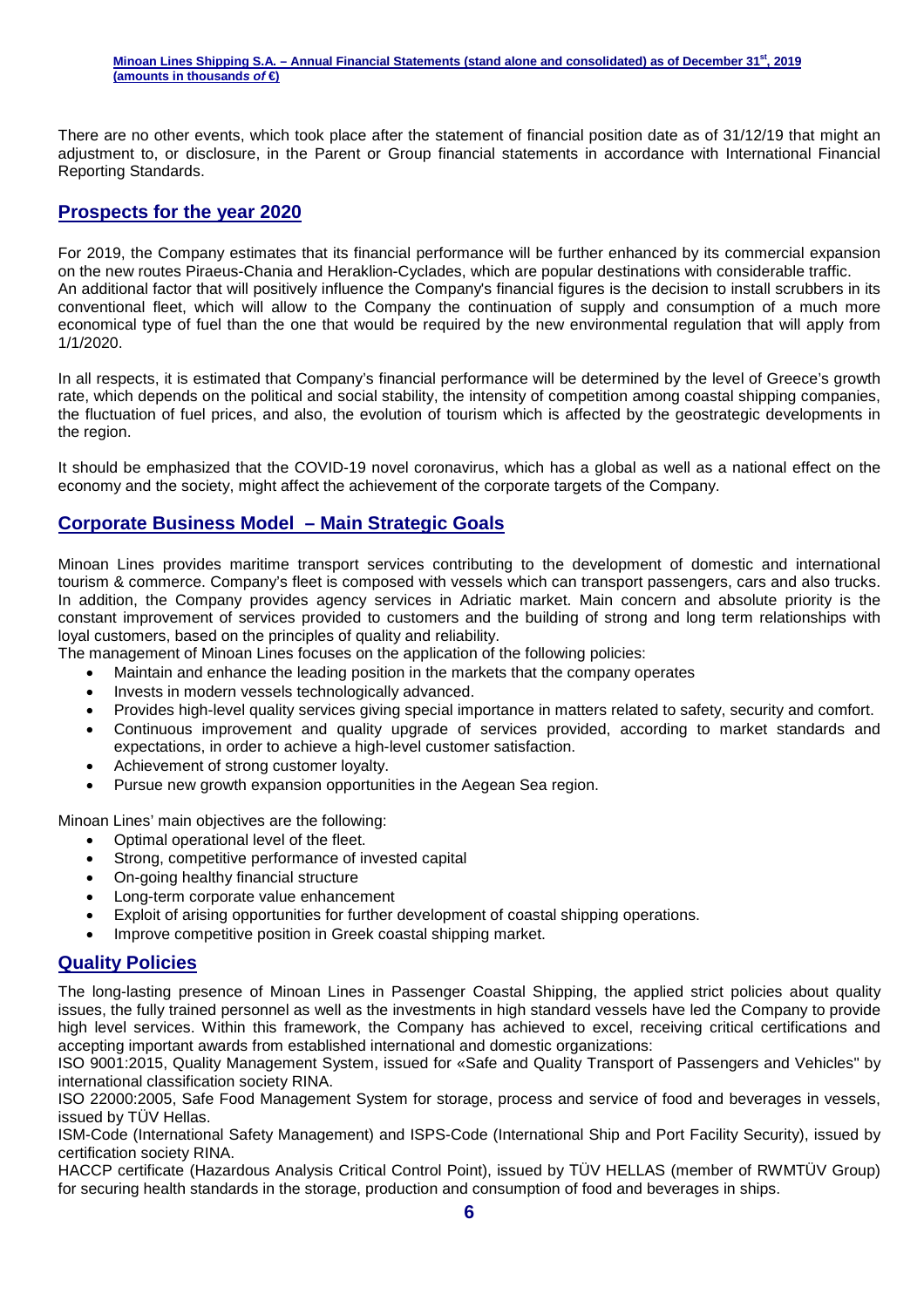**Minoan Lines Shipping S.A. – Annual Financial Statements (stand alone and consolidated) as of December 31st, 2019 (amounts in thousands of €)** 

Environmental Management System ISO 14001:2004, issued by certification society RINA.

ISO 27001:2013, Information Security Management System, to manage and secure sensitive Company Information - in final stage for certification.

GDPR.

Minoan Lines is fully complied with the GDPR Regulation (EU Regulation 2016/679 ).

The above certifications awarded to the Company confirm the strict regulations and procedures followed in the ships and also by Company's staff ashore. It should be stated that these certifications are awarded by independent competent inspectors after thorough relevant on-site inspection.

#### **Environmental Issues**

Minoan Lines, alongside its dynamic development in the field of shipping, recognizes its responsibility for environmental protection as well, emphasizing and prioritizing on energy management issues.

In compliance to the requirements of MARPOL, the Regulation (EU) 2015/757 of the European Parliament and of the Council on the monitoring of carbon dioxide emissions and to the Ship Energy Efficiency Management Plan, the company adopted innovative methods of improving the energy efficiency of its ships.

#### **Human Resource**

The Company believes that the personality of each employee contributes significantly to its success, as a company of high reputation in coastal shipping sector and it aims to employ persons with suitable skills (talents) intending to keep high standard of the services both on land and on board.

The Company co-operates with the most important educational institutions through their career offices and frequently employs students and provides equal opportunities and fair treatment at the employment irrespective of age, sexual orientation, race, nationality, religion or beliefs.

The promotion of the equality and of equal opportunities in the sector of employment constitutes the main goal of the Company and it is applied on all levels of the administrative pyramid. The candidates for each department, administrative position, or supervisory body should have the suitable skills, qualifications, knowledge and experience in the sector or the department of their employment. Furthermore, the Company invests in the training of its employs with the aim to their continuous improvement as well as their professional development, while the rights of the employees are fully respected and protected.

The promotion of the principle of equality in the work place for all the participants, irrespective of their personality traits or/and choices in combination with the continuous training and the code ethics of the Company which includes, among others, principles such as quality, transparency, responsibility, respect, innovation, contribute to the upgrade of the provided services and the overall optimization of the performance of the human resources of the Company.

The Company believes in handling people with respect and dignity, both as individuals and as part of the human resources.

#### **Personnel Employed in 2019:**

Departments in land  $\rightarrow$  148 employees. Crew in ships  $\rightarrow$  235 seamen.

#### **Health and Safety**

Safety in the work place is Minoan Lines' first priority. All necessary measures are taken to prevent and to avoid accidents, and also best practices are implemented as to detect and face any possible dangers for the health and safety of the employees as well as of the customers and partners that visit Company' establishments.

The Company has also implemented mechanisms aiming to improve the work conditions and ensure the health and safety personnel.

#### **Branches**

The Company for effectively conducting its operations, besides the central offices at Heraklion, Crete, it has established branches within the ports of Heraklion, Souda-Chania, Igoumenitsa and Piraeus, as well as in the cities of Piraeus and Athens.

#### **Risks and Uncertainties**

The Company and the Group are exposed mainly to the following financial risks which might possibly be affected by the macroeconomic and operating environment as analyzed below.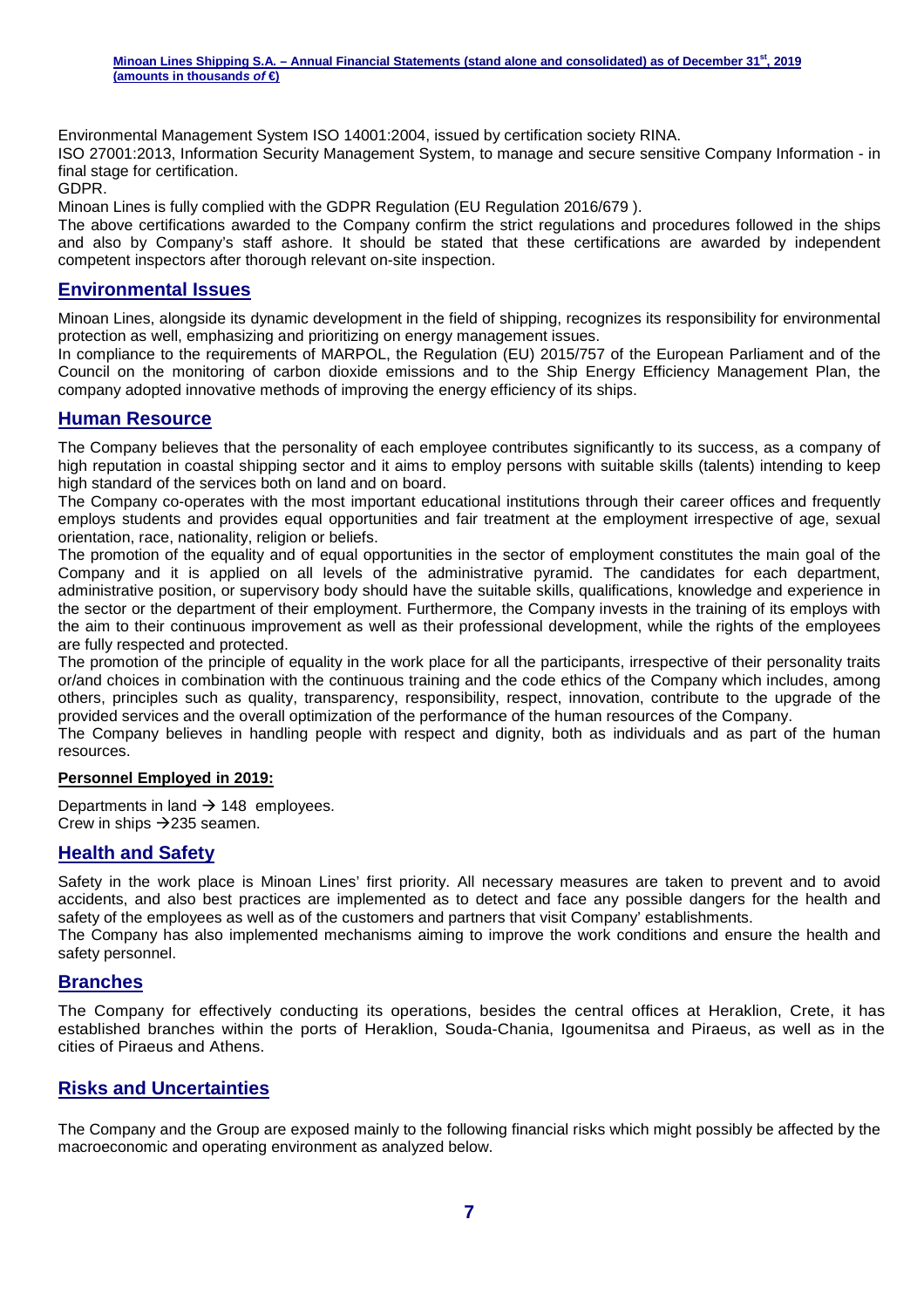This note presents information about the Group's exposure to each of the above risks, the Group's objectives, policies and processes for measuring and managing risk, and the Group's management of capital. Further quantitative disclosures are included throughout these financial statements.

The Board of Directors has overall responsibility for the establishment and oversight of the Company's and the Group's risk management framework. The Board has delegated authority to the finance division for monitoring of financial risks. The Company's and Group's risk management policies are established to identify and analyze the risks faced by the Group, to set appropriate risk limits and controls, and to monitor risks, adherence to limits and to hedge such risk depending on the prevailing market conditions each period of time. Risk management policies and systems are reviewed regularly to reflect changes in market conditions and the Group's activities. Cash and cash equivalents are also elements with high credit risk as the current conditions in Greece exert considerable pressure on domestic banks. In order for the risk to be reduced, the Company's and Group's cash and cash equivalents are only deposited for a short amount of time.

### **Credit risk**

The Company's turnover comes from a range of categories like passenger and private vehicles transportation, on board sales (restaurants, bars and shops), transportation of freight units and vessels' chartering. Hence, the Company's customer base is analyzed as follows:

a) Those with professional collaboration such as:

- Travel Agents
- Central Agents
- Cargo Companies
- Cargo Owners
- Car rental companies
- Shipping Companies
- b) Individuals-Passengers

There are ongoing efforts to attract more potential customers (in all the above categories) in order to enhance sales and develop the Company's customer base. Under the Company's set credit policy, every new customer is analyzed individually for creditworthiness before the Company's standard payment and credit terms and conditions are offered. The Company constantly monitors the balance of its clients and examines the prospect of forming provisions. Hence, a possible failure of the clients to meet their obligations, may affect the Company's results through the creation of relevant provisions.

#### **Liquidity risk**

The liquidity risk is referred to the Company's or the Group's ability to meet their financial obligations as they fall due.The approach adopted by the Company and the Group regarding liquidity management is to ensure the necessary liquidity to meet their liabilities when due. Therefore, it has ensured an appropriate combination of cash, cash equivalents and approved bank credits.

On 31/12/2019 the Group's cash and cash equivalents amounted to  $\epsilon$  9,904 while on 31/12/2018 amounted to  $\epsilon$ 24,165. Furthermore, the Group maintains credit line with commercial bank, which as of 31/12/2019 and 31/12/2018 amounted to € 7,000, which it was unused. The interest charged on the credit line is based on the EURIBOR rate and the bank's margin. Moreover, a lien has been registered on two of the Company's properties. Considering that the available bank credit balance, the lack of debt obligations and the level of the Group's cash balance, the Management is in a position to claim the non–existence of liquidity risk in the foreseeable future.

#### **Market conditions risk**

A common feature of a perfectly competitive market is the freedom of entry and exit. Thus, the deliberate routes in which the Company operates are highly competitive. The effort for growth and increase of each company's market shares could possibly create an overwhelming competition reflected to the financial results of the sector. In this respect the Company, in cooperation with the overlying parent company's Group, reschedules its itineraries seeking efficiency and profit while remaining competitive in terms of pricing, and also, maintains branches in Greece and abroad. A possible intensification of the market conditions in the routes the Company operates could lead to adverse impacts on its operating results, cash position and financial performance. The Company, in cooperation with the overlying parent company's Group, monitors closely the above mentioned competition and acts accordingly.

#### **Currency risk**

Considering the fact that all transactions performed abroad are mainly in the Euro currency, after the adoption of the common European currency, the company's foreign exchange risk is almost eliminated. Indirectly, the Company is exposed to currency risk from the bunkers supplies.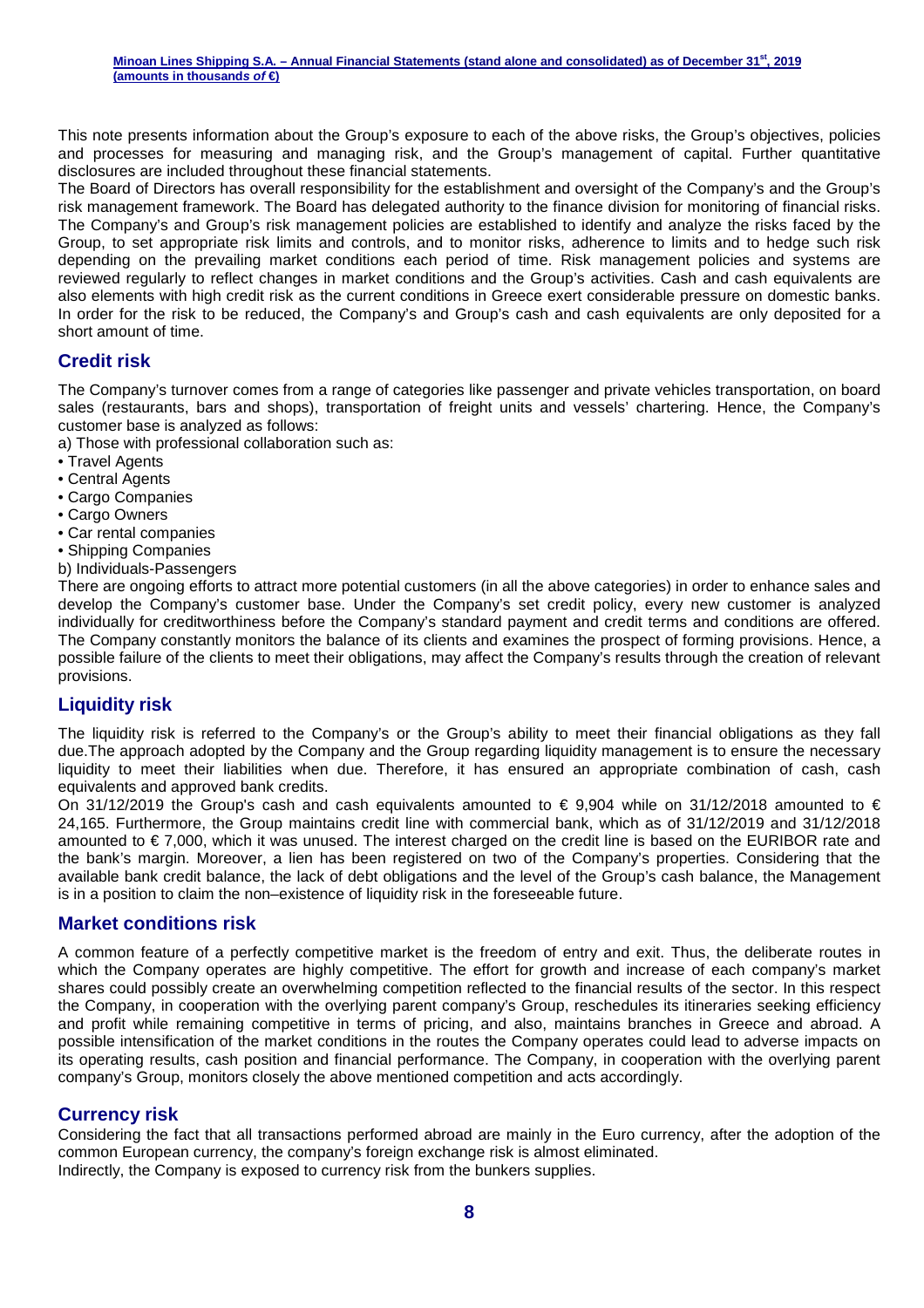#### **Interest rate risk**

Following the full repayment of the Group's borrowings within 2018, the exposure to interest rate risk has been almost eliminated and exists only for cash and cash equivalents.

#### **Capital management**

The Board of Directors' policy is to maintain a strong capital base so as to maintain investor, creditor and market confidence and to sustain future development of the business.

The Board of Directors monitors the return on invested capital, aiming to its maximization so as to ensure the distribution of dividends according to the relevant legislation and meeting the Group's commitments.

#### **Supply chain**

The Company has developed a supply chain in order to serve both the needs for its marine operation (fuel supplies, spare parts, etc.) as well as the needs of its hotelier business (stores, restaurants and bars). No particular difficulty or delay in the supply of goods and services has been observed. In addition, the long-term cooperation and the trust relationship that has been developed amongst the Company and its suppliers facilitate all parties to overcome any difficulty that may arise.

#### **Fuel prices**

The main risk in which the Company is exposed is the sensitivity of fuel prices. Due to the nature of the sector and as fuel cost is the most significant part of cost of sales, the Company is exposed to the said risk. Moreover, the Company considers several financial derivatives' strategies that will be used accordingly in case the proper situation arises.

#### **Compliance with new Regulation**

Based on the decisions of the IMO Marine Environment Protection Commission, ships are permitted to supply marine fuel with a sulfur content of 3.5% and 1.5% until 31/12/2019. However, according to regulation enforced, starting form 1/1/2020 it becomes mandatory the use of low-sulfur marine fuel of 0.5% sulfur content for all vessels.

The introduction of low sulfur regulation requires that Group's existing fleet should adapt to new fuel standards. Thus the Group decided in order to avoid the consumption eclusively of low-sulfur marine fuel to install scrubbers to its fleet. This investment started in late 2018 and it was concluded in October 2019. The lack of borrowing combined with Group's cash reserves ensured the financing of the investment with own capital.

#### **Environmental risk**

The Company attributes great attention to environmental issues. In this context, being aware of how important it is to safeguard and to protect the environment from human activities, business evolution and technological progress, it has been created an environmental policy, which complies not only with the IMO ISM Code and ISO 14001:2004 but also with the environmental regulatory framework.

#### **Significant transactions among the related parties**

The tables below present the most significant transactions among the related parties according to I.A.S. 24 for the year end 2019 and 2018 respectively:

| 1/1-31/12/2019                                                               |                               |                                             |                                          |                             | The<br>Company |                                           | The<br>Group  |
|------------------------------------------------------------------------------|-------------------------------|---------------------------------------------|------------------------------------------|-----------------------------|----------------|-------------------------------------------|---------------|
|                                                                              |                               | Minoan Lines Shipping S.A.                  |                                          |                             |                | Minoan<br>Italia<br><u>S.p.A.</u>         |               |
| company                                                                      | Grimaldi<br>Group<br>S.p.A. * | Grimaldi<br><b>Euromed</b><br><b>S.p.A.</b> | Grimaldi<br>Deep<br><b>Sea</b><br>S.p.A. | Grimaldi<br>Germany<br>GmbH | <b>Totals</b>  | Grimaldi<br><b>Group</b><br><u>S.p.A.</u> | <b>Totals</b> |
| <b>Expenses related</b><br>to the on board<br>sales (concession<br>fees etc) | -                             | 10,458                                      |                                          |                             | 10,458         |                                           | 10,458        |
| Attributing agency<br>costs                                                  |                               | $-2.642$                                    | $-241$                                   |                             | $-2,883$       | -                                         | $-2,883$      |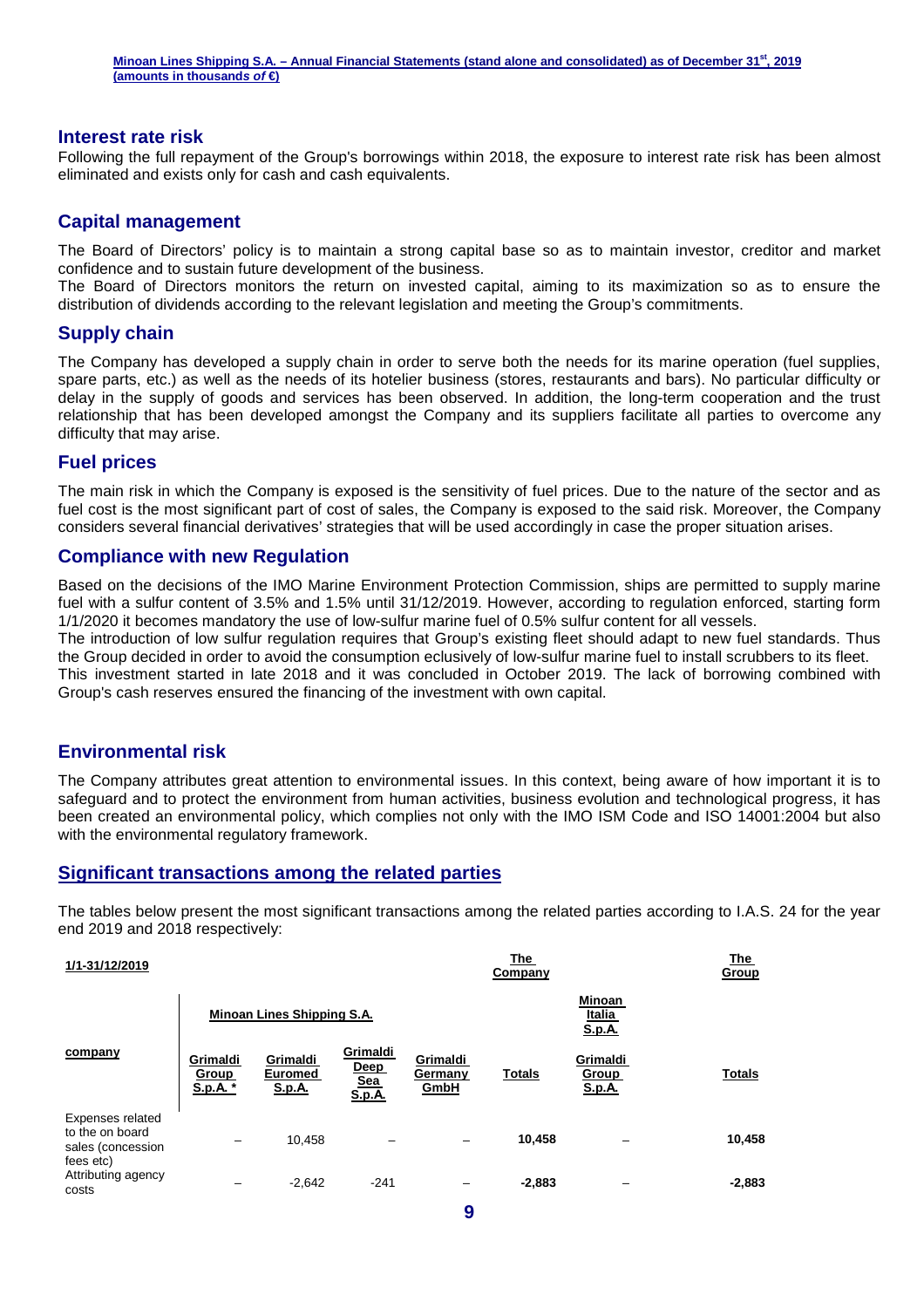| Other expenses                                                                                  | 23 | $-177$ |        | 5        | $-149$ | 20 | $-129$ |
|-------------------------------------------------------------------------------------------------|----|--------|--------|----------|--------|----|--------|
| Proceeds from<br>sale of tangible<br>assets                                                     |    | 1,754  |        |          | 1,754  |    | 1,754  |
| <b>Totals</b>                                                                                   | 23 | 9,393  | $-241$ | 5        | 9,180  | 20 | 9,200  |
| Revenue from<br>crew coat<br>reduction<br>Revenue from                                          |    | 649    |        |          | 649    |    | 649    |
| services rendered<br>(commissions,<br>fees and other<br>revenue related to<br>agency operation) | 82 | 9,021  | 46     |          | 9,149  |    | 9,149  |
| Revenue related to<br>the on board sales                                                        |    | 3,564  |        |          | 3,564  |    | 3,564  |
| Chartering<br>revenue                                                                           |    | 1,517  |        |          | 1,517  |    | 1,517  |
| Revenue from<br>bunker disposal                                                                 |    | 283    |        |          | 283    |    | 283    |
| Other revenue                                                                                   |    | 32     |        |          | 32     |    | 32     |
| Proceeds from<br>sale of tangible<br>assets                                                     |    | 438    |        |          | 438    |    | 438    |
| <b>Totals</b>                                                                                   | 82 | 15,504 | 46     | $\bf{0}$ | 15,632 | 0  | 15,632 |

\* Grimaldi Tours and Grimaldi Group (Roma) are included

| 1/1-31/12/2018                                                                                  |                                                           |                                             |                                       |                                                                                     |                                           | <b>The</b><br>Company |                                    |                                             | <b>The</b><br>Group |
|-------------------------------------------------------------------------------------------------|-----------------------------------------------------------|---------------------------------------------|---------------------------------------|-------------------------------------------------------------------------------------|-------------------------------------------|-----------------------|------------------------------------|---------------------------------------------|---------------------|
|                                                                                                 | <b>Minoan Lines Shipping S.A.</b><br>Minoan Italia S.p.A. |                                             |                                       |                                                                                     |                                           |                       |                                    |                                             |                     |
| company                                                                                         | Grimaldi<br>Group<br>S.p.A. *                             | Grimaldi<br><b>Euromed</b><br><u>S.p.A.</u> | Grimaldi<br>Deep Sea<br><b>S.p.A.</b> | Grimaldi<br><b>Maritime</b><br><b>Agencies</b><br><b>Sweden</b><br>$\underline{AB}$ | Grimaldi<br><b>Belgium</b><br><u>n.v.</u> | <b>Totals</b>         | Grimaldi<br>Group<br><b>S.p.A.</b> | Grimaldi<br><b>Euromed</b><br><b>S.p.A.</b> | <b>Totals</b>       |
| Expenses related<br>to the on board<br>sales (concession<br>fees etc)                           |                                                           | 10,069                                      |                                       |                                                                                     |                                           | 10,069                |                                    |                                             | 10,069              |
| Attributing agency                                                                              |                                                           | $-2,863$                                    | $-72$                                 |                                                                                     |                                           | $-2,935$              |                                    |                                             | $-2,935$            |
| costs<br><b>Bunkers cost</b><br>Attributing costs<br>related to<br>maintenance-                 |                                                           | 268                                         |                                       |                                                                                     |                                           | 268                   |                                    |                                             | 268                 |
| repairs-dry<br>docking and<br>vessels                                                           |                                                           |                                             |                                       |                                                                                     |                                           |                       |                                    | 8,676                                       | 8,676               |
| improvements<br>Other expenses                                                                  | 36                                                        |                                             |                                       |                                                                                     | 1                                         | 37                    | 22                                 |                                             | 59                  |
| <b>Totals</b>                                                                                   | $\overline{36}$                                           | 7,474                                       | $-72$                                 | -                                                                                   | 1                                         | 7,439                 | $\overline{22}$                    | 8,676                                       | 16,137              |
| Revenue from<br>crew coat<br>reduction<br>Revenue from                                          | 163                                                       | 449                                         |                                       |                                                                                     |                                           | 612                   |                                    |                                             | 612                 |
| services rendered<br>(commissions,<br>fees and other<br>revenue related to<br>agency operation) | 141                                                       | 9,060                                       | 17                                    |                                                                                     |                                           | 9,218                 |                                    |                                             | 9,218               |
| Revenue related<br>to the on board<br>sales                                                     |                                                           | 3,406                                       |                                       |                                                                                     |                                           | 3,406                 |                                    |                                             | 3,406               |
| Chartering<br>revenue                                                                           | -                                                         | 788                                         |                                       |                                                                                     |                                           | 788                   | -                                  | 2,217                                       | 3,005               |
| Revenue from<br>bunker disposal                                                                 |                                                           | $\qquad \qquad \cdots$                      |                                       |                                                                                     | -                                         |                       | -                                  | 570                                         | 570                 |
| Other revenue<br>Proceeds from                                                                  |                                                           | 16                                          |                                       | 1                                                                                   |                                           | 17                    | -                                  |                                             | 17                  |
| sale of tangible<br>asset (vessel)                                                              |                                                           |                                             |                                       |                                                                                     |                                           |                       | —                                  | 70,000                                      | 70,000              |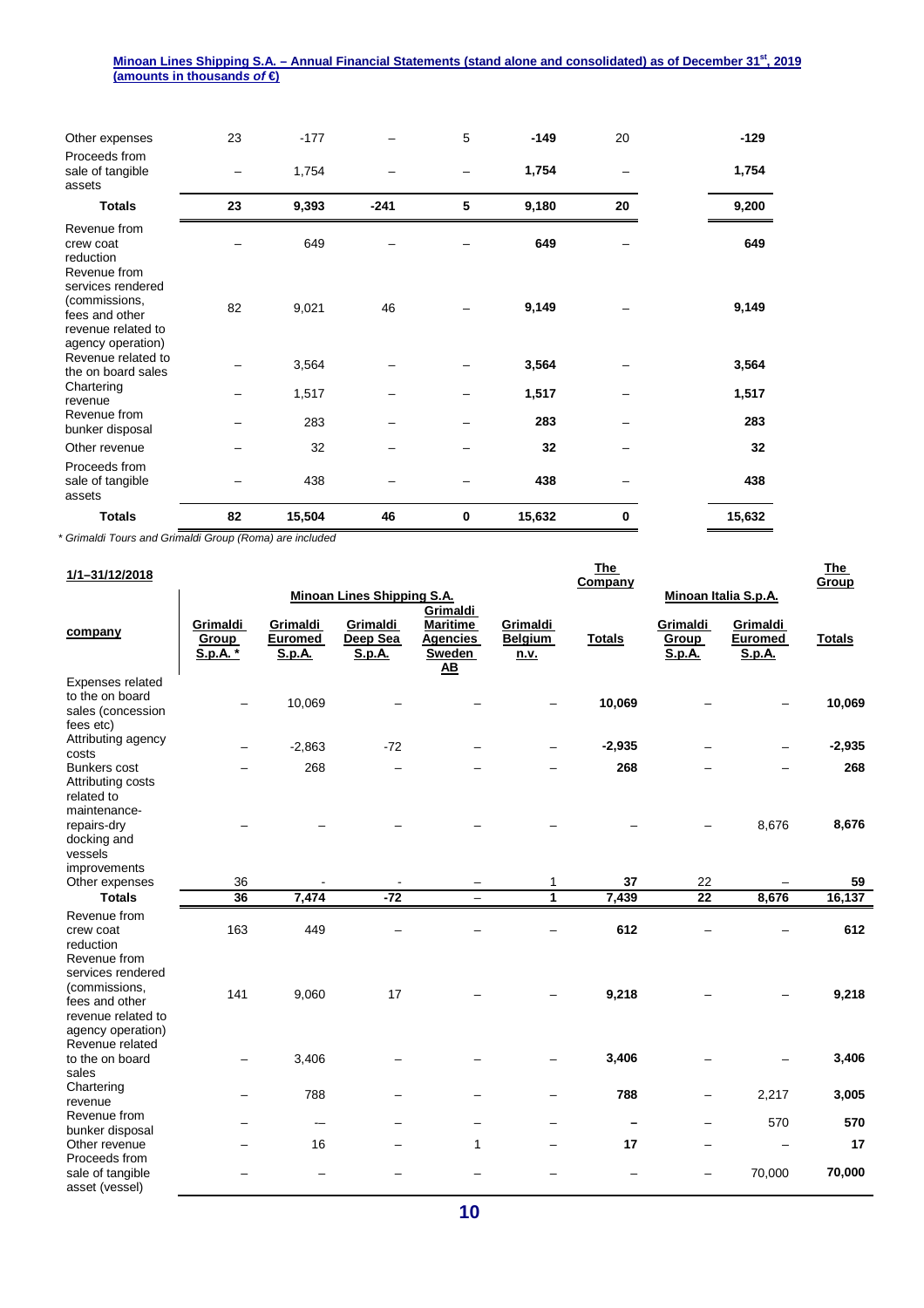| Minoan Lines Shipping S.A. – Annual Financial Statements (stand alone and consolidated) as of December 31 <sup>st</sup> , 2019 |  |
|--------------------------------------------------------------------------------------------------------------------------------|--|
| (amounts in thousands of $\in$ )                                                                                               |  |
|                                                                                                                                |  |
|                                                                                                                                |  |
|                                                                                                                                |  |

| otals:                | 304                         | −7∧.<br>       |  | $\overline{\phantom{a}}$ | 4.04 | $\overline{\phantom{a}}$ | 70 707 | פרם אנ<br>RF |
|-----------------------|-----------------------------|----------------|--|--------------------------|------|--------------------------|--------|--------------|
| Grimaldı<br>Tours and | (Roma)<br>Grimaldi<br>Group | ) are included |  |                          |      |                          |        |              |

The aforementioned transactions were made at arm's length.

Here below the most significant outstanding balances on 31/12/2019 and on 31/12/2018 between the related parties are presented:

| 31/12/2019 |                               |                                      |                                       | The<br>Company |                                   | The<br>Group  |
|------------|-------------------------------|--------------------------------------|---------------------------------------|----------------|-----------------------------------|---------------|
|            |                               | Minoan Lines Shipping S.A.           |                                       |                | Minoan<br>Italia<br><u>S.p.A.</u> |               |
| company    | Grimaldi<br>Group<br>S.p.A. * | Grimaldi<br>Euromed<br><u>S.p.A.</u> | Grimaldi<br>Deep Sea<br><u>S.p.A.</u> | <b>Totals</b>  |                                   | <b>Totals</b> |
| due from   | 72                            |                                      | 135                                   | 207            |                                   | 207           |
| payable to |                               | 5.905                                |                                       | 5,905          |                                   | 5,905         |

\* Grimaldi Tours and Grimaldi Group (Roma) are included

| 31/12/2018 |          |                            |               | The Company   |                         | The Group     |
|------------|----------|----------------------------|---------------|---------------|-------------------------|---------------|
|            |          | Minoan Lines Shipping S.A. |               |               | Minoan<br>Italia S.p.A. |               |
| company    | Grimaldi | <b>Grimaldi</b>            | Grimaldi      |               | Grimaldi                |               |
|            | Group    | Euromed                    | Deep Sea      | <b>Totals</b> | <b>Euromed</b>          | <b>Totals</b> |
|            | S.p.A. * | S.p.A.                     | <u>S.p.A.</u> |               | <u>S.p.A.</u>           |               |
| due from   | 246      |                            | -             | 246           |                         | 246           |
| payable to | -        | .688                       |               | 1,690         | 5.610                   | 7,300         |

\* Grimaldi Tours and Grimaldi Group (Roma) are included

#### **Compensations to Directors and members of the Board of Directors**

The short-term compensations of the Company to Directors and members of the Board of Directors for the year 2018 are presented on the table below:

|                           | 31/12/2019 | 31/12/2018 |
|---------------------------|------------|------------|
| Executive directors       | 430        | 430        |
| Non - executive directors | 340        | 340        |
| Management*               | 1.616      | 1.448      |
| Totals*                   | 2,386      | 2.218      |

\*Comparative amounts of the year 2018 (1/1–31/12/2018) have been reclassified so as to present a more accurate information

Of the total remunerations above, an amount of  $\epsilon$  152 and  $\epsilon$  88 remains unpaid as of 31/12/2019 and 31/12/2018 respectively. It is noted that the change in the remuneration of the management in 2019 is mainly due to the payment of dismissal allowances attributed to staff left the Company during this year.

Moreover, during the year ended 31/12/2019, the Company concluded commercial transactions with entities owned by BoD members amounting to € 19, while as of 31/12/2019 from such transactions an amount of € 188 was receivable and an amount of  $\epsilon$  1 payable.

Finally, during the year ended 31/12/2019, transactions with relatives of the management and of executives amounted to € 418, while as of 31/12/2019 it was unpaid the amount of € 95. The nature of these transactions was mainly labour (payroll/dismissal allowances) and commercial cooperation (compensation for goods and services received).

#### **Structure of the Company's share capital**

The Company's share capital amounted  $\epsilon$  240,705,112.50 on December 31<sup>st</sup>, 2019 and it is split into 106,980,050 ordinary shares with a nominal value of € 2.25 each. Each share carries all the rights and obligations set out in law. The Board of the Hellenic Capital Market Commission in its meeting on 18/4/2019 approved the request of the Company for the write-off of its shares from the ATHEX. From 23/4/2019 the shares of the Company were put out of trading.

#### **Limitations on transfer of Company shares**

Company's shares may be transferred as provided by the law and there are no restrictions regarding the transfer of shares.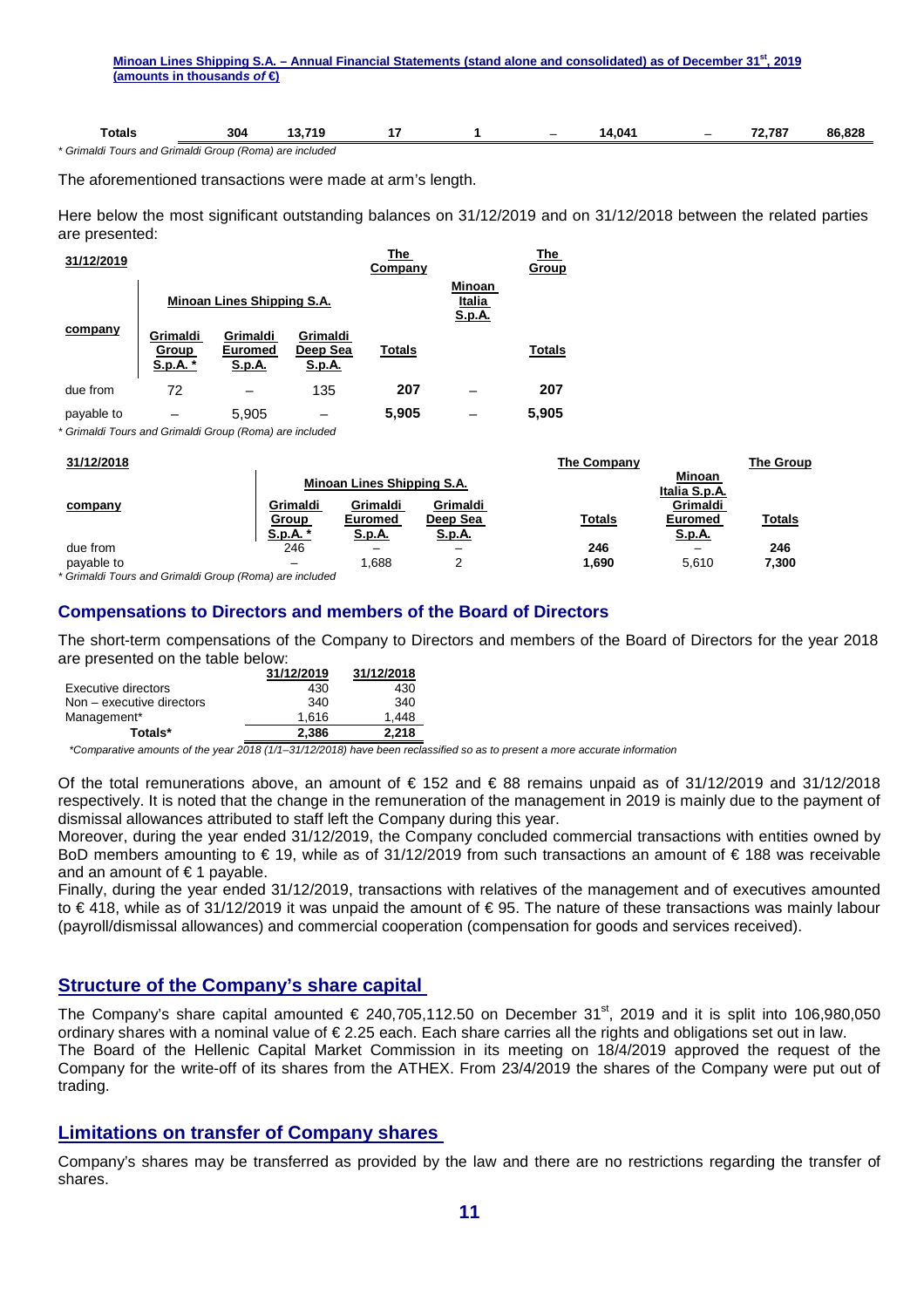#### **Shares carrying special control rights**

None of Company's shares carry any special rights of control.

#### **Limitations on voting rights**

There are no limitations on voting rights.

#### **Agreements among Company's shareholders**

The Company is not aware of any other agreements among shareholders entailing limitations on the transfer of shares or limitations on voting rights.  $\checkmark$  .

, according to the valid legislation and the normative arrangements.

#### **Informative data regarding the composition of the Board of Directors**

#### **Composition of the B.o.D.**

The Ordinary General Shareholders' Meeting of 22/6/2017 elected the members of the current Board of Directors of the Company, and also the members of the Audit Committee. As of 31/12/2019 the B.o.D consists of nine (9) members, of which two executive, five non-executive members and two independent non-executive members. The executive members are occupied in the company or serve it by exerting administrative duties. The non-executive members of the B.o.D. do not exert administrative duties.

| <b>Name</b>              | <b>Status</b>                             | <b>Starting</b><br>of tenure | <b>Expiry of</b><br>tenure |
|--------------------------|-------------------------------------------|------------------------------|----------------------------|
| 1. Emanuele Grimaldi     | Chairman - Executive member               | 22/6/2017                    | G.A. of 2021               |
| 2. Michael Hatzakis      | Vice Chairman - Non-executive member      | 22/6/2017                    | G.A. of 2021               |
| 3. Antonis Maniadakis    | Managing Director - Executive member      | 22/6/2017                    | G.A. of 2021               |
| 4. Gianluca Grimaldi     | Non-executive member                      | 22/6/2017                    | G.A. of 2021               |
| 5. Paul Kyprianou        | Non-executive member                      | 22/6/2017                    | G.A. of 2021               |
| 6. Diego Pacella         | Non-executive member                      | 22/6/2017                    | G.A. of 2021               |
| 7. Mario Fuduli          | Non-executive member                      | 22/6/2017                    | G.A. of 2021               |
| 8. Constantine Mamalakis | Non-executive member - independent member | 22/6/2017                    | G.A. of 2021               |
| 9. George Papageorgiou   | Non-executive member - independent member | 22/6/2017                    | G.A. of 2021               |

#### **Heraklion, April 9th 2020 For and on Behalf of the Board of Directors**

**The Chairman of the B.o.D.** 

**The Managing Director** 

**Emanuele Grimaldi Pass Nο IT / ΑΑ 2179472 ID C Nο AI 944699** 

**Antonios Maniadakis**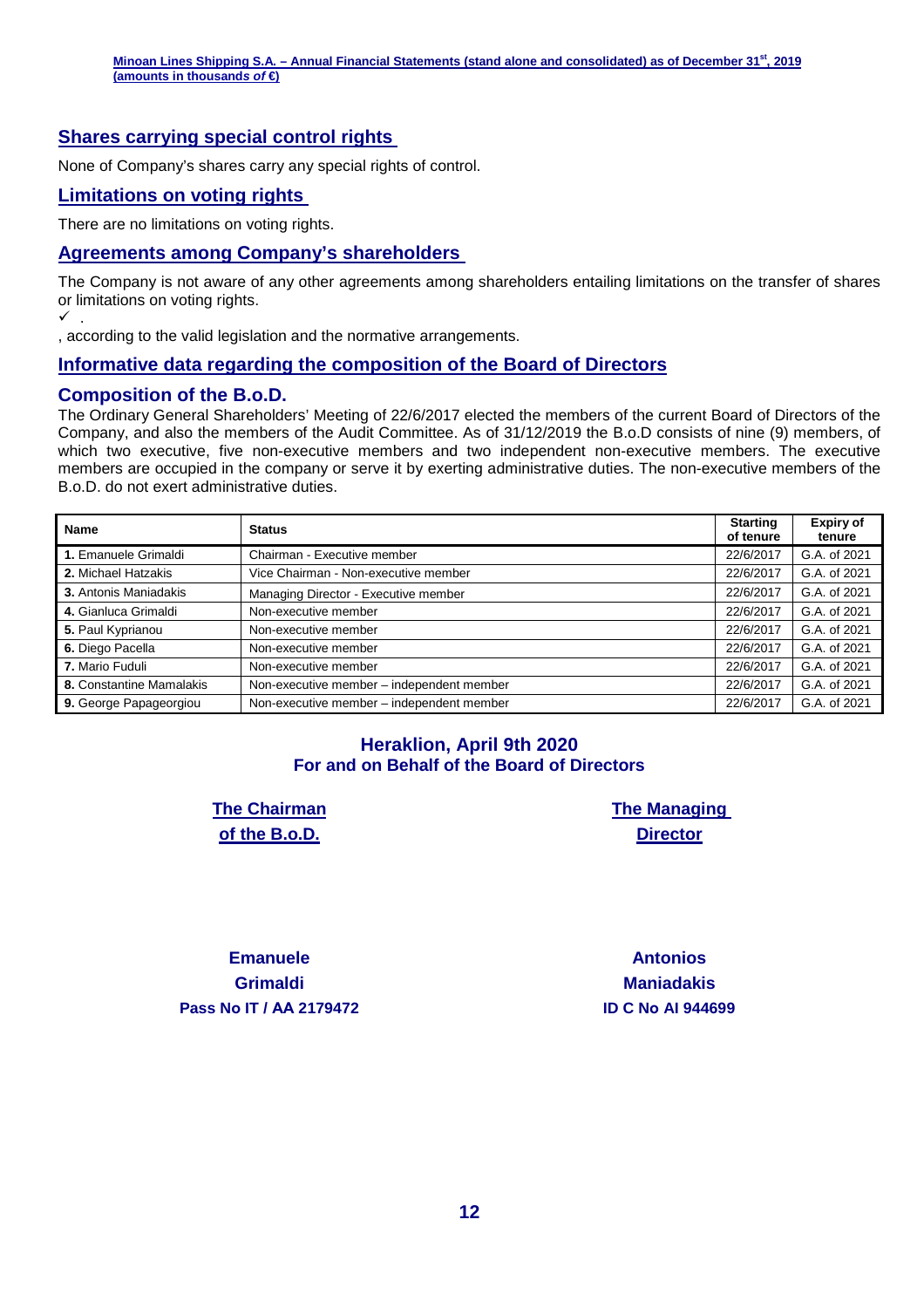

# **Annual Financial Statements (stand alone and consolidated) as of December 31st, 2019**

In accordance with International Financial Reporting Standards

# **TRANSLATED FROM THE GREEK ORIGINAL**

(In the event that differences exist between this translation and the original Greek language financial statements, the Greek language financial statements will prevail over this document)

The accompanying Financial Statements on pages below have been approved by the Board of Directors meeting on 9/4/2019.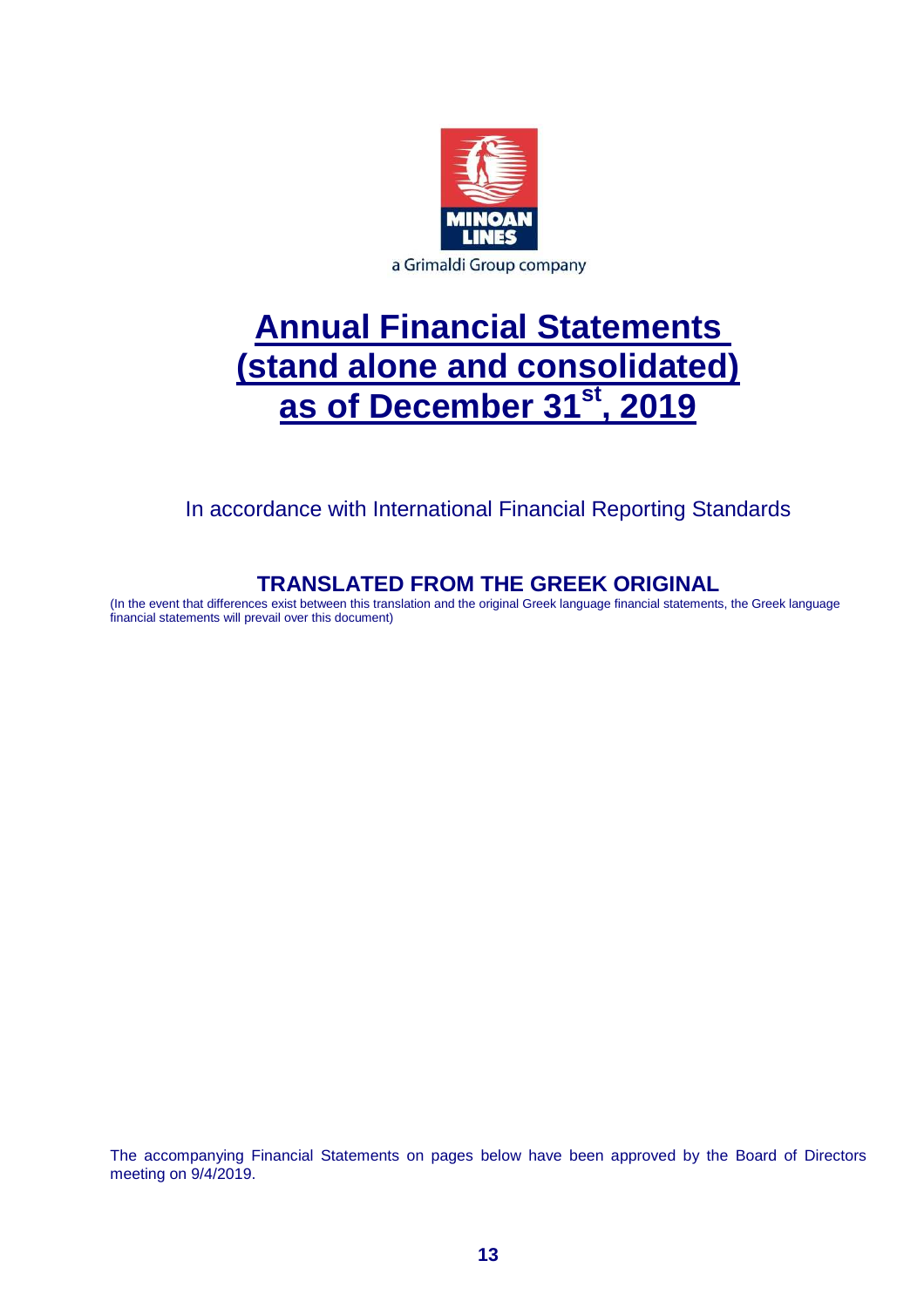| <b>Table of Contents</b>       |                                                                                            | <b>Page</b> |
|--------------------------------|--------------------------------------------------------------------------------------------|-------------|
|                                | <b>Statement of Profit or Loss and Other Comprehensive Income</b>                          | 17          |
|                                | <b>Statement of Financial Position</b>                                                     | 18          |
|                                | <b>Company Statement of Changes in Equity</b>                                              | 19          |
|                                | <b>Consolidated Statement of Changes in Equity</b>                                         | 20          |
| <b>Statement of Cash Flows</b> |                                                                                            | 21          |
| <b>Note</b>                    |                                                                                            |             |
| 1                              | <b>General Company's information</b>                                                       | 22          |
| $\overline{2}$                 | <b>Basis of preparation of the Financial Statements</b>                                    | 22          |
| 2.1                            | <b>Statement of Compliance</b>                                                             | 22          |
| 2.2                            | <b>Basis of Preparation</b>                                                                | 23          |
| 2.3                            | Use of estimates                                                                           | 23          |
| 3                              | <b>Significant Accounting Policies</b>                                                     | 24          |
| 3.1                            | <b>Basis of Consolidation</b>                                                              | 24          |
| 3.1.1                          | <b>Subsidiaries</b>                                                                        | 24          |
| 3.1.2                          | <b>Associates</b>                                                                          | 24          |
| 3.1.3                          | <b>Transactions eliminated on Consolidation</b>                                            | 24          |
| 3.2                            | <b>Foreign Currency Transactions and Functional Currency</b>                               | 25          |
| 3.3                            | <b>Financial Instruments</b>                                                               | 25          |
| 3.3.1                          | Non-derivative financial instruments                                                       | 25          |
| 3.3.1.a                        | <b>Trade and Other receivables</b>                                                         | 25          |
| 3.3.1.b                        | Financial assets at fair value either though P&L or through<br>other comprenhensive income | 25          |
| 3.3.1.c                        | <b>Cash and Cash equivalents</b>                                                           | 25          |
| 3.3.1.d                        | <b>Interest bearing loans and borrowings</b>                                               | 25          |
| 3.3.1.e                        | <b>Trade and other payables</b>                                                            | 25          |
| 3.3.1.f                        | <b>Offsetting of financial assets and liabilities</b>                                      | 26          |
| 3.4                            | <b>Share capital</b>                                                                       | 26          |
| 3.5                            | <b>Tangible and intangible assets</b>                                                      | 26          |
| 3.6                            | <b>Investment property</b>                                                                 | 26          |
| 3.7                            | <b>Leases</b>                                                                              | 27          |
| 3.8                            | <b>Inventories</b>                                                                         | 27          |
| 3.9                            | <b>Impairment</b>                                                                          | 27          |
| 3.9.1                          | <b>Financial assets</b>                                                                    | 27          |
| 3.9.2                          | <b>Non - Financial assets</b>                                                              | 27          |
| 3.10                           | Non - Current assets held for sale                                                         | 27          |
| 3.11                           | <b>Dividends</b>                                                                           | 27          |
| 3.12                           | <b>Employee benefits</b>                                                                   | 28          |
| 3.12.1                         | <b>Defined contribution plans</b>                                                          | 28          |
| 3.12.2                         | <b>Defined benefit plans</b>                                                               |             |
| 3.12.3                         | <b>Termination benefits</b>                                                                | 28          |
| 3.12.4                         | <b>Short - term benefits</b>                                                               | 28          |
|                                |                                                                                            | 28          |
| 3.13                           | <b>Provisions</b>                                                                          | 28          |
| 3.14                           | <b>Revenue</b>                                                                             | 28          |
| 3.14.1                         | Operating revenue (fares - chartering - agency services)                                   | 28          |
| 3.14.2                         | Revenue from on - board sales                                                              | 28          |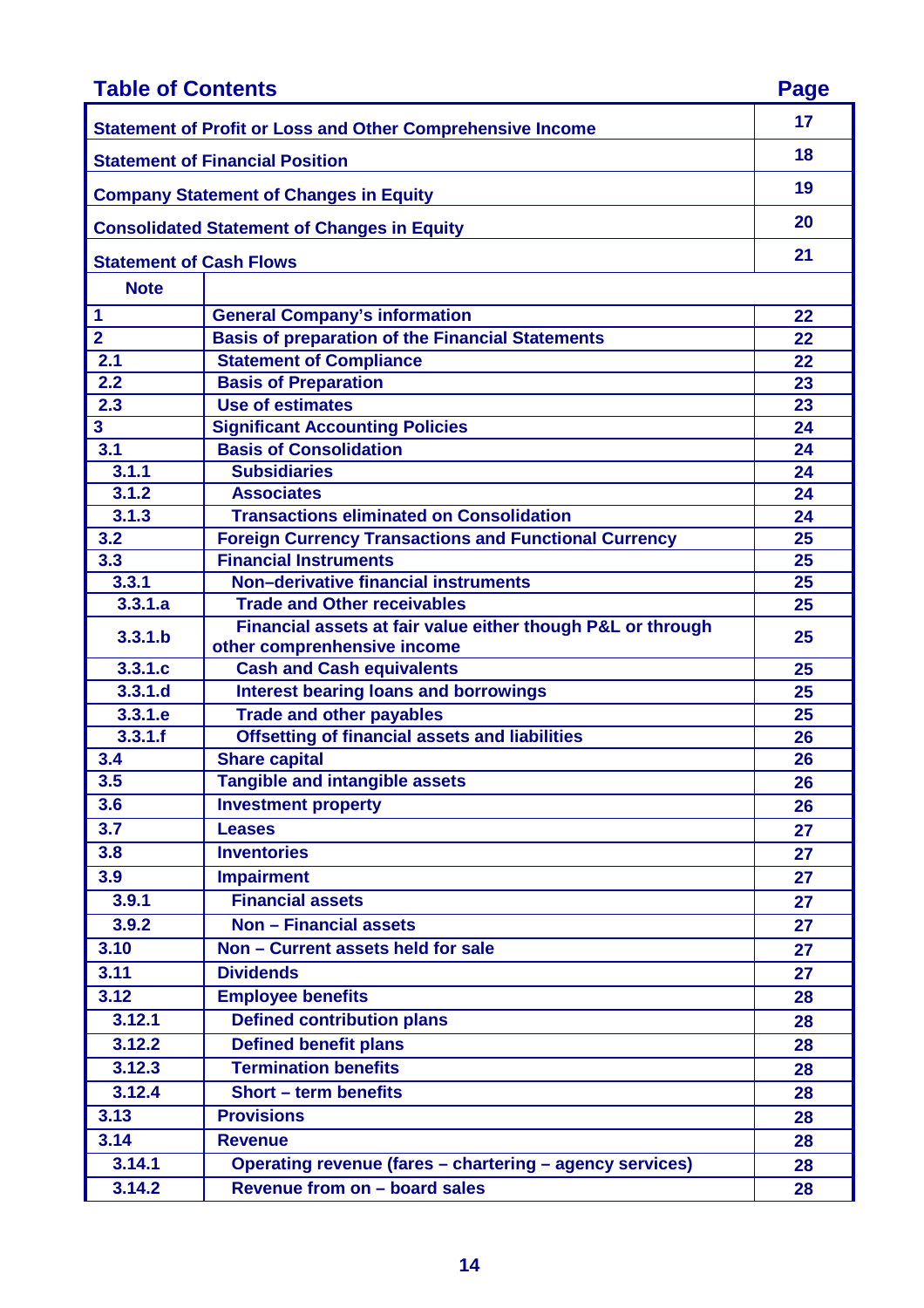| <b>Note</b>             |                                                               | <b>Page</b> |
|-------------------------|---------------------------------------------------------------|-------------|
| 3.14.3                  | <b>Other income</b>                                           | 29          |
| 3.14.4                  | <b>Dividend income</b>                                        | 29          |
| 3.14.5                  | <b>Government grants</b>                                      | 29          |
| 3.15                    | <b>Net Financial Results</b>                                  | 29          |
| 3.16                    | <b>Income Tax</b>                                             | 29          |
| 3.17                    | <b>Earnings per share</b>                                     | 30          |
| 3.18                    | <b>Operating Segments</b>                                     | 30          |
| $\overline{\mathbf{4}}$ | <b>Revenue</b>                                                | 32          |
| 5                       | <b>Cost of sales</b>                                          | 33          |
| $6\phantom{1}6$         | <b>Selling expenses</b>                                       | 33          |
| $\overline{7}$          | <b>Administrative expenses</b>                                | 33          |
| 8                       | <b>Other operating income</b>                                 | 33          |
| 9                       | <b>Other operating expenses</b>                               | 34          |
| 10                      | <b>Finance income</b>                                         | 34          |
| 11                      | <b>Finance expenses</b>                                       | 34          |
| 12                      | <b>Personnel expenses</b>                                     | 34          |
| 13                      | <b>Income Tax</b>                                             | 34          |
| 14                      | <b>Tangible and intangible assets</b>                         | 35          |
| 15                      | <b>Investment property</b>                                    | 36          |
| 16                      | <b>Investments in subsidiaries</b>                            | 37          |
| 17                      | Financial assets at fair value though P&L                     | 37          |
| 18                      | Other long term assets-receivables                            | 37          |
| 19                      | <b>Inventories</b>                                            | 37          |
| 20                      | Trade and Other receivables - Other current assets            | 38          |
| 21                      | <b>Cash and Cash equivalents</b>                              | 38          |
| 22                      | <b>Share capital</b>                                          | 38          |
| 23                      | <b>Reserves</b>                                               | 38          |
| 24                      | <b>Dividends</b>                                              | 39          |
| 25                      | <b>Employee defined benefit obligations</b>                   | 39          |
| 26                      | <b>Contractual obligations &amp; Trade and Other payables</b> | 40          |
| 27                      | <b>Financial Risk Management</b>                              | 40          |
| 27.1                    | <b>General</b>                                                | 40          |
| 27.2                    | <b>Credit risk</b>                                            | 40          |
| 27.2.1                  | <b>Credit Risk exposure</b>                                   | 41          |
| 27.2.2                  | <b>Impairment loss</b>                                        | 41          |
| 27.3                    | <b>Liquidity risk</b>                                         | 42          |
| 27.4                    | <b>Market conditions risk</b>                                 | 42          |
| 27.5                    | <b>Currency risk</b>                                          | 42          |
| 27.5.1                  | <b>Interest Rate Risk</b>                                     | 42          |
| 27.6                    | <b>Capital management</b>                                     | 42          |
| 27.7                    | <b>Supply chains</b>                                          | 43          |
| 27.8                    | <b>Fuel price</b>                                             | 43          |
| 27.9                    | <b>Compliance with new Regulation</b>                         | 43          |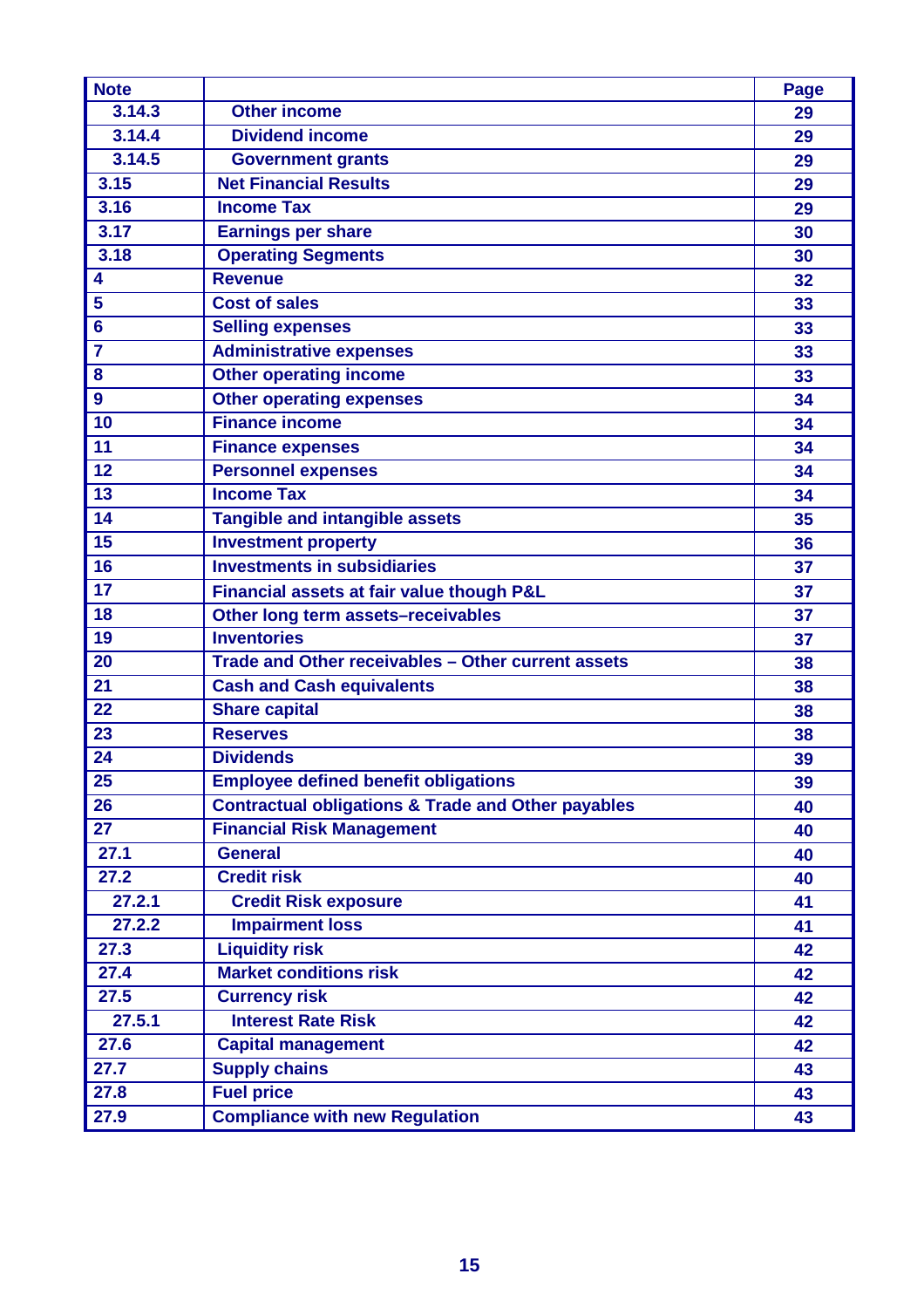| <b>Note</b> |                                                         | Page |
|-------------|---------------------------------------------------------|------|
| 27.10       | <b>Environmental risk</b>                               | 43   |
| 28          | <b>Fair value estimation</b>                            | 43   |
| 29          | <b>Earnings per share</b>                               | 44   |
| 30          | <b>Related Party transactions</b>                       | 44   |
| 30.1        | <b>Group of Ultimate Parent Company</b>                 | 44   |
| 30.2        | <b>Subsidiaries</b>                                     | 46   |
| 30.3        | <b>Members of the Board of Directors and management</b> | 47   |
| 31          | <b>Contingent liabilities</b>                           | 47   |
| 32          | <b>Audit fees</b>                                       | 48   |
| 33          | <b>Subsequent events</b>                                | 48   |

The amounts of the annual financial statements are presented in thousands of € unless explicitly stated otherwise. **Any last digit discrepancies are due to rounding of the figures.**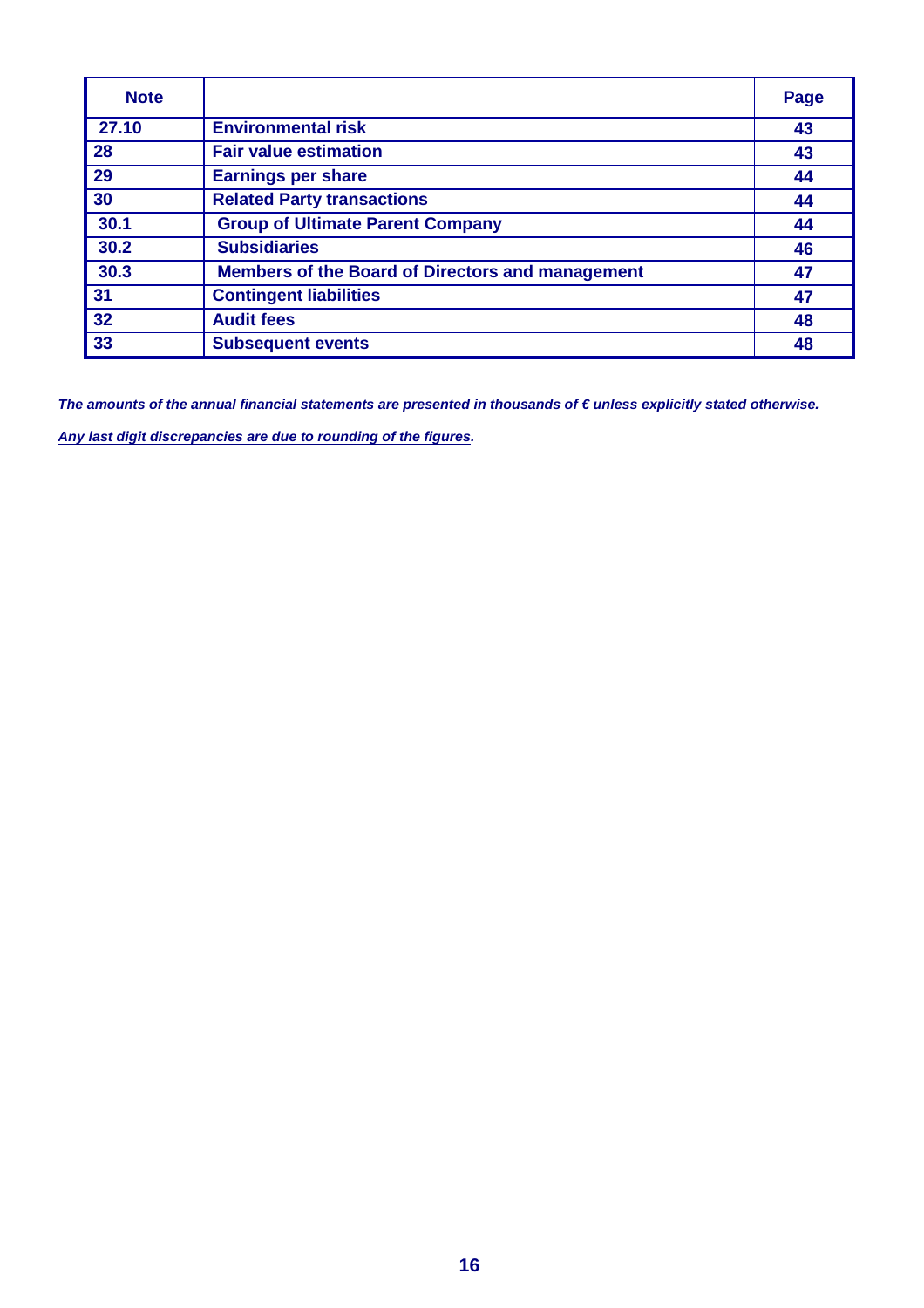# **STATEMENT OF PROFIT or LOSS and OTHER COMPREHENSIVE INCOME (amounts in thousands of €)**

|                                                                                                                                                                                            |                | <b>The Group</b> |                | <b>The Company</b> |                |  |
|--------------------------------------------------------------------------------------------------------------------------------------------------------------------------------------------|----------------|------------------|----------------|--------------------|----------------|--|
|                                                                                                                                                                                            | <b>Note</b>    | 1/1-31/12/2019   | 1/1-31/12/2018 | 1/1-31/12/2019     | 1/1-31/12/2018 |  |
| <b>Continuing operations</b>                                                                                                                                                               |                |                  |                |                    |                |  |
| Revenue                                                                                                                                                                                    | 4,30           | 92,104           | 91,737         | 92,104             | 88,324         |  |
| Cost of sales                                                                                                                                                                              | 5,30           | $-82,089$        | $-76,305$      | $-82,048$          | $-73,217$      |  |
| <b>Gross Profit of the year</b>                                                                                                                                                            |                | 10,015           | 15,432         | 10,056             | 15,107         |  |
| Selling expenses                                                                                                                                                                           | 6              | $-14,602$        | $-13,790$      | $-14,602$          | $-13,785$      |  |
| Administrative expenses                                                                                                                                                                    | $\overline{7}$ | $-7,466$         | $-8,230$       | $-7,375$           | $-8,165$       |  |
| Other operating income                                                                                                                                                                     | 8              | 4,863            | 2,427          | 4,830              | 914            |  |
| Other operating expenses                                                                                                                                                                   | 9              | $-229$           | $-716$         | $-226$             | $-712$         |  |
| Operating (Loss) of the year before financing                                                                                                                                              |                |                  |                |                    |                |  |
| costs                                                                                                                                                                                      |                | $-7,419$         | $-4,877$       | $-7,317$           | $-6,641$       |  |
| Impairment loss on financial assets at fair value<br>through P&L                                                                                                                           |                |                  | $-20$          |                    | $-20$          |  |
| Finance income                                                                                                                                                                             | 10             | 114              | 243            | 106                | 158            |  |
| <b>Finance expenses</b>                                                                                                                                                                    | 11             | $-345$           | $-1,151$       | $-345$             | $-1,151$       |  |
| <b>Net finance results</b>                                                                                                                                                                 |                | $-231$           | $-908$         | $-239$             | -993           |  |
| Dividend income from participations                                                                                                                                                        | 16             |                  |                | 2,858              | 4,638          |  |
| (Loss) of the year before taxes                                                                                                                                                            |                | $-7,650$         | $-5,805$       | $-4,698$           | $-3,016$       |  |
| Income tax                                                                                                                                                                                 | 13             |                  | 27             |                    |                |  |
| (Loss) of the year after taxes from                                                                                                                                                        |                |                  |                |                    |                |  |
| continuing operations                                                                                                                                                                      |                | $-7,650$         | $-5,778$       | $-4,698$           | $-3,016$       |  |
| (Loss) of the year after taxes                                                                                                                                                             |                | $-7,650$         | $-5,778$       | $-4,698$           | $-3,016$       |  |
| Other comprehensive income of the year<br>Items that will not be reclassified<br>subsequently to profit or loss<br><b>Actuarial (Loss)</b><br>Total comprehensive income of the year after | 25             | $-109$           | $-187$         | $-109$             | -187           |  |
| taxes                                                                                                                                                                                      |                | $-7,759$         | $-5,965$       | $-4,807$           | $-3,203$       |  |
| The (Loss) / profit of the year is<br>attributable to:                                                                                                                                     |                |                  |                |                    |                |  |
| Owners of the parent company                                                                                                                                                               |                | $-7,650$         | $-5,778$       | $-4,698$           | $-3,016$       |  |
| (Loss) of the year after taxes                                                                                                                                                             |                | $-7,650$         | $-5,778$       | $-4,698$           | $-3,016$       |  |
| The total comprehensive income of the year<br>is attributable to:                                                                                                                          |                |                  |                |                    |                |  |
| <b>Owners of the parent</b>                                                                                                                                                                |                | $-7,759$         | $-5,965$       | $-4,807$           | $-3,203$       |  |
| Total comprehensive income of the year after<br>taxes                                                                                                                                      |                | $-7,759$         | $-5,965$       | $-4,807$           | $-3,203$       |  |
|                                                                                                                                                                                            |                |                  |                |                    |                |  |
| <b>Basic Earnings per Share after Taxes</b><br>(in $\epsilon$ )                                                                                                                            | 29             | $-0.0715$        | $-0.0540$      | $-0.0439$          | $-0.0282$      |  |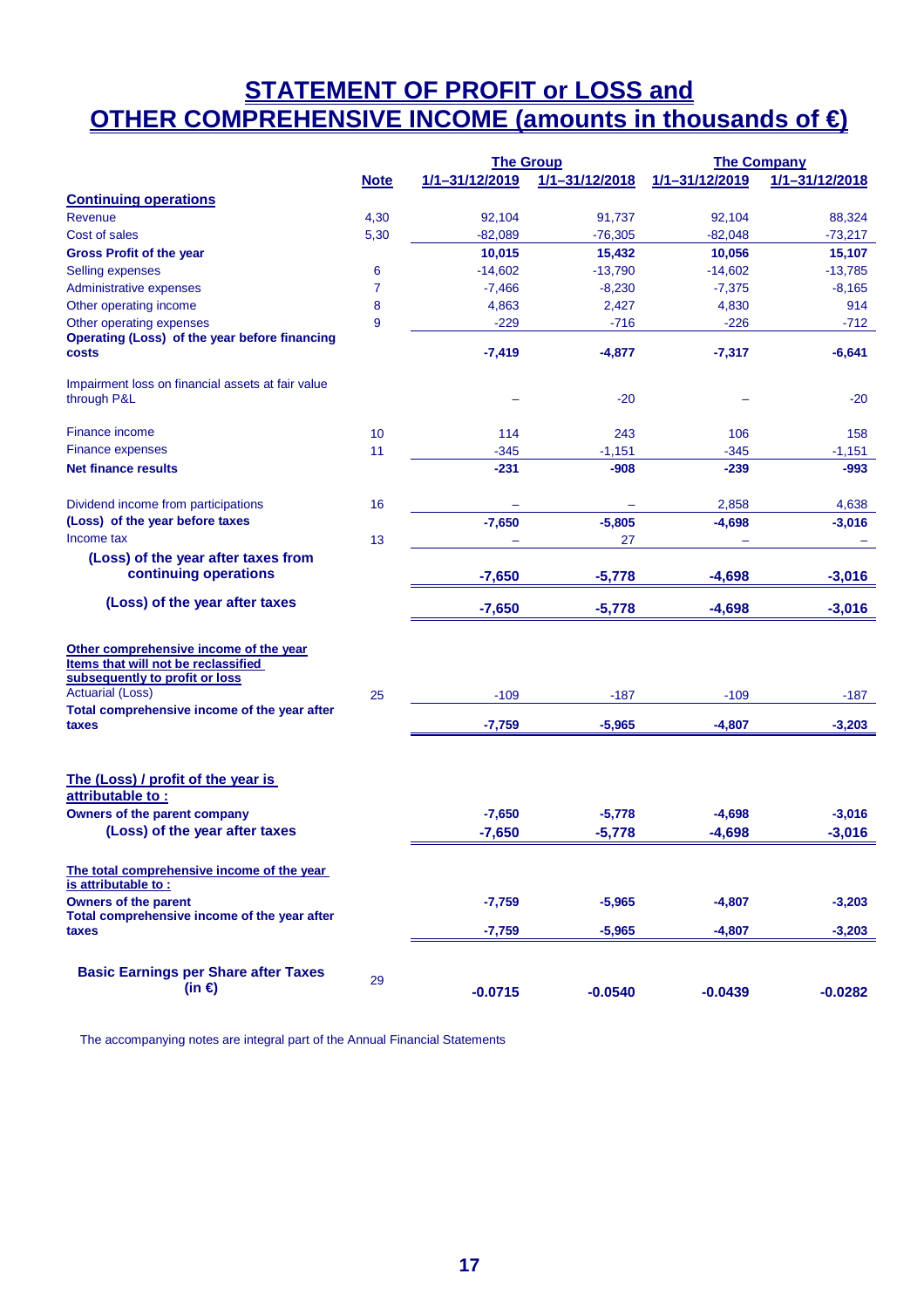# **STATEMENT OF FINANCIAL POSITION (amounts in thousands of €)**

|                                                           |             | <b>The Group</b> |            |            | <b>The Company</b> |
|-----------------------------------------------------------|-------------|------------------|------------|------------|--------------------|
|                                                           | <b>Note</b> | 31/12/2019       | 31/12/2018 | 31/12/2019 | 31/12/2018         |
| <b>Assets</b>                                             |             |                  |            |            |                    |
| Non - current assets                                      |             |                  |            |            |                    |
| Property, plant and equipment                             | 14          | 249,000          | 242,855    | 245,152    | 238,966            |
| Intangible assets                                         | 14          | 2,459            | 4,058      | 2,459      | 4,058              |
| Investment property                                       | 15          | 1,094            | 1,135      | 1,094      | 1,135              |
| Investments in subsidiaries                               | 16          | ۳                |            | 11,223     | 11,223             |
| Financial assets at fair value through P&L                | 17          | 94               | 87         | 94         | 87                 |
| Other long term assets - receivables                      | 18          | 17,238           | 18,579     | 17,238     | 13,167             |
| Total non - current assets                                |             | 269,885          | 266,714    | 277,260    | 268,636            |
| <b>Current assets</b>                                     |             |                  |            |            |                    |
| <b>Inventories</b>                                        | 19          | 2,484            | 2,568      | 2,484      | 2,568              |
| Trade and other receivables                               | 20          | 17,980           | 12,491     | 11,782     | 12,087             |
| Other current assets                                      | 20          | 1,076            | 820        | 1,076      | 820                |
| Cash and cash equivalents                                 | 21          | 9,904            | 24,165     | 3,777      | 9,184              |
| <b>Total current assets</b>                               |             | 31,444           | 40,044     | 19,119     | 24,659             |
| <b>Total Assets</b>                                       |             |                  |            |            |                    |
|                                                           |             | 301,329          | 306,758    | 296,379    | 293,295            |
|                                                           |             |                  |            |            |                    |
| <b>Equity and liabilities</b>                             |             |                  |            |            |                    |
| <b>Equity</b>                                             |             |                  |            |            |                    |
| Share capital                                             | 22          | 240,705          | 240,705    | 240,705    | 240,705            |
| Share premium                                             |             | 25,744           | 25,744     | 25,744     | 25,744             |
| <b>Other reserves</b>                                     | 23          | 13,916           | 13,875     | 12,812     | 12,921             |
| <b>Retained earnings</b>                                  |             | $-9,808$         | $-2,008$   | $-13,601$  | $-8,903$           |
| Total Equity attributable to equity holders of the parent |             | 270,557          | 278,316    | 265,660    | 270,467            |
| <b>Total Equity</b>                                       |             | 270,557          | 278,316    | 265,660    | 270,467            |
| Non - current liabilities                                 |             |                  |            |            |                    |
| Retirement benefit obligations                            | 25          | 1,341            | 1,571      | 1,341      | 1,571              |
| Other provisions                                          |             | 180              | 180        | 180        | 180                |
| <b>Total Non - current liabilities</b>                    |             | 1,521            | 1,751      | 1,521      | 1,751              |
| <b>Current liabilities</b>                                |             |                  |            |            |                    |
| <b>Contractual obligations</b>                            | 26          | 3,150            | 3,157      | 3,150      | 3,157              |
| Trade and other payables                                  | 26          | 26,101           | 23,534     | 26,048     | 17,920             |
| <b>Total Current liabilities</b>                          |             | 29,251           | 26,691     | 29,198     | 21,077             |
| <b>Total Liabilities</b>                                  |             | 30,772           | 28,442     | 30,719     | 22,828             |
| <b>Total Equity and Liabilities</b>                       |             |                  |            |            |                    |
|                                                           |             | 301,329          | 306,758    | 296,379    | 293,295            |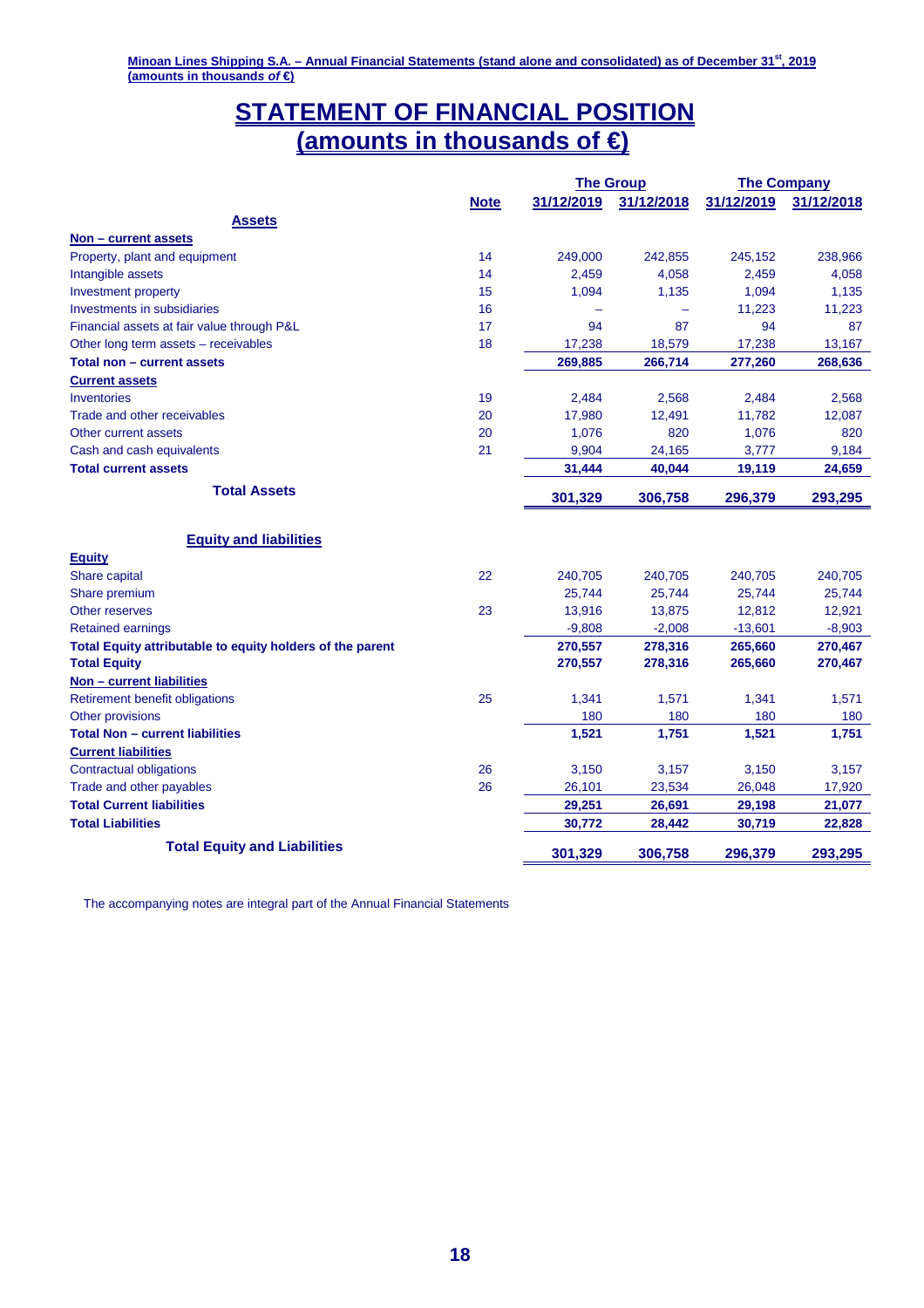**Minoan Lines Shipping S.A. – Annual Financial Statements (stand alone and consolidated) as of December 31st, <sup>2019</sup> (amounts in thousands of €)** 

# **COMPANY STATEMENT OF CHANGES IN EQUITY (amounts in thousands of €)**

|                                                                                                                                                                                                 | <b>Share</b><br><b>Capital</b> | <b>Share</b><br><b>Premium</b> | <b>Other</b><br><b>Reserves</b> | <b>Retained</b><br><b>Earnings</b> | <b>Total</b><br><b>Equity</b> |
|-------------------------------------------------------------------------------------------------------------------------------------------------------------------------------------------------|--------------------------------|--------------------------------|---------------------------------|------------------------------------|-------------------------------|
| <b>Balance as at 1/1/2018</b>                                                                                                                                                                   | 240,705                        | 25,744                         | 13,108                          | $-5,887$                           | 273,670                       |
| Changes in equity $1/1 - 31/12/2018$                                                                                                                                                            |                                |                                |                                 |                                    |                               |
| (Loss) of the year after taxes<br>Actuarial (Loss)                                                                                                                                              |                                |                                | $-187$                          | $-3,016$                           | $-3,016$<br>$-187$            |
| Total comprehensive income of the year after taxes                                                                                                                                              |                                |                                | $-187$                          | $-3,016$                           | $-3,203$                      |
| <b>Balance as at 31/12/2018</b><br><b>Balance as at 1/1/2019</b><br>Changes in equity 1/1 - 31/12/2019<br>Total comprehensive income of the year after taxes<br><b>Balance as at 31/12/2019</b> | 240,705                        | 25,744                         | 12,921                          | $-8,903$                           | 270,467                       |
|                                                                                                                                                                                                 | 240,705                        | 25,744                         | 12,921                          | $-8,903$                           | 270,467                       |
|                                                                                                                                                                                                 |                                |                                |                                 |                                    |                               |
| (Loss) of the year after taxes                                                                                                                                                                  |                                |                                |                                 | $-4,698$                           | $-4,698$                      |
| Actuarial (Loss)                                                                                                                                                                                |                                |                                | $-109$                          |                                    | $-109$                        |
|                                                                                                                                                                                                 |                                |                                | $-109$                          | $-4,698$                           | $-4,807$                      |
|                                                                                                                                                                                                 | 240,705                        | 25,744                         | 12,812                          | $-13,601$                          | 265,660                       |
|                                                                                                                                                                                                 |                                |                                |                                 |                                    |                               |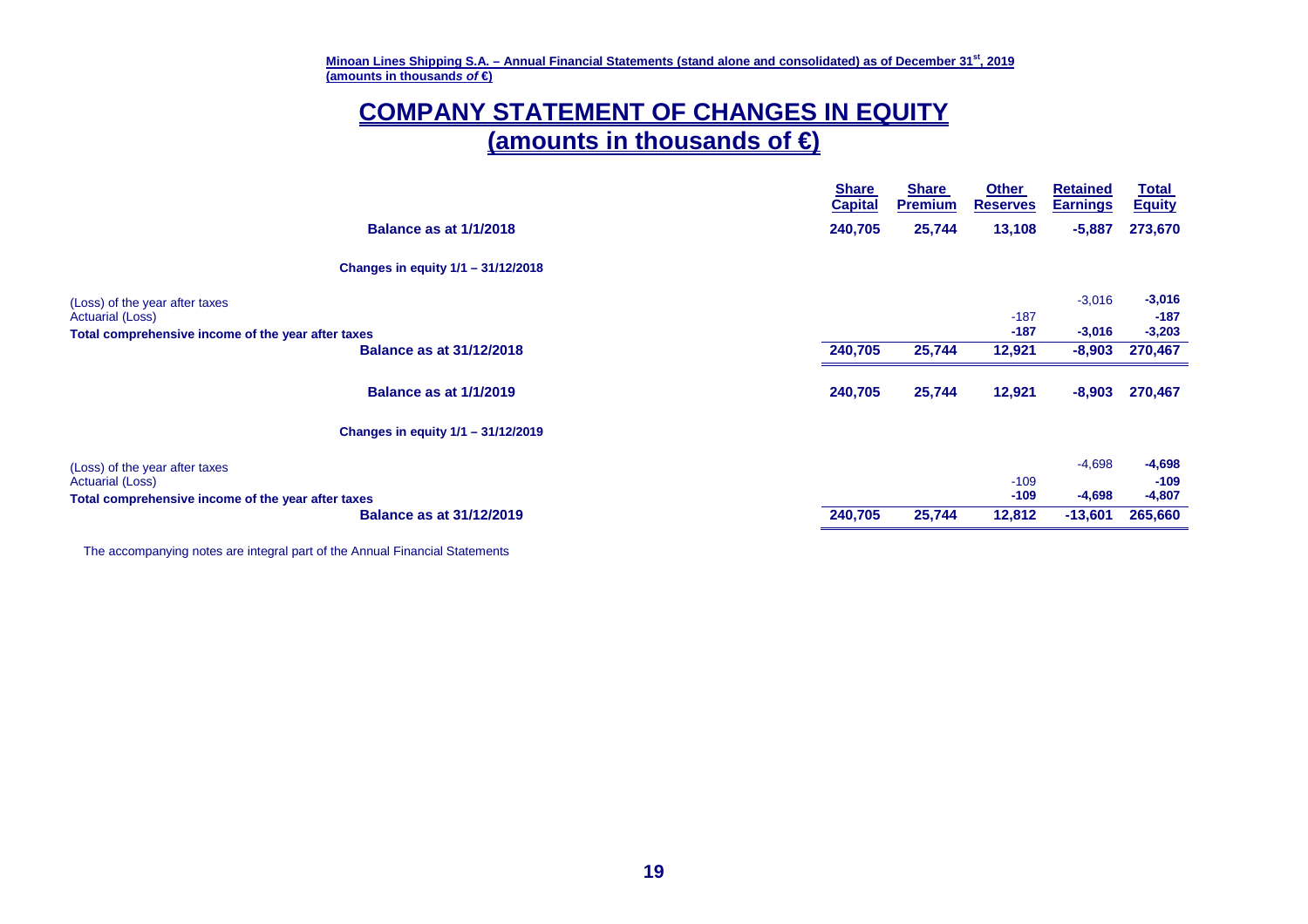**Minoan Lines Shipping S.A. – Annual Financial Statements (stand alone and consolidated) as of December 31st, <sup>2019</sup> (amounts in thousands of €)** 

# **CONSOLIDATED STATEMENT OF CHANGES IN EQUITY (amounts in thousands of €)**

|                                                                          | <b>Share</b><br><b>Capital</b> | <b>Share</b><br><b>Premium</b> | <b>Other</b><br><b>Reserves</b> | <b>Retained</b><br><b>Earnings</b> | Total<br><b>Equity</b> |
|--------------------------------------------------------------------------|--------------------------------|--------------------------------|---------------------------------|------------------------------------|------------------------|
| <b>Balance as at 1/1/2018</b>                                            | 240,705                        | 25,744                         | 13,818                          | 4,014                              | 284,281                |
| Changes in equity 1/1 - 31/12/2018                                       |                                |                                |                                 |                                    |                        |
| Transfer between retained earnings and other reserves (ordinary reserve) |                                |                                | 244                             | $-244$                             |                        |
| (Loss) of the year after taxes                                           |                                |                                |                                 | $-5,778$                           | $-5,778$               |
| <b>Actuarial (Loss)</b>                                                  |                                |                                | $-187$                          |                                    | $-187$                 |
| Total comprehensive income of the year after taxes                       |                                |                                | $-187$                          | $-5,778$                           | $-5,965$               |
| <b>Balance as at 31/12/2018</b>                                          | 240,705                        | 25,744                         | 13,875                          | $-2,008$                           | 278,316                |
| <b>Balance as at 1/1/2019</b>                                            | 240,705                        | 25,744                         | 13,875                          | $-2,008$                           | 278,316                |
| Changes in equity 1/1 - 31/12/2019                                       |                                |                                |                                 |                                    |                        |
| Transfer between retained earnings and other reserves (ordinary reserve) |                                |                                | 150                             | $-150$                             |                        |
| (Loss) of the year after taxes                                           |                                |                                |                                 | $-7,650$                           | $-7,650$               |
| <b>Actuarial (Loss)</b>                                                  |                                |                                | $-109$                          |                                    | $-109$                 |
| Total comprehensive income of the year after taxes                       |                                |                                | $-109$                          | $-7,650$                           | $-7,759$               |
| <b>Balance as at 31/12/2019</b>                                          | 240,705                        | 25,744                         | 13,916                          | $-9,808$                           | 270,557                |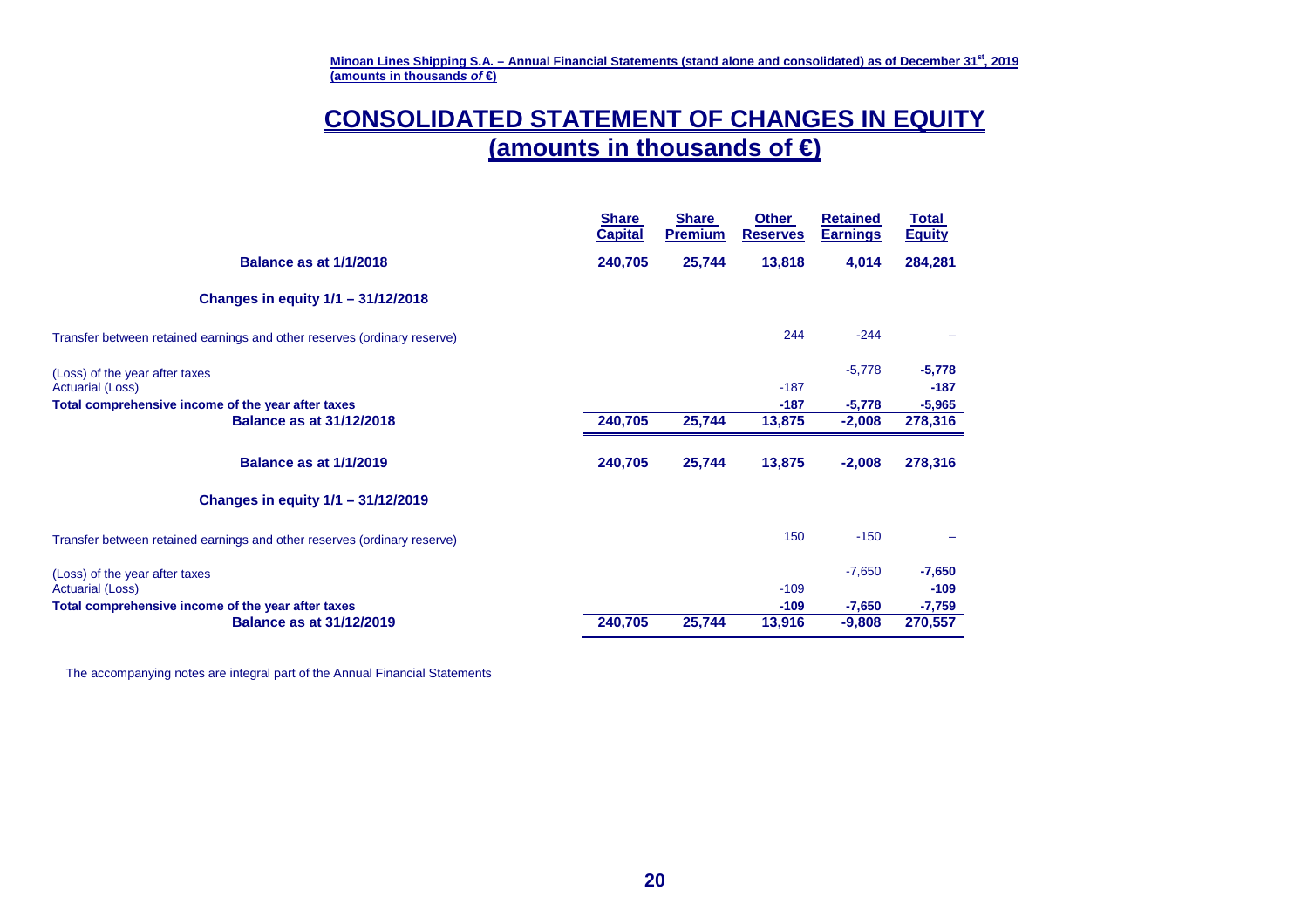# **STATEMENT OF CASH FLOWS**

| <b>Indirect Presentation Method</b>                                                              |             | <b>The Group</b> |                | <b>The Company</b> |                      |  |
|--------------------------------------------------------------------------------------------------|-------------|------------------|----------------|--------------------|----------------------|--|
|                                                                                                  | <b>Note</b> | 1/1-31/12/2019   | 1/1-31/12/2018 | 1/1-31/12/2019     | 1/1-31/12/2018       |  |
| <b>Cash Flows from Operating Activities</b>                                                      |             |                  |                |                    |                      |  |
| (Loss) of the year before taxes                                                                  |             | $-7,650$         | $-5,805$       | $-4,698$           | $-3,016$             |  |
| Plus / Less adjustments for:                                                                     |             |                  |                |                    |                      |  |
| Net depreciation                                                                                 | 14 & 15     | 16,430           | 13,323         | 16,388             | 12,004               |  |
| Impairment loss on non-current financial assets                                                  | 17 & 30     |                  | 20             |                    | 20                   |  |
| <b>Provisions</b>                                                                                |             | $-4.393$         | 378            | $-4.393$           | 378                  |  |
| Net Foreign Exchange losses                                                                      |             | -                | 1              |                    | $\blacktriangleleft$ |  |
| (Income), (gains) from investing activities                                                      | 14 & 16     | -7               | $-1,513$       | $-2,865$           | $-4,638$             |  |
| Interest and other financial expenses                                                            |             | 345              | 1,151          | 345                | 1,151                |  |
| Adjustments for changes in working capital or<br>operating activities                            |             |                  |                |                    |                      |  |
| Decrease / (increase) in inventories                                                             |             | 84               | $-92$          | 84                 | $-92$                |  |
| Decrease / (increase) in trade<br>other<br>and<br>receivables                                    |             | 43               | $-5.417$       | 424                | 320                  |  |
| (decrease) in liabilities other than<br>Increase /<br>borrowings<br>Less:                        |             | 2.165            | 11.872         | 7.728              | 6.773                |  |
| Interest and related expenses paid                                                               |             | $-345$           | $-891$         | $-345$             | $-891$               |  |
| Income taxes paid                                                                                |             |                  | $-230$         |                    |                      |  |
| Net cash generated by<br>operating activities (a)<br><b>Cash Flows from Investing activities</b> |             | 6,672            | 12,797         | 12,668             | 12,010               |  |
| Return of capital from affiliate                                                                 |             |                  |                |                    | 121,020              |  |
| Purchase of tangible and intangible assets                                                       | 14          | $-20,934$        | $-31,671$      | $-20,934$          | $-95,073$            |  |
| Proceeds from sale of tangible and intangible                                                    |             |                  |                |                    |                      |  |
| assets                                                                                           | 14          | 1                | 70,000         | 1                  |                      |  |
| Procceds from sale of non-current financial assets                                               |             |                  | 78,500         |                    | 78,500               |  |
| Dividends received                                                                               | 16          |                  |                | 2,858              | 4,638                |  |
| Net cash generated by / (used in)<br>investing activities (b)                                    |             | $-20,933$        | 116,829        | $-18,075$          | 109,085              |  |
| <b>Cash Flows from Financing activities</b>                                                      |             |                  |                |                    |                      |  |
| Repayment of long/short term borrowings                                                          |             |                  | $-139,300$     |                    | $-139,300$           |  |
| Net cash (used in)<br>financing activities (c)                                                   |             |                  | $-139,300$     |                    | $-139,300$           |  |
| Net (Decrease) / increase in cash<br>and cash equivalents $(a) + (b) + (c)$                      |             | $-14,261$        | $-9,674$       | $-5,407$           | $-18,205$            |  |
| <b>Cash and cash equivalents</b><br>at the beginning of the year                                 |             | 24,165           | 33,839         | 9,184              | 27,389               |  |
| <b>Cash and cash equivalents</b><br>at the end of the year                                       | 21          | 9,904            | 24,165         | 3,777              | 9,184                |  |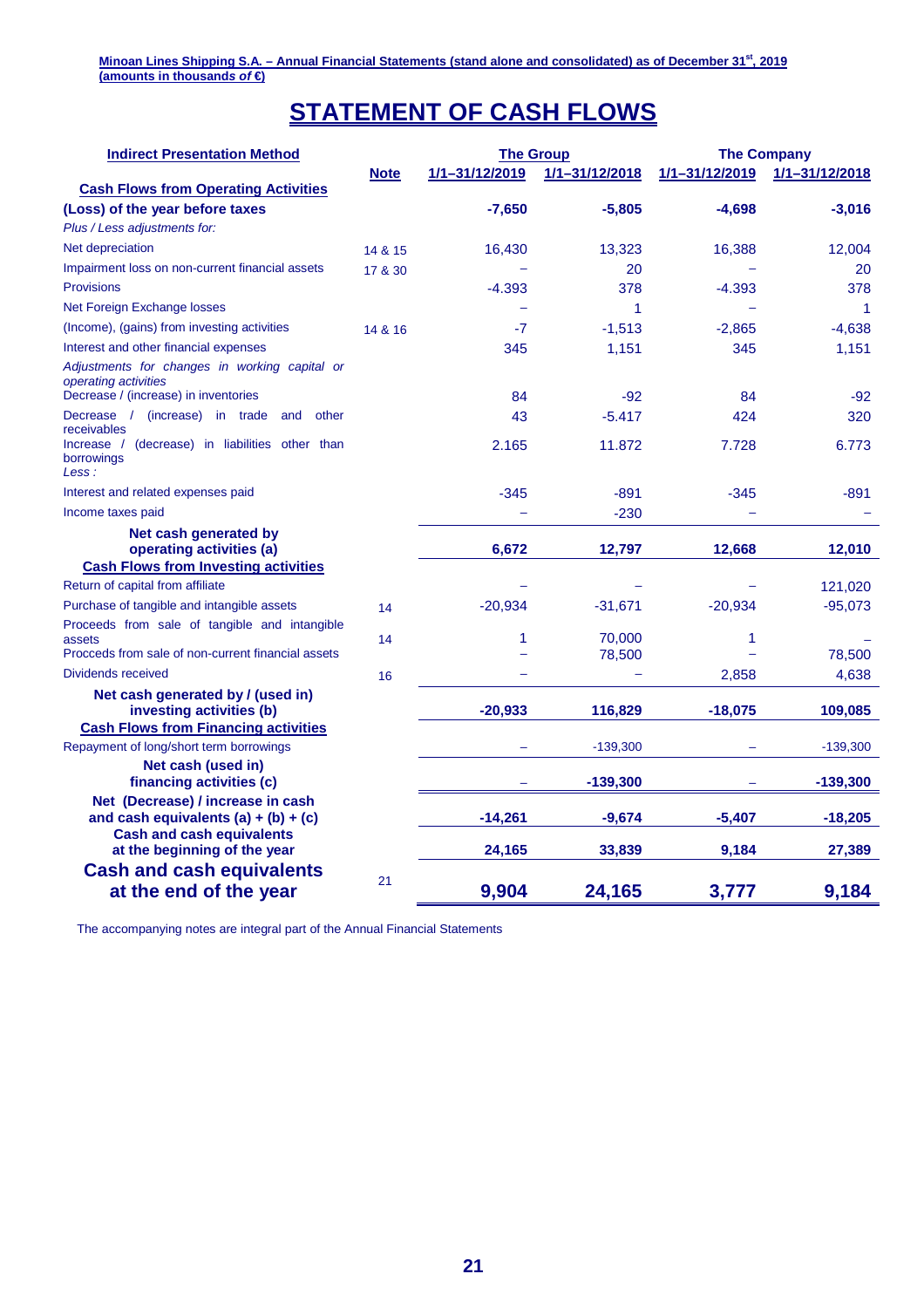# **Notes to the annual financial statements of the year 2019 (1/1 – 31/12/2019)**

# **1. General Company's information**

The Company was established on May 25<sup>th</sup> 1972 (FEK 939–25/5/1972), is based in the Municipality of Heraklion–Crete and its discrete name is "MINOAN LINES". It operates in the Ferry shipping sector both in Domestic and International sea routes.

The Company's shares are listed on the Athens Stock Exchange (code: MINOA). The corresponding code under Reuters is MILr.AT and under Bloomberg is MINOA GA.

As at 31/12/2019 and 31/12/2018 the total number of ordinary shares outstanding was 106,980,050. Every share carries one voting right.

The Board of the Hellenic Capital Market Commission in its meeting on 18/4/2019 approved the request of the Company for the write-off of its shares from the ATHEX. From 23/4/2019 the shares of the Company were put out of trading.

From 2008, the majority of the Company's shares are held by "Grimaldi Group S.p.A", a member of the Grimaldi Group which is based in Palermo – Italy and became overlying parent company which has control of both the Company and the Group.

The General Shareholders' Meeting elects the Board of Directors which consists of 7–9 members. The current structure of the Board of Directors is comprised by nine (9) members, who were elected by the General Shareholders' Meeting held on 22/6/2017. On 31/12/2019, two (2) members of the board were executive, five (5) were non–executive and two (2) were non–executive–independent members.

The Annual Financial Statements for the year ended 31/12/2019 include the Company and consolidated financial statements (the "Financial Statements") and were approved by the Board of Directors meeting on 9/4/2020, while are subject to the final approval by the Shareholders' Annual General Meeting. The consolidated financial statements include the Company and its subsidiary (the Group).

The subsidiary that is included in the consolidated financial statements and the ownership interest that the parent company holds, directly or indirectly, is outlined in the table below:

|                      | <b>Consolidation</b> |                     | % Interest |      |  |
|----------------------|----------------------|---------------------|------------|------|--|
| company              | Method               | <b>Headquarters</b> | 2019       | 2018 |  |
| Minoan Italia S.p.A. | Full                 | Palermo – Italv     | 100%       | 100% |  |

For this reason, no third party (minority) rights are calculated.

# **2. Basis of preparation of the Financial Statements**

# **2.1 Statement of Compliance & Going Concern**

The financial statements have been prepared in accordance with the International Financial Reporting Standards (IFRS) as issued by the International Accounting Standards Board and adopted by the European Union.

Going Concern

These financial statements have been prepared on the basis that the Group operates as a going concern which implies that it takes all necessary measures and proceeds to all the necessary actions and negotiations in order to has sufficient financial resources to meet its financial and operating obligations for the foreseeable future. More specifically, the Group through the measures taken by the Management in the previous years as well as in the current year has generated profitable results. Moreover, the Group has sufficient liquidity, has no debt obligations and is fully consistent with its obligations to the Social Security's Organizations, to the Tax Authorities, to its employees and to its suppliers. This fact enables the Group to secure the continuation of its activities or to reduce the risks of unforeseen events, outside the control of the Company and the Group, as mentioned below. Covid-19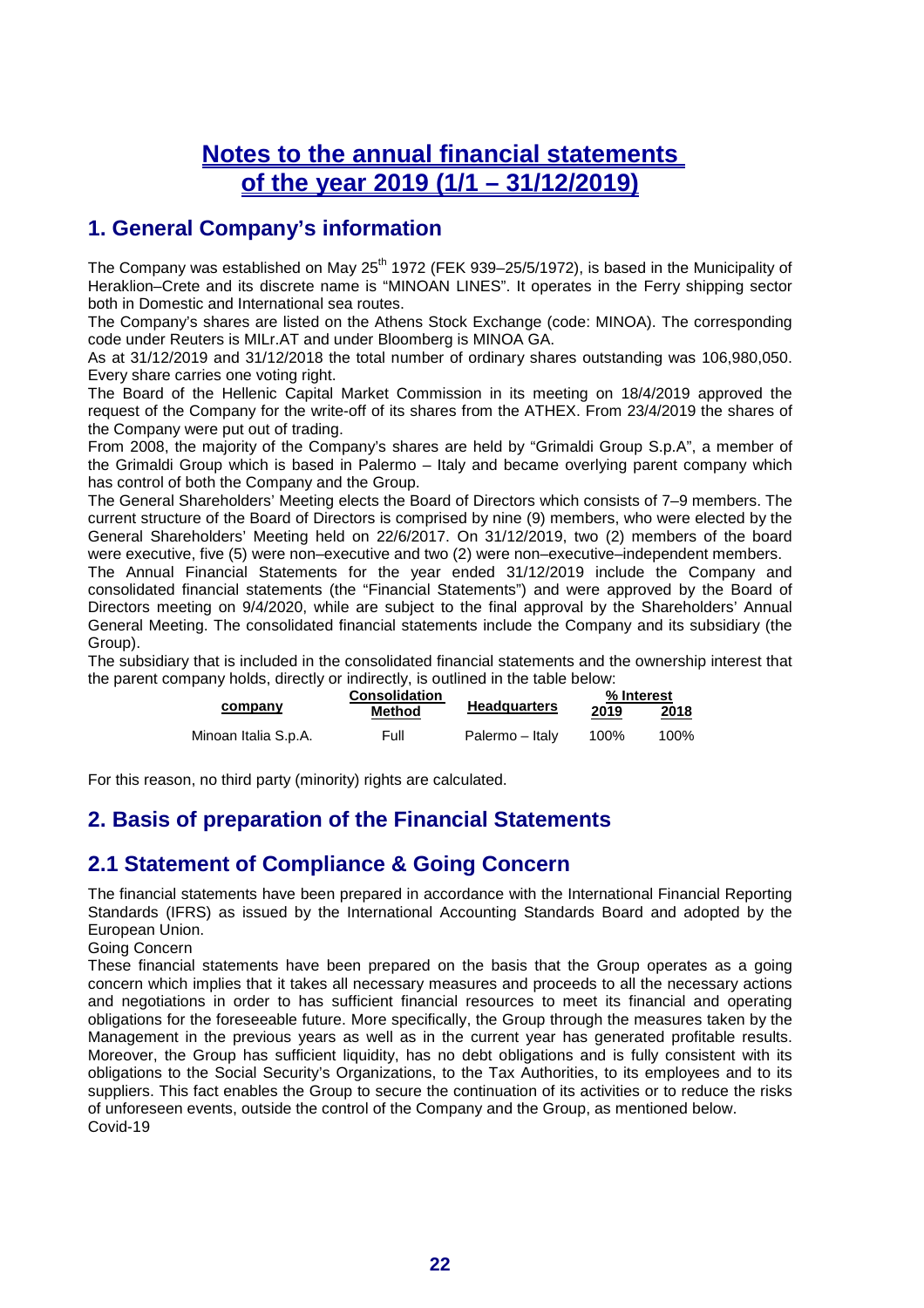It should be emphasized that the COVID-19 novel coronavirus, which has a global as well as a national effect on the economy and the society, might affect the achievement of the corporate targets of the Company.

The covid-19 pandemic, which started showing its widespread effects in March 2020, has caused many countries, including Greece, as well as state organizations, to take drastic measures to contain it, including quarantines, travel restrictions and other transport restrictions.

Such measures have already caused and are likely to further cause, reduced commercial activity and affect many business sectors, including the ferry shipping sector where the Company operates, both at a local as well as at a global level. The extent the wide range of effects covid-19 might bring at an economic and social level, and the resulting impact on the financial condition of the Company and the Group in 2020, depends on future uncertain events which at the moment cannot by reasonably ascertained. As a result, any precise estimation of such effects cannot be done with safety and precision.

The Management of the Company and the Group is closely monitoring how the covid-19 pandemic evolves, and how this evolution might affect their financial condition. Based on Management's current estimates, adjusted for the effects of covid-19, the Company and the Group believe that the estimated cash flows from operations in 2020, together with the liquidity the Company has secured, will be sufficient to enable the Company address the negative effects of covid-19 in the foreseeable future.

The amounts of the annual financial statements are presented in thousands of  $\epsilon$ , unless explicitly stated otherwise. Any last digit discrepancies are due to the rounding of the figures.

# **2.2 Basis of Preparation**

The financial statements are prepared on the historical cost basis except of financial assets at fair value either though P&L or through other comprenhensive income which are measured as indicated in note 3.3.1.b.

#### **2.3 Use of estimates**

The preparation of the financial statements in conformity with IFRS requires management to make judgements, estimates and assumptions that affect the application of policies and reported amounts of assets and liabilities, income and expenses. The estimates and underlying assumptions are based on historical experience and various other factors that are considered to be reasonable under the circumstances. The results of the aforementioned estimates form the basis of making decisions about carrying values of assets and liabilities that are not readily apparent from other sources. Actual results may differ from these estimates.

The estimates and underlying assumptions are reviewed on an on – going basis. Revisions to accounting estimates are recognized in the period in which the estimate is revised if the revision affects only that period or in the period of the revision and future periods if the revision affects both current and future periods.

Information about significant estimates and critical judgements in applying accounting policies that have significant effect on the financial statements as well as those which involve potential adjustment risks for the next fiscal year or years are as follows:

- Tangible and intangible assets (depreciation/impairment): The Group and the Company must estimate the useful life of property, plant and equipment and intangible assets recognized at acquisition or as a result of a business combination. These estimates are revisited at least on an annual basis taking into account new developments and market conditions.(note 3.5, 14 and 17). A similar estimation is taking place for impairment for potential cases where the recoverable amount is less than the carrying amount in the book records,as formed through the useful life.
- Financial assets at fair value though P&L: Their valuation based either on studies by independent appraisers taking into account all available appraising methods in order to reach the fair value of the investment. In specific cases, the acquisition cost reflects fair value. Additionally, where applicable, Management uses its experience to take into account other qualitative or quantitative factors that should be included in such a way that their fair value is considered reliable and objective (note 3.3.1.b, 17 and 28).
- Employee Defined Benefit Obligation: The present value of the liabilities for post-employment benefits depends on a number of factors defined on actuarial basis via the use off a significant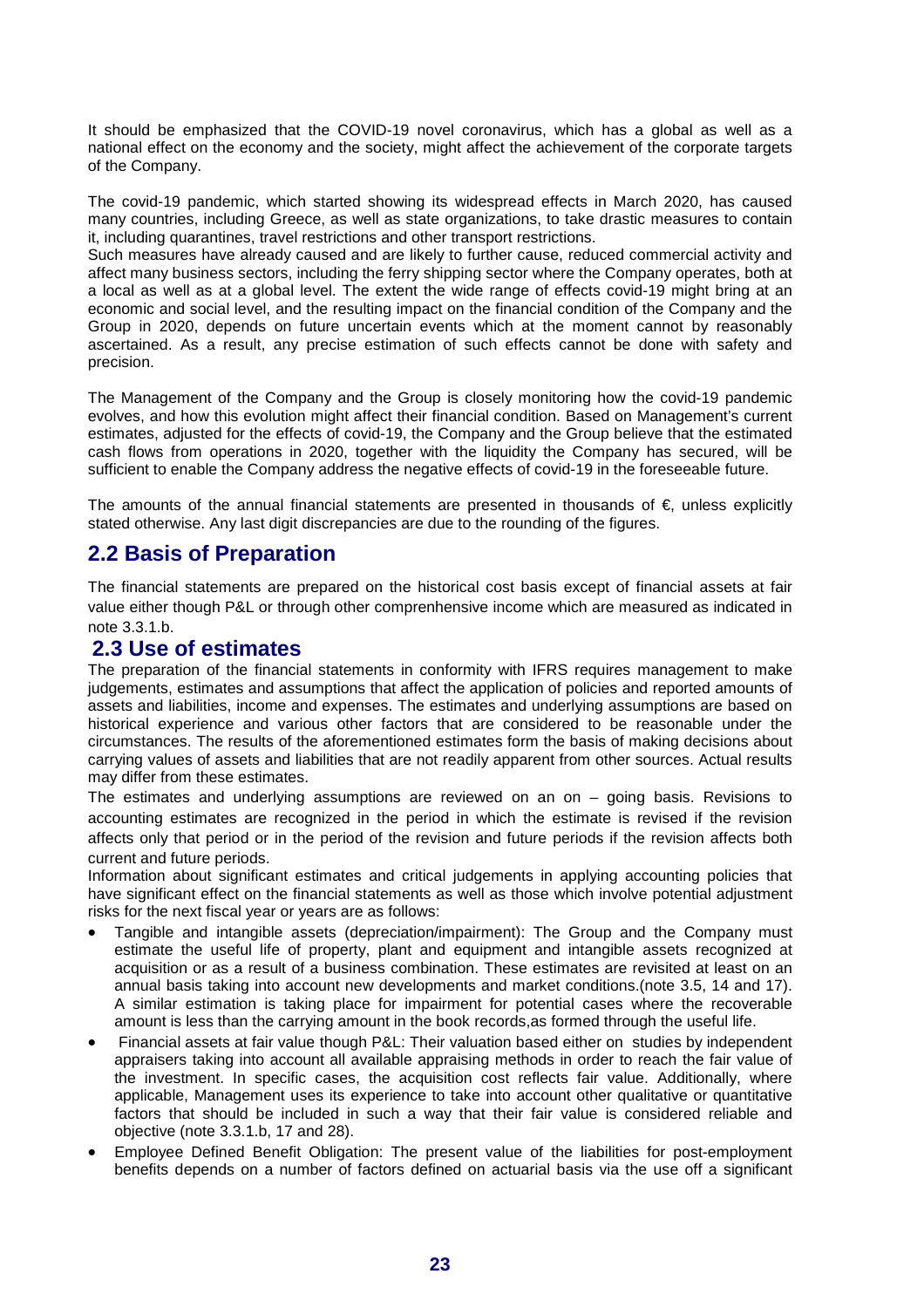number of assumptions. The assumptions used for the determination of the net cost (income) for post-employment benefits include the discount rate. Any changes in the assumption would have material effect on the accounting measurement of the liabilities for post-employment benefits. The Group defines the appropriate discount rate in each reporting period. It is the interest rate applicable for the calculation of the present value of the estimated future payments required for the settlement of the benefit liabilities. For the estimation of the appropriate discount rate the Group takes into consideration the interest rates prevailing in high credit rating corporate bonds denominated in the currency of the benefit payments and with maturity dates similar to the ones of the respective liabilities. Other significant accounting assumptions for post-employment benefit liabilities are based in part on the current market conditions (note 3.12.2 and 25).

- Financial Risk Management: For the adequacy of provisions for doubtful and disputed claims, in relation to credit policy, Management conducts an assessment taking documentation, based on historical data, of its legal advisors handling the cases, the existence of debtors' assets and recent developments (note 3.3.1.a, 18, 20 and 27.2).
- Contingent liabilities: their existence requires the Management conducting durable assumptions and estimates concerning the likelihood of future events and their relative impact on Group results (note 31).

# **3. Significant Accounting Policies**

The significant accounting policies presented below, have been consistently adopted in all periods presented in these financial statements by all companies of the Group.

# **3.1 Basis of Consolidation**

### **3.1.1 Subsidiaries**

Subsidiaries are entities managed and controlled directly or indirectly by the Company. Control exists when the Company has the power to govern the financial and operating policies of an entity so as to obtain benefits from its activities. In assessing control, potential voting rights that are presently are exercisable or convertible are taken into account. The financial statements of the subsidiaries are included in the consolidated financial statements from the date that control commences until the date that control ceases.

In the Company's financial statements, investment in subsidiaries is presented at the acquisition cost less any impairment loss.

When the Group sells a subsidiary, this action is measured at its net selling price less cost of disposal, at the date of disposal or when the control is lost, with the change in carrying amount recognized as profit or loss.

#### **3.1.2 Associates**

Associates are those entities in which the Company has significant influence, but not control, over their financial and operating policies and do not meet the requirements to consider them as subsidiaries. They are initially recognized at cost plus any goodwill arising on acquisition. In the consolidated financial statements, associates are accounted for using the equity method. The consolidated financial statements include the Group's share of the income and expenses of equity accounted investees, from the date that significant influence commences until the date that significant influence ceases. When the Group's share of losses exceeds its interest in an equity accounted investee, the carrying amount of that interest is reduced to nil and the recognition of further losses is discontinued except to the extent that the Group has an obligation or has made payments on behalf of the investee. In the individual consolidated financial statements of the parent company, investments in associates are accounted at cost less any possible impairment.

#### **3.1.3 Transactions eliminated on Consolidation**

Intra – group balances and transactions, and any income and expenses arising from intra–group transactions, are eliminated in preparing the consolidated financial statements. Gains and losses arising from transactions with equity accounted investees are eliminated against the investment to the extent of the Group's interest in the investee.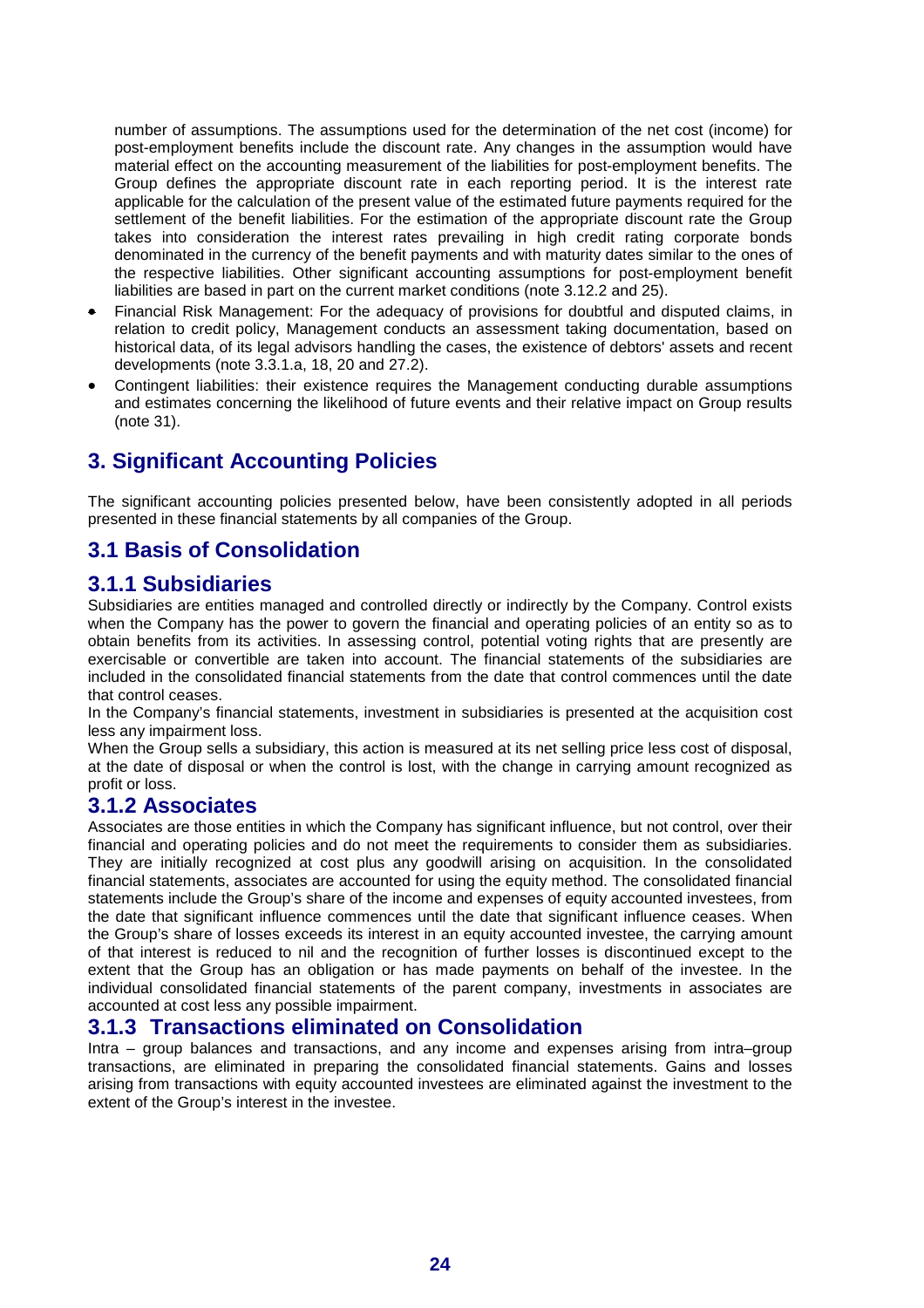# **3.2 Foreign Currency Transactions and Functional Currency**

The companies of the Group maintain their books in Euro and the financial statements are presented in Euro (functional currency). Transactions in foreign currencies are translated to Euro at the exchange rates at the date of the transaction. Monetary assets and liabilities denominated in foreign currencies at the balance sheet date are translated to Euro at the closing exchange rate on that date. Foreign exchange differences arising out of transaction are recognized in the profit or loss and other comprenhensive income statement. Non–monetary assets that are accounted for at cost are translated at the exchange rate at the date of the transaction.

# **3.3 Financial Instruments**

### **3.3.1 Non – derivative financial instruments**

Non – derivative financial instruments comprise of: financial instruments at fair value through profit or loss, available for sale securities, trade and other receivables, cash and cash equivalents, loans and borrowings, and trade and other payables.

Non – derivative financial instruments are initially recognized at fair value plus (for instruments not at fair value through profit or loss) any directly attributable transaction costs. Subsequent to initial recognition, non–derivative financial instruments are measured as described below.

Non–derivative financial instruments are recognized in the financial statements when the Company and the Group transact as parties with scope these financial instruments. Financial assets are derecognized, when the Group's contractual rights on the financial assets cash flows expire, or the financial assets are transferred to a third party without retaining control or material benefit or risk. The financial assets purchases and sales in the ordinary course of business are recorded in the financial statements at the transaction date which corresponds to the date of purchasing or selling by the Group. Financial liabilities are derecognized in the financial statements at the time that the contractual obligations of the Group is expired or cancelled.

#### **3.3.1.a Trade and Other receivables**

Trade and Other Receivables are stated at amortized cost using the effective interest rate, except of the cases in which indications of impairment exist. In such cases, a provision is determined for the estimated impairment loss. Receivables whose recovery is estimated to take place in a period of less or equal than a year are classified as short term receivables, while those ones with an estimated recovery period of more than a year are classified as long term receivables. Receivables with a short– term duration are not discounted.

#### **3.3.1.b Financial assets at fair value either though P&L or through other comprenhensive income**

The classification of the financial assets at initial recognition depends on the financial asset's contractual cash flow caracteristics and the business model within which the financial asset is held. For the purpose of subsequent measurement, financial assets are classified in two categories:

- i. Financial assets at fair value though P&L
- ii. Financial assets at fair value through other comprenhensive income (no such elements held as at 31/12/2019)

Financial assets at fair value through profit or loss are carried in the statement of financial position at fair value with net changes in fair value recognized in the statement of profit or loss. Gains or losses arising from changes in the fair value of the financial assets carried at fair value through profit or loss are recognized in the income statement within "Impairment loss on financial assets at fair value through P&L".

#### **3.3.1.c Cash and Cash equivalents**

Cash and cash equivalents comprise of cash in hand and in banks, as well as short term investments of high liquidity, such as time deposits maturing within three months.

#### **3.3.1.d Interest bearing loans and borrowings**

The interest bearing loans and borrowings are initially measured at their fair value that represents the amount of cash borrowed after reducing any direct transaction costs. Subsequent to initial recognition, the loans are measured at amortized cost using the effective interest rate method.

#### **3.3.1.e Trade and other payables**

The trade and other payables are recognized primarily at their fair value. They are subsequently measured at amortized cost using the effective interest method. Payables are classified as current liabilities if payment is due within one year or less. If not, they are presented as non-current liabilities.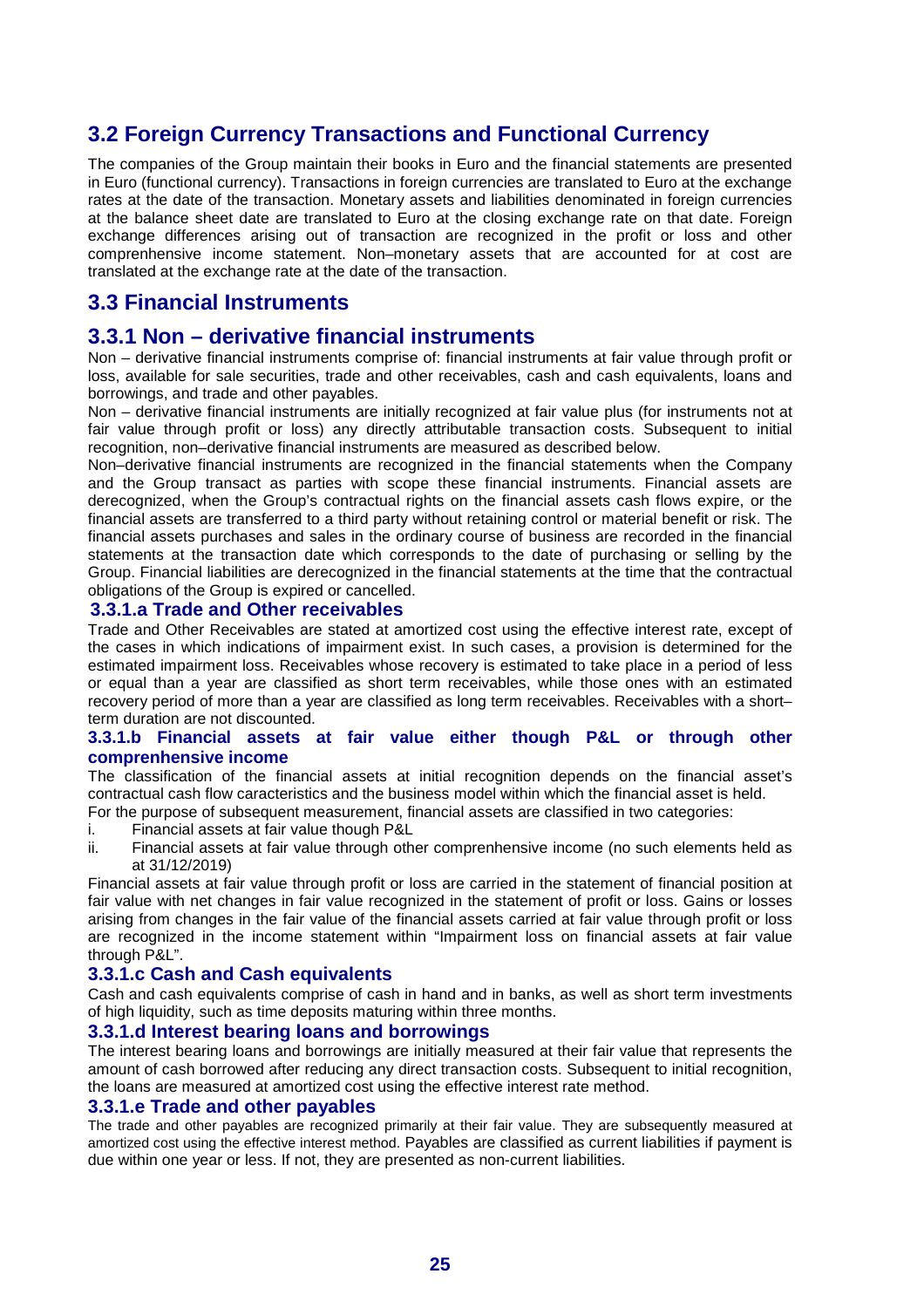#### **3.3.1.f Offsetting of financial assets and liabilities**

Financial assets and liabilities are compensated and the net amount reported in the statement of financial position when the Group or the Company has the legal right and intends to offset on a net basis with one another or to require the asset and settle the liability simultaneously.

# **3.4 Share capital**

Ordinary shares are classified as equity. Costs directly attributable to the issuance of ordinary shares are recognized as a deduction from share premium.

# **3.5 Tangible and intangible assets (investment property characteristics included)**

Items of property, plant and equipment are stated at cost less accumulated depreciation and impairment losses. Cost includes expenditure that is directly attributable to the acquisition of the asset. The carrying amount of the above items is increased by the subsequent expenditures incurred only if there is probability that the future economic benefits embodied within these expenditures will flow to the Group companies and its cost can be measured reliably. All other costs are recognized in the income statement.

Borrowing costs directly attributable to the acquisition or construction of property, for assets that are necessarily required for a substantial period of time to get ready for use are capitalized as part of the cost of ownership of the asset till the time that the assets are substantially ready for use or sale, comes.All other costs are recognized in the profit or loss as incurred.

The net result from the assets disposal is determined by comparing the net sale proceeds reduced with the carrying value of the asset and the gain or loss is recognized in the income statement as other operating income/expense.

Depreciation is recognized in the income statement on a straight–line basis over the estimated useful life of each asset. Land is not depreciated. The residual and useful lives of assets are reviewed on an annual basis.

The depreciation of the vessels is calculated on the cost less the residual value, estimated at 15% of the acquisition cost including any new additions while for the High Speed Catamarans (HSC) is estimated at 20%. Management's estimates that may have an effect in the future on the financial statements relate to the useful lives and the residual value of vessels. The useful lives and the residual value are based on historical data and assumptions that, at the present time, are considered reasonable. The aforementioned assumptions are not expected to change within the next 12 months.

The Group monitors the control of impairment of assets. A fixed asset should not have a carrying amount greater than its recoverable amount. The recoverable amount is the higher of an asset's fair value less costs to sell and its value in use (expected future cash flows from its holding).

The estimated useful lives are as follows:

| Asset                            | Years                                                   |
|----------------------------------|---------------------------------------------------------|
| <b>Buildings</b>                 | 33                                                      |
| Vessels                          | 35 from the building year                               |
| <b>High Speed Catamarans</b>     | 25 from the building year                               |
| Vessels' spare parts             | 5                                                       |
| Vessels' equipment               | 4.16                                                    |
| <b>Drydockings</b>               | 4 (attributing in proportion to the period of validity) |
| <b>Transportation Means</b>      | 6.66                                                    |
| Furniture and relevant equipment | 6.66                                                    |
| <b>Computers and Software</b>    | 4.16                                                    |
| Mobile phones & tablets          | 2                                                       |
| Operational rights               | according to the period of validity                     |

# **3.6 Investment property**

The Investment Property includes assets which are no longer self–own–used by the companies of the Group, is initially recognized and subsequently measured at cost, reduced by the relevant depreciation and increased by the subsequent additions. Depreciation is recorded in the income statement on a straight–line basis over the estimated useful lives of the property (33 years).

### **3.7 Leases**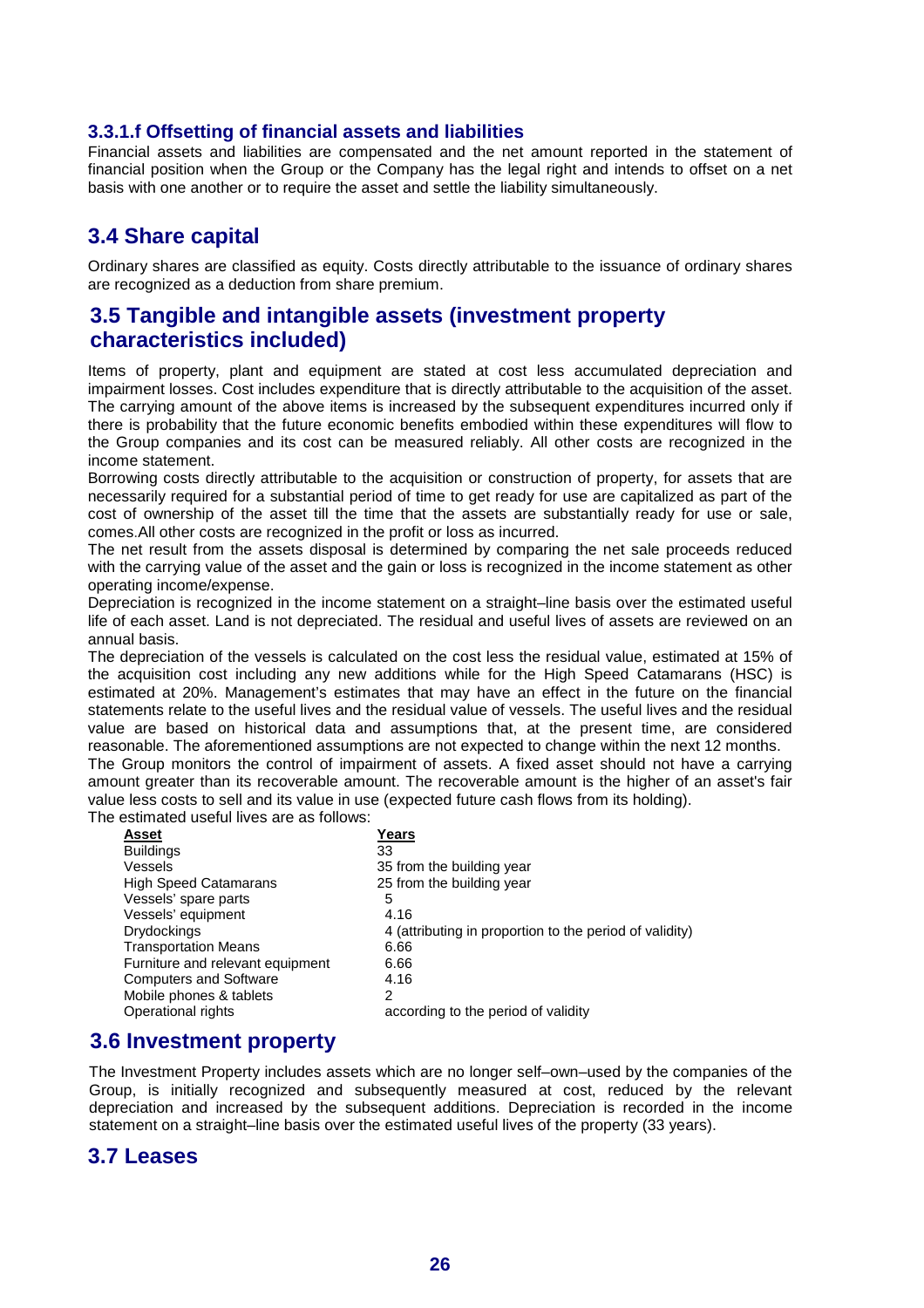Leases in terms of which the Company and the Group assume substantially all the risks and rewards of ownership are classified as finance leases. For the property, plant and equipment acquired through a finance lease, the relevant leased asset and liability are initially recognized at an amount equal to the fair value of leased asset or, if lower, the present value of the minimum lease payments that have been agreed to be paid to the lessor at the beginning of the lease. After the initial recognition the leased assets are depreciated over the shorter of the term of the lease agreement or the asset's useful life. The lease payments are apportioned between the finance charge and reduction of the outstanding liability for the duration of the lease agreement.

Other leases that do not fulfill the criteria of a finance lease, are operating leases and the leased assets are not recognized in the Company and Group's balance sheet(see also 3.18 about leases). The lease payments to the lessor are recognized systematically in the income statement over the term of the lease agreement.

# **3.8 Inventories**

Inventories are stated at the lower of cost and net realisable value. The cost of inventories is based on the F.I.F.O. (First In First Out) method. Net realisable value is the estimated selling price in the ordinary course of business, less the selling expenses.

# **3.9 Impairment**

# **3.9.1 Financial assets**

The Group assesses at each reporting date, based on all available data, to determine whether there is objective evidence of impairment of the value of one or a group of financial assets.

The Group recognizes a provision for impairment against expected credit losses on all financial assets that are not carried at fair value through profit or loss. Credit loss is the difference between the contractual cash flows and the expectected flows the Group assess to receive.

For trade receivables and any contingent assets, the Group applies the simplified approach to calculate the expected credit losses. The Group at each reporting date assess the financial instruments' credit risk variation. The Group derecognizes a financial asset when there are no reasonable expectations of recovering all or part of the cash flow of the asset.

#### **3.9.2 Non – Financial assets**

The carrying amounts of non – financial assets, other than inventories, are reviewed at each reporting date to determine whether there is any indication that their carrying value is greater than their recoverable amount. The impairment loss of non–financial assets is recognized directly in the income statement.

The recoverable amount of an asset is the greater of its fair value (decreased by selling costs) and its value in use. In assessing value in use, the estimated future cash flows are discounted to their present value using a pre–tax discount rate that reflects current market assessments of the time value of money and the risks specific to the asset.

Impairment losses recognized in prior periods are assessed at each reporting date for any indications that the loss has decreased. An impairment loss is reversed if there has been a change in the estimates used to determine the recoverable amount. An impairment loss is reversed only to the extent that the asset's carrying amount does not exceed the carrying amount that would have been determined, net of depreciation, if no impairment loss had been recognized.

# **3.10 Non – Current assets held for sale**

Non–current assets that are expected to be recovered primarily through sale rather than through continuing use are classified as held for sale. These assets are measured at the lower of their carrying amount and fair value (decreased by selling costs). The Company during the end of current use does not possess such assets.

# **3.11 Dividends**

Dividends payable are recognized as a liability at the time they are approved by the General Shareholder's Meeting of the companies that are included in the consolidation.

# **3.12 Employee benefits**

# **3.12.1 Defined contribution plans**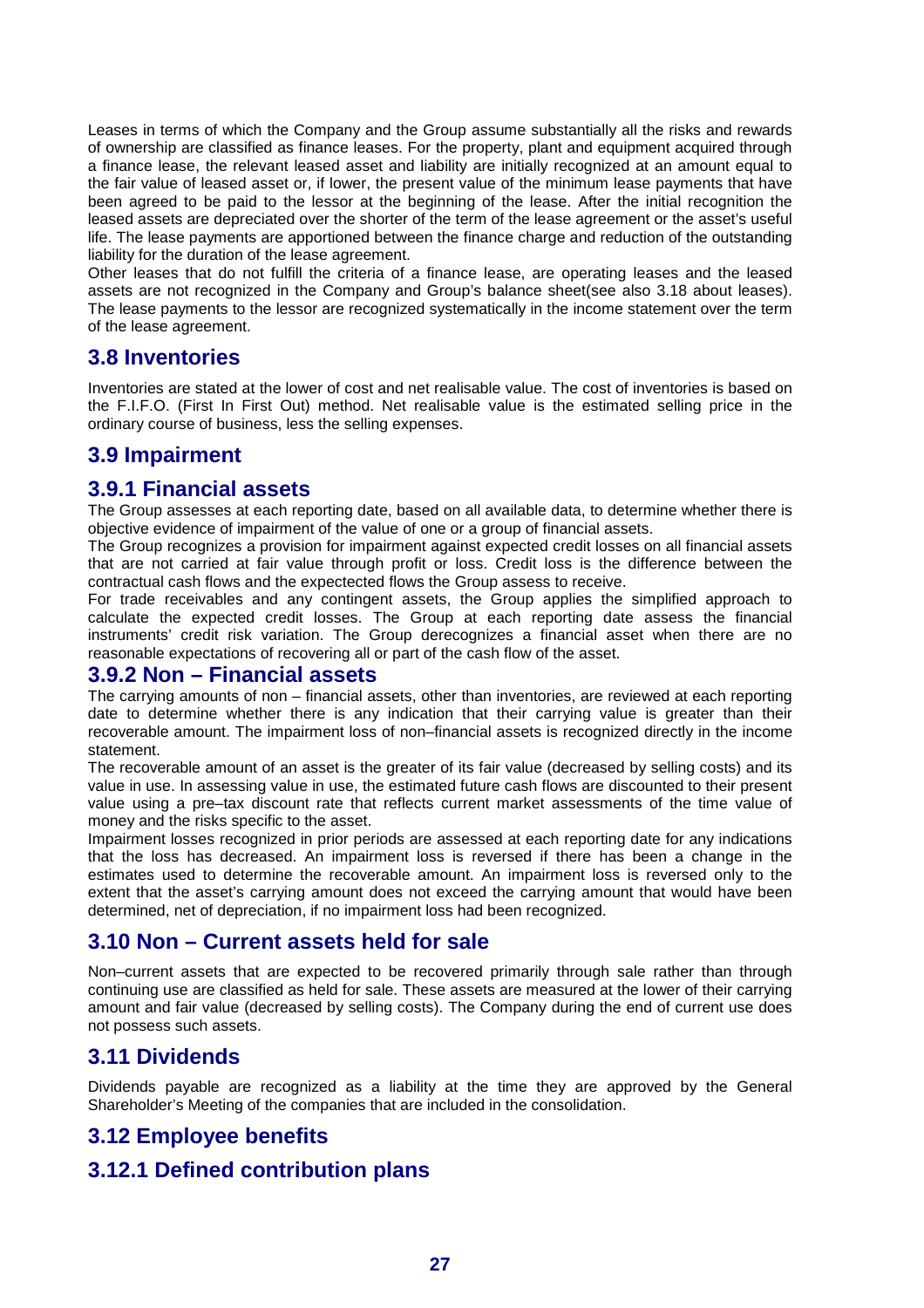A defined contribution plan relates to contributions by the Company to independent pension funds for retirement benefits of the employees for which an entity will have no legal or constructive obligation to pay further future amounts. Obligations for contributions to defined contribution pension plans are recognized as an employee benefit expense in profit or loss on an accrual basis.

### **3.12.2 Defined benefit plans**

A defined benefit plan is a pension plan that defines an amount of pension benefit that an employee will receive a lump sum payment on retirement. The liability recognized in respect of defined benefit pension plans is the present value of the future benefit that employees have earned in return for their service in the current and prior years. The calculation is determined by discounting the expected future cash flows at the weighted average yield of high quality European corporate bonds which have an expiration date approaching the time limits of the obligations of the Company and the Group. The defined benefit obligation is calculated annually based on actuarial valuation performed by independent actuaries using the projected unit credit method.

Actuarial profit or loss are recognized directly in other comprehensive income aggregates for the period in which they occur and not be transferred to the income statement in a subsequent period but are recognized directly in equity of the Company and the Group.

### **3.12.3 Termination benefits**

Termination benefits are payable when the employees leave prior to retirement. The Group recognizes these benefits when committed to either terminating the employment of current employees according to a detailed formal plan without possibility of withdrawal, or upon provision of these benefits as an incentive for voluntary redundancy. Termination benefits falling due 12 months after the balance sheet date are discounted. Upon termination of employment and in cases where there is inability in determining the number of employees that will make use of these benefits, there is no accounting recording made, however need to be disclosed as a contingent liability.

#### **3.12.4 Short–term benefits**

Short–term employee benefits are expensed as incurred.

### **3.13 Provisions**

A provision is recognized when the Company and the Group have a present contractual or legal obligation as a result of a past event and it is probable that an outflow will be required to settle the obligation and the amount can be reliably estimated. Provisions are recognized at a discounted base with the use of a pre–tax rate which reflects current market assessments of the time value of money and the risks associated with the liability. Provisions are determined by discounting the expected future cash flows at a rate that reflects current market assessments of the time value of money. At each reporting period, provisions are re–assessed.

#### **3.14 Revenue**

The Revenues consist of the following:

#### **3.14.1 Operating revenue (fares – chartering – agency services)**

Income from vessel's services (passengers, vehicles and truck fares) is recognized in the income statement when the trip is realized which coincides with the time the services are rendered.

The Company implements the customer loyalty program "Minoan Lines Bonus Club", according to which each member, from any service rendered by the Company, receives points that can be redeemed as free tickets. The allocation of fares from each sale, in actual and un–realized future services, is based on the fair value of the earned points and calculated by the estimated rate of redemption according to historical data. The fair value amount is recognized as deferred income and recorded in the income statement at the time the points are redeemed.Similarly, depending on the time of the service provided, are recognized in the income statement also the revenue from agency services.Income from chartering is recognized in the income statement on a straight line the chartering period.

#### **3.14.2 Revenue from on – board sales**

Revenue from on–board sales (shops, bars and restaurant services) is recognized in the income statement at their fair value less discounts and returns, when the risks and rewards of ownership have been transferred to the buyer and the collection is reasonably assured.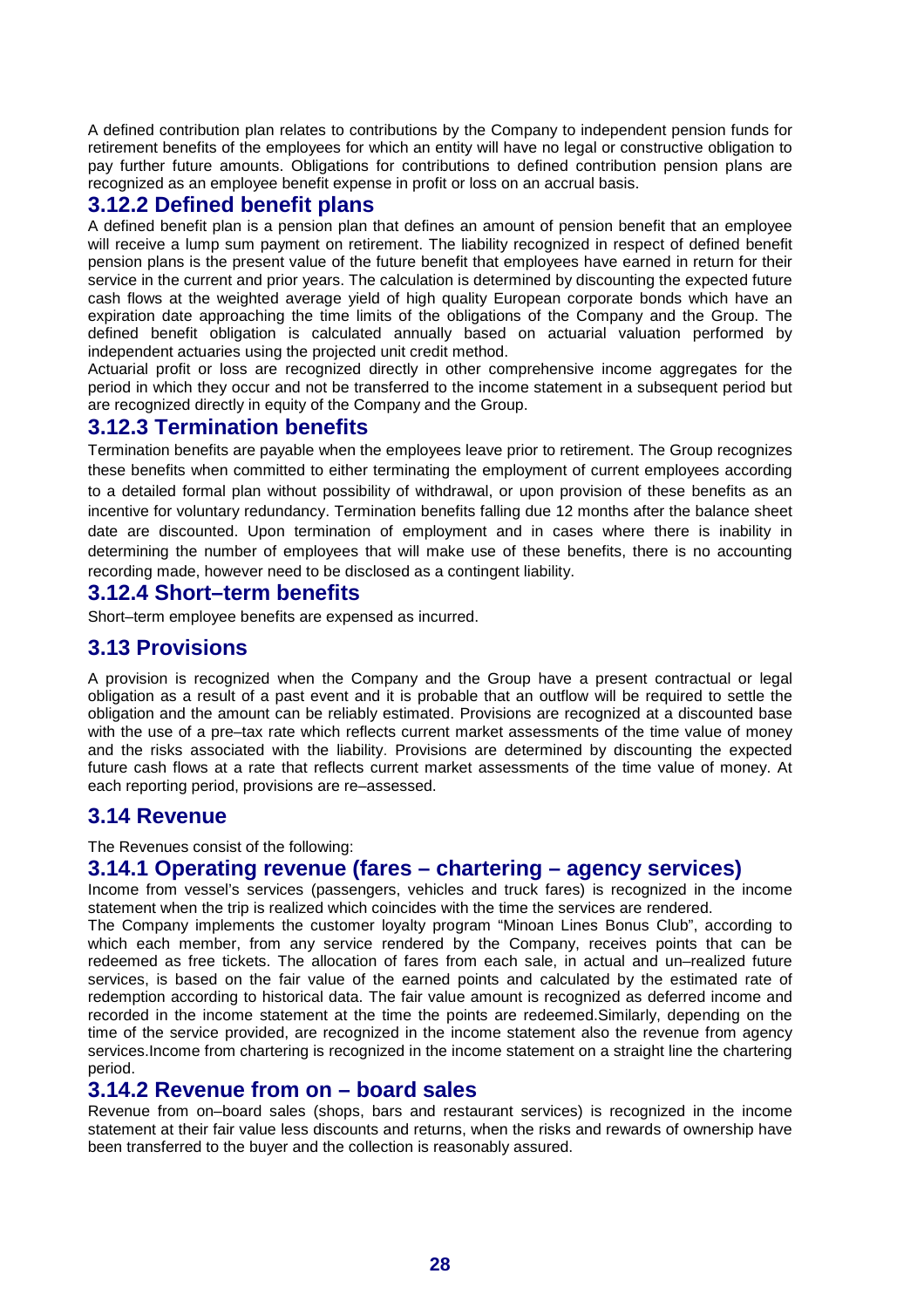# **3.14.3 Other income**

Other income is recognized in the income statement when the services have been rendered except for revenues from slot machines that are recognized in the income statement at the time that the money is collected. Additionally the income coming from dividends and profit from sale of securities is included.

#### **3.14.4 Dividend income**

Dividend income is recognized as income at the date the dividends are approved by the General Shareholder's Meeting.

#### **3.14.5 Government grants**

Government grants are recognized in the financial statements if there is reasonable assurance that they will be received and that the companies of the Group will comply with the conditions attaching to them. Grants that compensate the Company and the Group for expenses incurred are recognized as income in the income statement on a systematic basis in the same periods in which the expenses are incurred. Grants that compensate the Company and the Group for the acquisition cost of an asset are recognized in the income statement as deferred income on a systematic basis over the useful life of the asset.

### **3.15 Net Financial Results**

Net financial results, comprise of accrued interest expense on borrowings recognized in the income statement using the effective interest rate method, interest income on funds invested and foreign exchange gains and losses.

### **3.16 Income Tax**

Income tax on profits is calculated in accordance with the tax laws established at the date of the publishing of the balance sheet in the countries where the Group of companies are registered and is recognized as an expense in the period in which profits arise. Income tax comprises current and deferred taxes. Current tax is the expected tax payable on the taxable income for the year using tax rates enacted or substantially enacted at the balance sheet date, and any adjustment to tax payable in respect of previous years. Current tax is measured at the tax rates that are applicable to the taxable income of each financial year.

The Company is a shipping company that operates self–owned vessels under Greek flag. According to the article 72 par. 14 of the law 4172/2013, revenue from self–owned vessels operation are income tax exempted, and are subjected to a special fiscal regime related to the law 27/1975. The above exemption also applies to any dividend distribution. For revenues derived apart from the self–owned vessels' operation, (i.e.rental income, interest income, on board stores, agency services etc.), the provisions of the Law 27/1975 apply. In reference to the above, if a domestic or a foreign shipping company, which owns vessels under Greek, E.U. or Eurozone country's flag, operates additionally to other activities, the tax exemption on the net profits or dividends equals to the ratio of vessels' revenue to the total gross revenue of the Company. The tax rate that applies in the computation of the income tax expense for profits other than vessels' operation is 24% (art. 58 of the law 4172/2013). On the distribution of profits that derive from income other than vessels' operation, the withholding tax applied has been reduced from 10% to 5% (art. 24 par. 1 of the law 4646/2019).

In addition to the above mentioned, according to the art. 48 and 63 of tax law 4172/2013, in any dividend distribution takes place between companies of a group, since January 2014 and then, not only applies an income tax exemption, but a withholding tax exemption too. For all these to be at force, it is absolutely necessary the Company to be involved in the company that distributes the dividend at least 10% for two consecutive years.

Deferred income tax is the expected future tax that will be paid or recovered from income or expenses occurred during the closing period and considered deferred taxable income or expenses (temporary differences). Deferred tax is calculated using the tax rates expected to be applied in the period of which the taxable income or expense will be recognized. Temporary differences arising from the initial recognition of assets or liabilities that affect neither accounting nor taxable profit are not accounted for. A deferred tax asset is recognized only to the extent that it is probable that future taxable profits will be available against which the corresponding temporary differences can be deducted. Due to the specific tax regime, no deferred taxes are recognized in the Company's financial statements.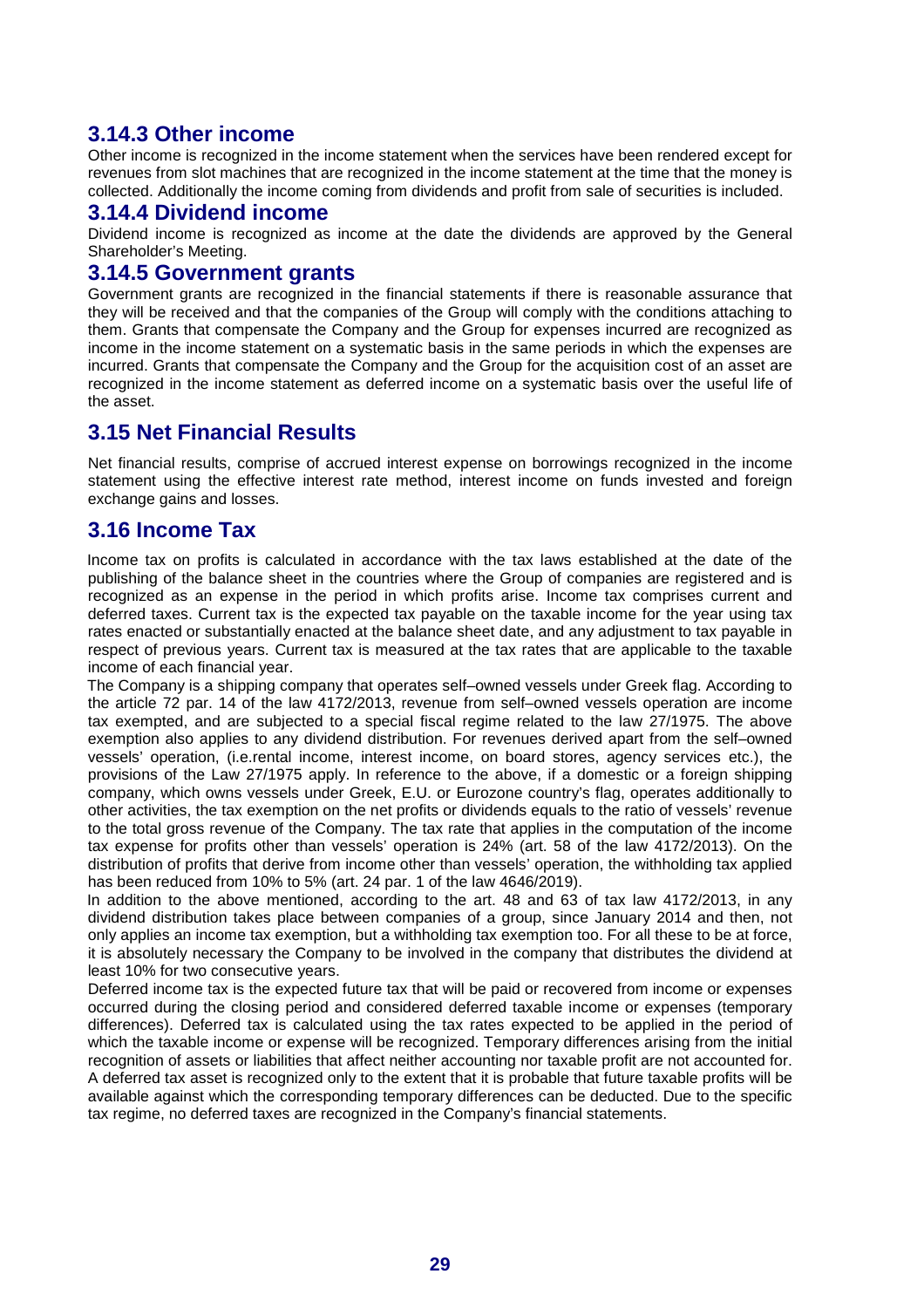# **3.17 Earnings per share**

The Group and the Company presents basic and diluted earnings per share (EPS). Basic EPS is calculated by dividing the profit or loss attributable to ordinary shareholders of the Company by the weighted average number of ordinary shares outstanding during the year. Diluted EPS is determined by adjusting the profit or loss attributable to ordinary shareholders and the weighted average number of ordinary shares outstanding for the effects of all dilute potential ordinary shares, which comprise convertible notes and share options granted to employees.

# **3.18 New standards, interpretations and amendments of existing standards**

Certain new standards, amendments to standards and interpretations have been issued that are mandatory for periods beginning during the current financial year and subsequent years. The Group is in the process of assessing the impact of the implementations of the IFRS amendments in the financial statements. In any such case, unless otherwise stated, the Group considers that the following amendments have no or insignificant effect to the annual financial statements.

### Standards and Interpretations effective for the current financial year

### IFRS 16 Leases

IFRS 16 has been issued in January 2016 and supersedes IAS 17. The objective of the standard is to ensure the lessees and lessors provide relevant information in a manner that faithfully represents those transactions. IFRS 16 introduces a single lessee accounting model and requires a lessee to recognise assets and liabilities for all leases with a term of more than 12 months, unless the underlying asset is of low value. IFRS 16 substantially carries forward the lessor accounting requirements in IAS 17. Accordingly, a lessor continues to classify its leases as operating leases or finance leases, and to account for those two types of leases differently. The Group adopted IFRS 16 as of 1 January 2019 using the modified retrospective approach, and made use of the short-term lease and the low asset value exemption.

#### *The Group as a lessee*

The Group assesses whether a contact is or contains a lease, at inception of a contract. Accordingly, it recognizes a right-of-use asset and a corresponding lease liability with respect to all lease agreements in which it is the lessee, except for short-term leases (defined as leases with a lease term of 12 months or less) and leases of low value assets. For these leases, the Group recognizes the lease payments as an operating expense on a straight-line basis over the term of the lease.

As of January 1, 2019 the Group was mainly a lessee for a minor number of private cars used to service its operations, together with a number of other rental contracts related to buildings and the lease of land where certain small point of sales are housed. All these contracts were in the scope of the low-value asset or the short-term lease exemptions provided by the standard and as a result, there was no adjustment in the balance of the opening retained earnings using the modified retrospective approach. Further, there has been no significant change in the type of contracts within fiscal year 2019.

Finally, as permitted by IFRS 16, the Group applied the practical expedient according to which a lessee is not required to separate non-lease components, and as such, it accounts for any lease and associated non-lease components as a single arrangement.

#### *The Group as a lessor*

Leases for which the Group is a lessor are classified as finance or operating leases. Whenever the terms of the lease transfer substantially all the risks and rewards of ownership to the lessee, the contract is classified as a finance lease. All other leases are classified as operating leases.

Rental income from operating leases is recognized on a straight-line basis over the term of the relevant lease. Initial direct costs incurred in negotiating and arranging an operating lease are added to the carrying amount of the leased asset and recognized on a straight-line basis over the lease term.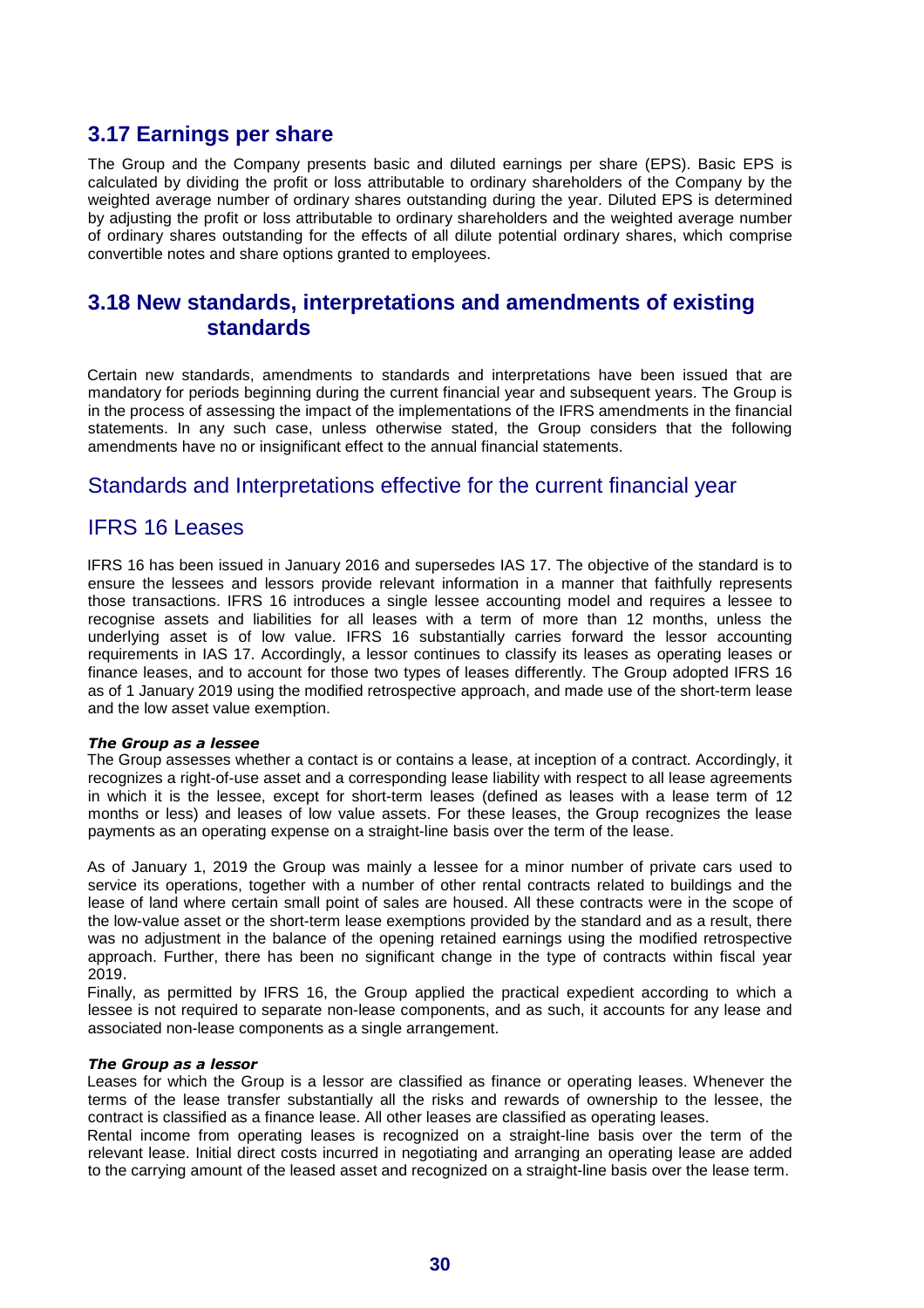# IFRS 9 (Amendments) "Prepayment Features with Negative Compensation"

The amendments allow companies to measure particular prepayable financial assets with so-called negative compensation at amortized cost or at fair value through other comprehensive income if a specified condition is met—instead of at fair value through profit or loss.

#### IFRIC 23 "Uncertainty over Income Tax Treatments"

The interpretation sets out to determine taxable profit (tax loss), tax bases, unused tax losses, unused tax credits and tax rates when there is uncertainty over income tax treatments under IAS 12 (Income Taxes). The Interpretation requires from an entity to assess the probability that the relevant authority will accept each tax treatment (or group of tax treatments) that it used or plans to use in its income tax filing.

In case the entity concludes that it is most probable that a particular tax treatment will be accepted from the relevant authority, it has to determine the relevant tax effect in accordance with the tax treatment included in its income tax filings.

In case the entity concludes that it is not highly probable that a particular tax treatment will be accepted, it has to use the most likely amount or the expected value of the tax treatment when determining the relevant tax effect.

The decision should be based on which method provides better predictions of the resolution of the uncertainty.

# IAS 19 (Amendment) "Plan Amendment, Curtailment or Settlement"

The Amendments to IAS 19 clarify that in case a defined benefit pension plan amendment, curtailment or settlement occurs, it is now mandatory that the current service cost and the net interest for the period after the remeasurement are determined using the assumptions used for the remeasurement. In addition, amendments have been included to clarify the effect of a plan amendment, curtailment or settlement on the requirements regarding the asset ceiling.

### IAS 28 (Amendments) "Long term interests in associates and joint ventures"

The amendments clarify that companies account for long-term interests in an associate or joint venture—to which the equity method is not applied—using IFRS 9.

#### Annual Improvements to IFRS (2015 – 2017 Cycle)

The following amendments describe the most important changes brought to the IFRS as a result of the annual improvement program of the IASB published in December 2017. The amendments have been endorsed by the E.U. with an effective date of January 1st, 2019.

### IFRS 3 "Business Combinations" and IFRS 11 "Joint Arrangements"

The amendments clarify that a company remeasures its previously held interest in a joint operation when it obtains control of the business.

The amendments clarify that a company does not remeasure its previously held interest in a joint operation when it obtains joint control of the business.

### IAS 12 "Income Taxes"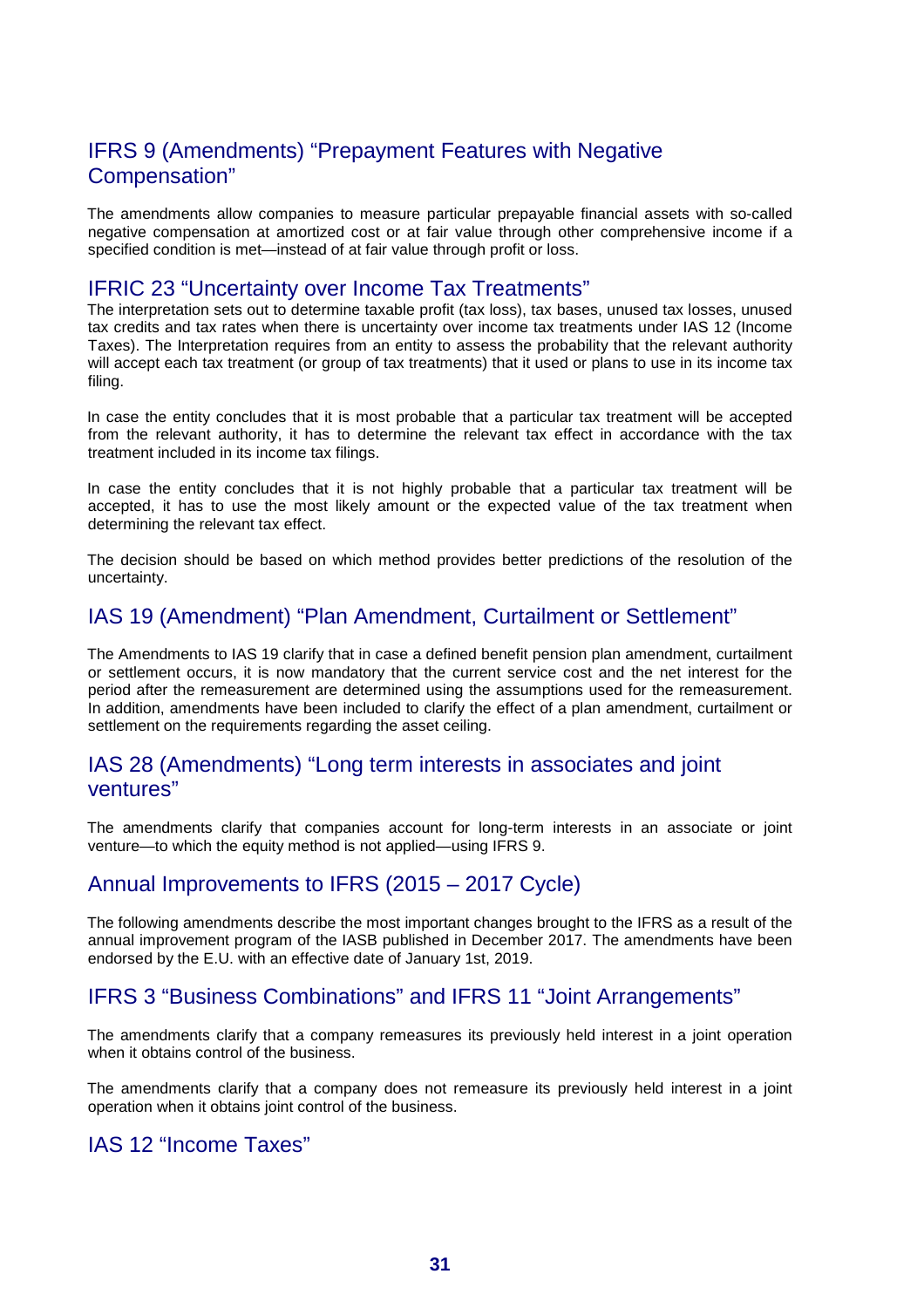The amendment clarifies that an entity must recognize all income tax consequences of dividends in profit or loss, other comprehensive income or equity, depending on where the entity recognized the originating transaction or event that generated the distributable profits giving rise to the dividend.

# IAS 23 "Borrowing Costs"

The amendments clarify that a company treats as part of general borrowings any borrowing originally made to develop an asset when the asset is ready for its intended use or sale.

All the above standards and amendments upon adoption did not have significant impact on the financial position and / or the financial performance of the Group and the Company.

### Standards and Interpretations effective for subsequent periods

IAS 1 and IAS 8: Definition of Material (effective for annual periods beginning on or after 1 January 2020):

The amendments clarify the definition of material and how it should be applied by including in the definition guidance which until now was featured elsewhere in IFRS. In addition, the explanations accompanying the definition have been improved. Finally, the amendments ensure that the definition of material is consistent across all IFRS.

IFRS 9, IAS 39 and IFRS 7: Interest Rate Benchmark Reform (effective for annual periods beginning on or after 1 January 2020):

The amendments published deal with issues affecting financial reporting in the period before the replacement of an existing interest rate benchmark with an alternative interest rate and address the implications for specific hedge accounting requirements in IFRS 9 (Financial Instruments) and IAS 39 (Financial Instruments: Recognition and Measurement), which require forward-looking analysis.

There are also amendments to IFRS 7 (Financial Instruments: Disclosures) regarding additional disclosures around uncertainty arising from the interest rate benchmark reform.

IFRS 3 (Amendments) "Definition of a business" (effective for annual periods beginning on or after 1 January 2020)

The amended definition emphasises that the output of a business is to provide goods and services to customers, whereas the previous definition focused on returns in the form of dividends, lower costs or other economic benefits to investors and others.

All the above standards and amendments are not expected to have a significant impact on the financial position and / or the financial performance of the Group and the Company.

# **4. Revenue**

|                                                   | <b>The Group</b> |            |            | <b>The Company</b> |
|---------------------------------------------------|------------------|------------|------------|--------------------|
|                                                   | 31/12/2019       | 31/12/2018 | 31/12/2019 | 31/12/2018         |
| Revenue from Vessel Operations (fares-chartering) | 56.583           | 57.864     | 56.583     | 54.452             |
| Revenue from restaurant – bars                    | 16.071           | 14.824     | 16.071     | 14.824             |
| Revenue from shops on board                       | 8.030            | 7.578      | 8.030      | 7.578              |
| Revenue from agency services                      | 11.420           | 11.471     | 11.420     | 11.470             |
| Totals                                            | 92.104           | 91.737     | 92.104     | 88.324             |

A significant part of the increase is explained by the operation of the 2 ships that the Company has incorporated in its fleet mainly since the second half of 2018, while in 2019 they were active on an annual basis.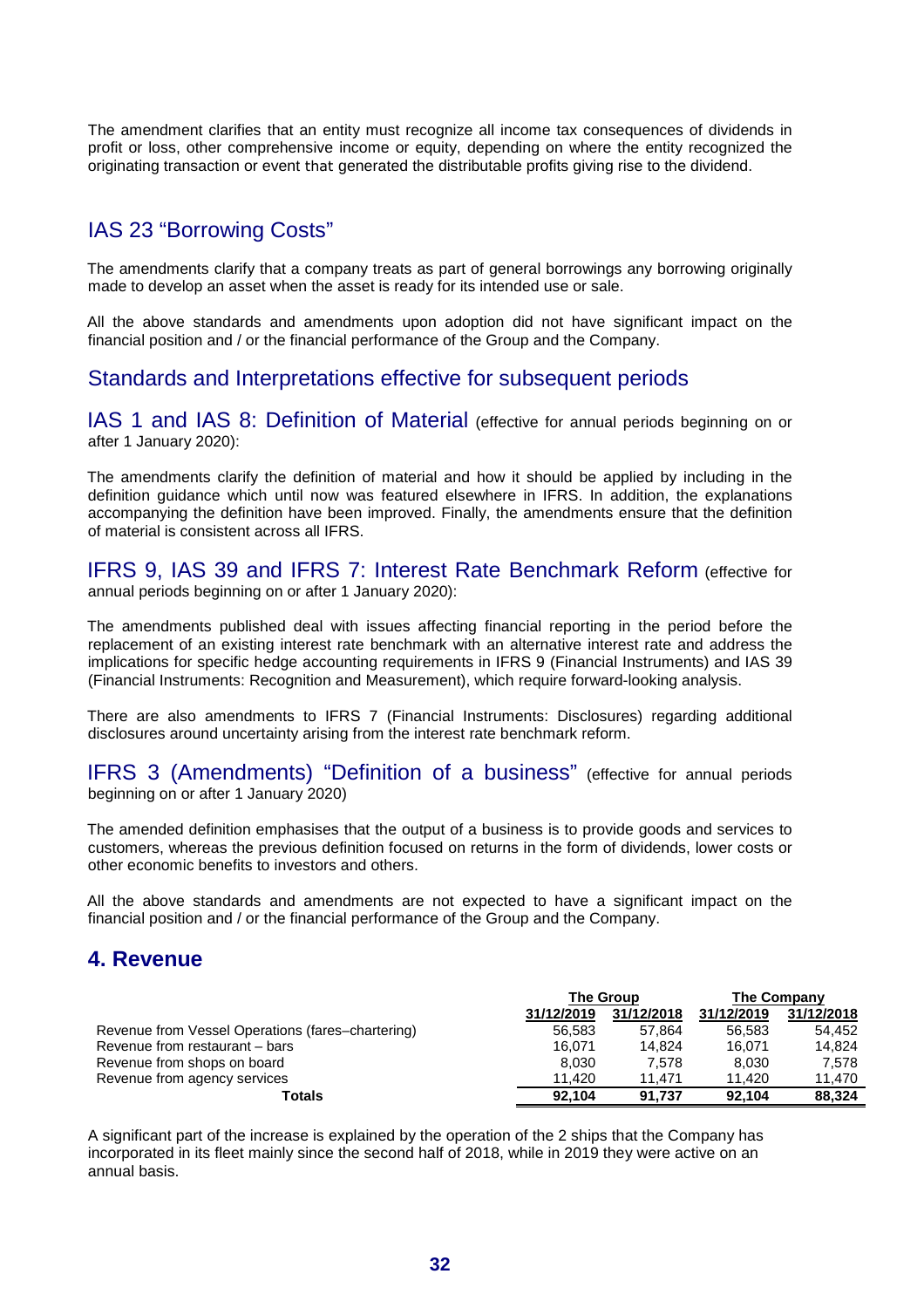Note 30.1 refers to related party income regarding to operating leases for the financial years 2019 and 2018. There were no other operating income related to operating leases for the years 2019 and 2018.

Revenue from the vessel charter party to be recognized by the Group in the year 2020 and up to the expiry of the operating lease will amount to  $\epsilon$  661.

# **5. Cost of sales**

|                                            | <b>The Group</b> |            | <b>The Company</b> |            |  |
|--------------------------------------------|------------------|------------|--------------------|------------|--|
|                                            | 31/12/2019       | 31/12/2018 | 31/12/2019         | 31/12/2018 |  |
| Payroll cost                               | 16.080           | 13.944     | 16.080             | 13.944     |  |
| <b>Bunkers and lubricants</b>              | 23.639           | 24.032     | 23.639             | 23.462     |  |
| Port expenses - Maintenances - Consumables | 2.844            | 3.523      | 2,844              | 2,323      |  |
| Food - Beverages - Shops merchandise       | 8.561            | 8.027      | 8.561              | 8.027      |  |
| Various other costs                        | 15.088           | 13.970     | 15.088             | 13.970     |  |
| Depreciation                               | 15.877           | 12,809     | 15,836             | 11,491     |  |
| Totals                                     | 82.089           | 76.305     | 82.048             | 73.217     |  |

Corresponding to the increase in revenue noted above, a significant part of the increase in the cost of sales is due to the activation of the 2 vessels that the Company has incorporated in its fleet mainly since the second half of 2018, while in 2019 they were active on an annual basis. A disproportionate increase in some funds is due to the dry-dockings made by the Company's conventional vessels by turn for the installation of scrubbers.

# **6. Selling expenses**

| <b>The Group</b> |            |            | The Company |  |  |
|------------------|------------|------------|-------------|--|--|
| 31/12/2019       | 31/12/2018 | 31/12/2019 | 31/12/2018  |  |  |
| 5,086            | 4.741      | 5.086      | 4.741       |  |  |
| 7.148            | 6,310      | 7.148      | 6,305       |  |  |
| 1.723            | 2,054      | 1.723      | 2,054       |  |  |
| 542              | 593        | 542        | 593         |  |  |
| 103              | 92         | 103        | 92          |  |  |
| 14.602           | 13.790     | 14.602     | 13,785      |  |  |
|                  |            |            |             |  |  |

# **7. Administrative expenses**

|                                 | <b>The Group</b> |            |            | The Company |  |  |
|---------------------------------|------------------|------------|------------|-------------|--|--|
|                                 | 31/12/2019       | 31/12/2018 | 31/12/2019 | 31/12/2018  |  |  |
| Payroll cost                    | 3,026            | 2,906      | 3,026      | 2,906       |  |  |
| Third parties fees and expenses | 2,354            | 2.214      | 2,293      | 2,202       |  |  |
| Various other expenses          | 1,636            | 2,688      | 1,606      | 2,635       |  |  |
| Depreciation                    | 450              | 422        | 450        | 422         |  |  |
| Totals                          | 7.466            | 8,230      | 7,375      | 8,165       |  |  |

# **8. Other operating income**

|                                                   | <b>The Group</b> | The Company |            |            |
|---------------------------------------------------|------------------|-------------|------------|------------|
|                                                   | 31/12/2019       | 31/12/2018  | 31/12/2019 | 31/12/2018 |
| Income from services rendered                     | 203              | 173         | 203        | 173        |
| Income from government grants                     | 25               | 66          | 25         | 66         |
| Rental income                                     |                  |             |            |            |
| Gain from sale of tangible assets)                |                  | 1.513       |            |            |
| Reversal of provisions for contingent liabilities |                  | 8           |            | 8          |
| Income from reversal of impairment loss (Note18)  | 4.532            | 143         | 4.532      | 143        |
| Other income                                      | 91               | 513         | 58         | 513        |
| Totals                                            | 4.863            | 2.427       | 4.830      | 914        |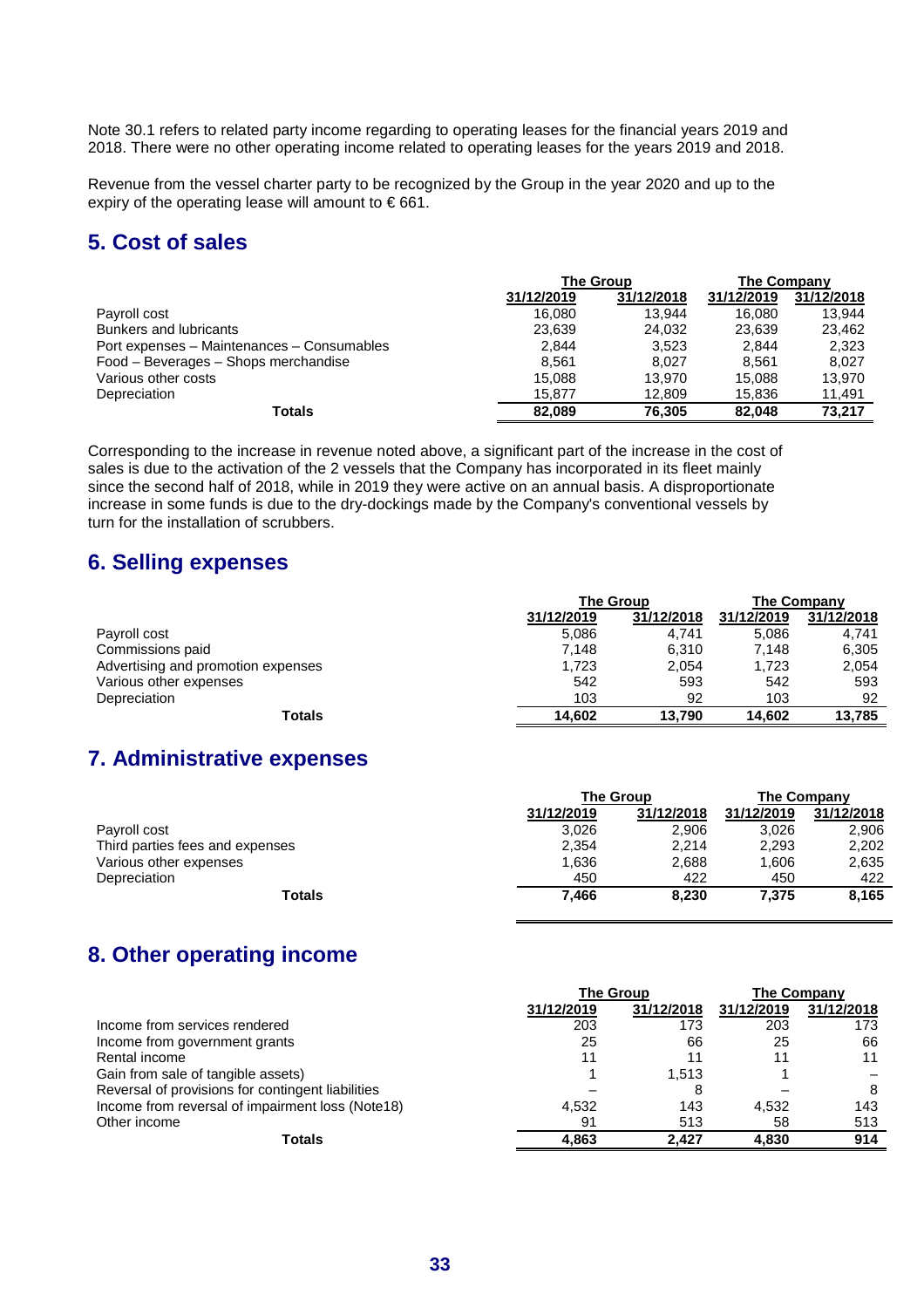# **9. Other operating expenses**

|                                                         | <b>The Group</b> |            | <b>The Company</b> |            |  |
|---------------------------------------------------------|------------------|------------|--------------------|------------|--|
|                                                         | 31/12/2019       | 31/12/2018 | 31/12/2019         | 31/12/2018 |  |
| Impairment loss on trade receivables                    | 85               | 489        | 85                 | 489        |  |
| Discount cost of long-term receivables at present value | _                | 42         |                    | 42         |  |
| Various other expenses                                  | 144              | 185        | 141                | 181        |  |
| Totals                                                  | 229              | 716        | 226                | 712        |  |

# **10. Finance income**

|                                   | <b>The Group</b> |            | The Company |            |  |
|-----------------------------------|------------------|------------|-------------|------------|--|
|                                   | 31/12/2019       | 31/12/2018 | 31/12/2019  | 31/12/2018 |  |
| Income from time deposits         |                  | 143        |             | 66         |  |
| Interest and other related income | 90               | 89         | 81          | 81         |  |
| Foreign exchange gains            | 16               | 11         | 16          | 44         |  |
| Totals                            | 114              | 243        | 105         | 158        |  |

# **11. Finance expenses**

|                                                                   | <b>The Group</b> |            | <b>The Company</b> |            |
|-------------------------------------------------------------------|------------------|------------|--------------------|------------|
|                                                                   | 31/12/2019       | 31/12/2018 | 31/12/2019         | 31/12/2018 |
| Interest on bank overdraft and loans                              |                  | 420        |                    | 420        |
| Commissions-Bank charges and other expenses                       | 63               | 126        | 63                 | 126        |
| Commissions on Letters of Guarantee and Credit Cards              | 240              | 259        | 240                | 259        |
| Foreign exchange losses                                           | 42               | 35         | 42                 | 35         |
| Amortization of deferred financing & waiver fees-expenses of loan |                  |            |                    |            |
| management                                                        |                  | 311        |                    | 311        |
| <b>Totals</b>                                                     | 345              | 1.151      | 345                | 1,151      |

# **12. Personnel expenses**

The number of personnel employed at the end of the years ended 31/12/2019 and 31/12/2018 was 337 and 401, respectively.

|                                                | <b>The Group</b> | The Company |            |            |
|------------------------------------------------|------------------|-------------|------------|------------|
|                                                | 31/12/2019       | 31/12/2018  | 31/12/2019 | 31/12/2018 |
| Salaries and wages                             | 20.283           | 18.342      | 20.283     | 18,342     |
| Social security contributions                  | 2.927            | 2.775       | 2.927      | 2.775      |
| Other personnel benefits                       | 254              | 286         | 254        | 286        |
| Employee Defined Benefit obligations (note 25) | 728              | 188         | 728        | 188        |
| Totals                                         | 24.192           | 21.591      | 24.192     | 21,591     |

# **13. Income Tax**

The current fiscal framework for the Company is described in note 3.16. Regarding the foreign Group Company, the tax rate applicable in the country that operates and for the purpose of its activity is 4.80%.

|                    | <b>The Group</b> |            | The Company |                          |  |
|--------------------|------------------|------------|-------------|--------------------------|--|
|                    | 31/12/2019       | 31/12/2018 | 31/12/2019  | 31/12/2018               |  |
| Income tax expense |                  | 152        | -           |                          |  |
| Deferred tax       |                  | $-179$     | -           | $\overline{\phantom{a}}$ |  |
| Totals             |                  | $-27$      |             |                          |  |

Due to the special tax regime there are no deferred taxes for Company (note 3.16).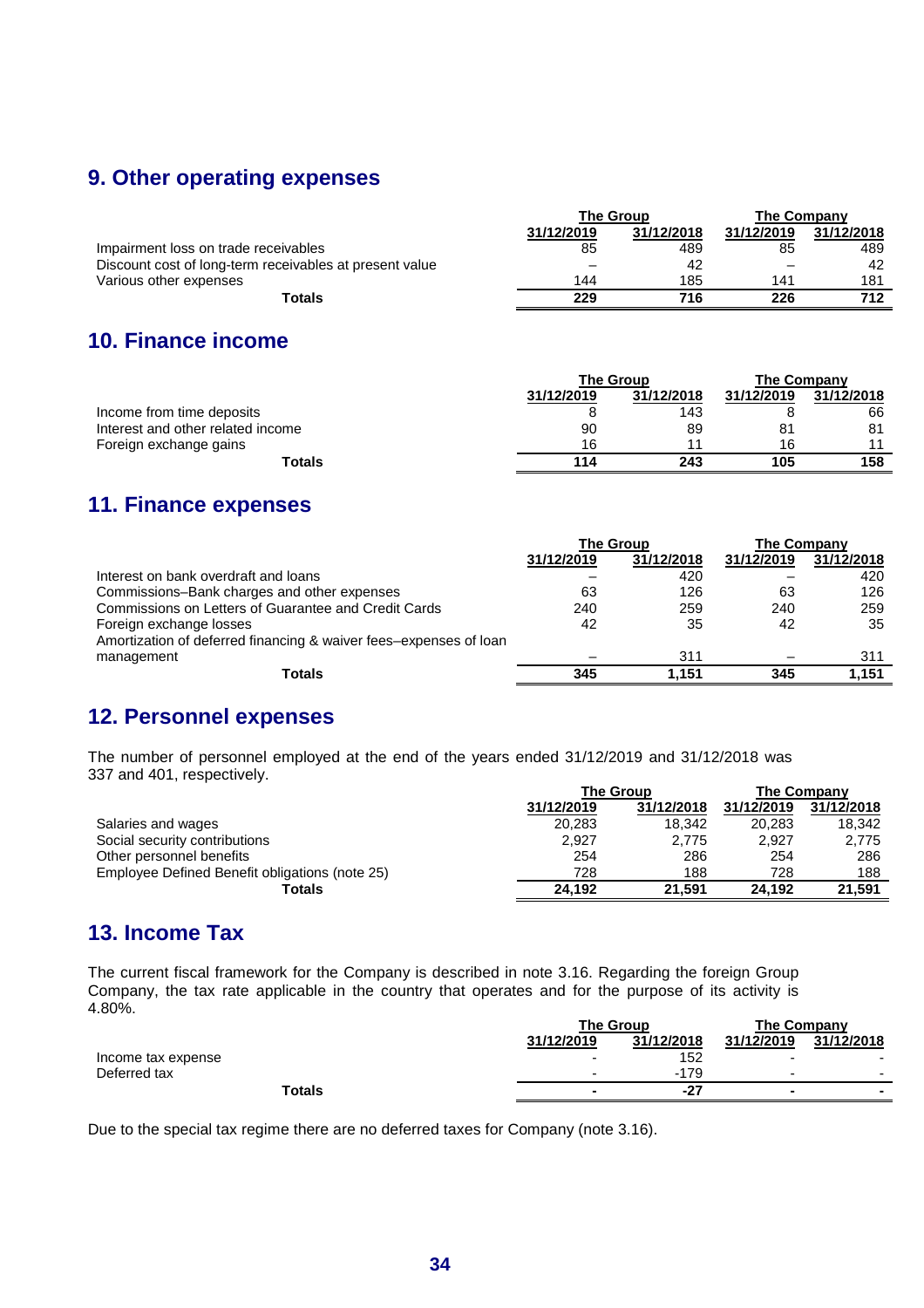# **14. Tangible and intangible assets**

### **The Group**

|                                                                                               | Land           | <b>Buildings</b><br><b>Technical</b><br>works | Transportation<br>equipment | Vessels -<br>Spare parts<br><b>Drydockings</b><br>- Vessels'<br>other<br>equipment         | <b>Furniture –</b><br>Computers-<br>Other<br>equipment-<br><b>Mobile phones</b><br>& tablets | Computer<br>Software -<br>Operational<br>rights | Totals             |
|-----------------------------------------------------------------------------------------------|----------------|-----------------------------------------------|-----------------------------|--------------------------------------------------------------------------------------------|----------------------------------------------------------------------------------------------|-------------------------------------------------|--------------------|
| Cost at 1/1/2018                                                                              | 2,110          | 6,320                                         | 8                           | 454,939                                                                                    | 3,584                                                                                        | 3,390                                           | 470,351            |
| Acquisitions and additions<br>$1/1 - 31/12/2018$                                              |                |                                               |                             | 31,112                                                                                     | 504                                                                                          | 4,861                                           | 36,477             |
| Less / (plus) : Disposals - Transfers -<br>Write offs 1/1 - 31/12/2018                        | L.             |                                               | $\overline{\phantom{0}}$    | 106,916                                                                                    | 42                                                                                           | -                                               | 106,958            |
| Costs at 31/12/2018                                                                           | 2,110          | 6,320                                         | 8                           | 379,135                                                                                    | 4,046                                                                                        | 8,251                                           | 399,870            |
| Cost at 1/1/2019<br>Acquisitions and additions                                                | 2,110          | 6,320                                         | 8                           | 379,135                                                                                    | 4,046                                                                                        | 8,251                                           | 399,870            |
| $1/1 - 31/12/2019$<br>Less: Disposals - Transfers - Write                                     |                |                                               |                             | 20,739                                                                                     | 137                                                                                          | 59                                              | 20,935             |
| offs $1/1 - 31/12/2019$                                                                       | -              |                                               | $\overline{\phantom{0}}$    | 2                                                                                          | 400                                                                                          | -                                               | 402                |
| Costs at 31/12/2019                                                                           | 2,110          | 6,320                                         | 8                           | 399,872                                                                                    | 3,783                                                                                        | 8,310                                           | 420,403            |
| <b>Accumulated Depreciation at</b><br>1/1/2018                                                |                | 3,376                                         | 8                           | 168,338                                                                                    | 3,172                                                                                        | 3,252                                           | 178,146            |
| Depreciation for the year<br>$1/1 - 31/12/2018$                                               |                | 257                                           |                             | 11,889                                                                                     | 195                                                                                          | 941                                             | 13,282             |
| Less: Disposed / Transferred assets<br>accumulated depreciation<br>$1/1 - 31/12/2018$         |                |                                               |                             | 38,431                                                                                     | 40                                                                                           |                                                 | 38,471             |
| <b>Accumulated Depreciation at</b><br>31/12/2018                                              |                | 3,633                                         | 8                           | 141,796                                                                                    | 3,327                                                                                        | 4,193                                           | 152,957            |
| <b>Accumulated Depreciation at</b><br>1/1/2019                                                |                | 3,633                                         | 8                           | 141,796                                                                                    | 3,327                                                                                        | 4,193                                           | 152,957            |
| Depreciation for the year<br>$1/1 - 31/12/2019$                                               |                | 257                                           |                             | 14,236                                                                                     | 237                                                                                          | 1,658                                           | 16,388             |
| Less: Disposed / Transferred assets<br>accumulated depreciation<br>$1/1 - 31/12/2019$         |                |                                               |                             | -8                                                                                         | 409                                                                                          |                                                 | 401                |
| <b>Accumulated Depreciation at</b><br>31/12/2019                                              | —              | 3,890                                         | 8                           | 156,040                                                                                    | 3,155                                                                                        | 5,851                                           | 168,944            |
| Net book value at :                                                                           |                |                                               |                             |                                                                                            |                                                                                              |                                                 |                    |
| 1/1/2018<br>31/12/2018                                                                        | 2,110<br>2,110 | 2,944<br>2,687                                |                             | 286,601<br>237,339                                                                         | 412<br>719                                                                                   | 138<br>4,058                                    | 292,205<br>246,913 |
| 31/12/2019                                                                                    | 2,110          | 2,430                                         |                             | 243,832                                                                                    | 628                                                                                          | 2,459                                           | 251,459            |
|                                                                                               |                | <b>The Company</b>                            |                             |                                                                                            |                                                                                              |                                                 |                    |
|                                                                                               | <u>Land</u>    | <b>Buildings</b><br>Technical<br>works        | Transportation<br>equipment | <u>Vessels –</u><br><b>Spare parts</b><br>$=$<br><b>Drydockings</b><br>- Vessels'<br>other | Furniture -<br>Computers-<br>Other<br>equipment -<br><b>Mobile phones</b><br>& tablets       | Computer<br>Software-<br>Operational<br>rights  | <b>Totals</b>      |
| Cost at 1/1/2018                                                                              | 2,110          | 6,320                                         | 8                           | equipment<br>241,218                                                                       | 3,584                                                                                        | 3,390                                           | 256,630            |
| Acquisitions and additions                                                                    |                |                                               |                             | 94,514                                                                                     | 504                                                                                          | 4,861                                           | 99,879             |
| $1/1 - 31/12/2018$<br>Less / (plus): Disposals / Transfers /<br>Write offs $1/1 - 31/12/2018$ |                |                                               |                             | -4                                                                                         | 42                                                                                           |                                                 | 38                 |
| Costs at 31/12/2018                                                                           | 2,110          | 6,320                                         | 8                           | 335,736                                                                                    | 4,046                                                                                        | 8,251                                           | 356,471            |
| Cost at 1/1/2019                                                                              | 2,110          | 6,320                                         | 8                           | 335,736                                                                                    | 4,046                                                                                        | 8,251                                           | 356,471            |
| Acquisitions and additions<br>$1/1 - 31/12/2019$                                              |                |                                               |                             | 20,739                                                                                     | 137                                                                                          | 59                                              | 20,935             |
| Less / (plus): Disposals / Transfers /<br>Write offs 1/1 - 31/12/2019                         |                |                                               |                             | 2                                                                                          | 400                                                                                          |                                                 | 402                |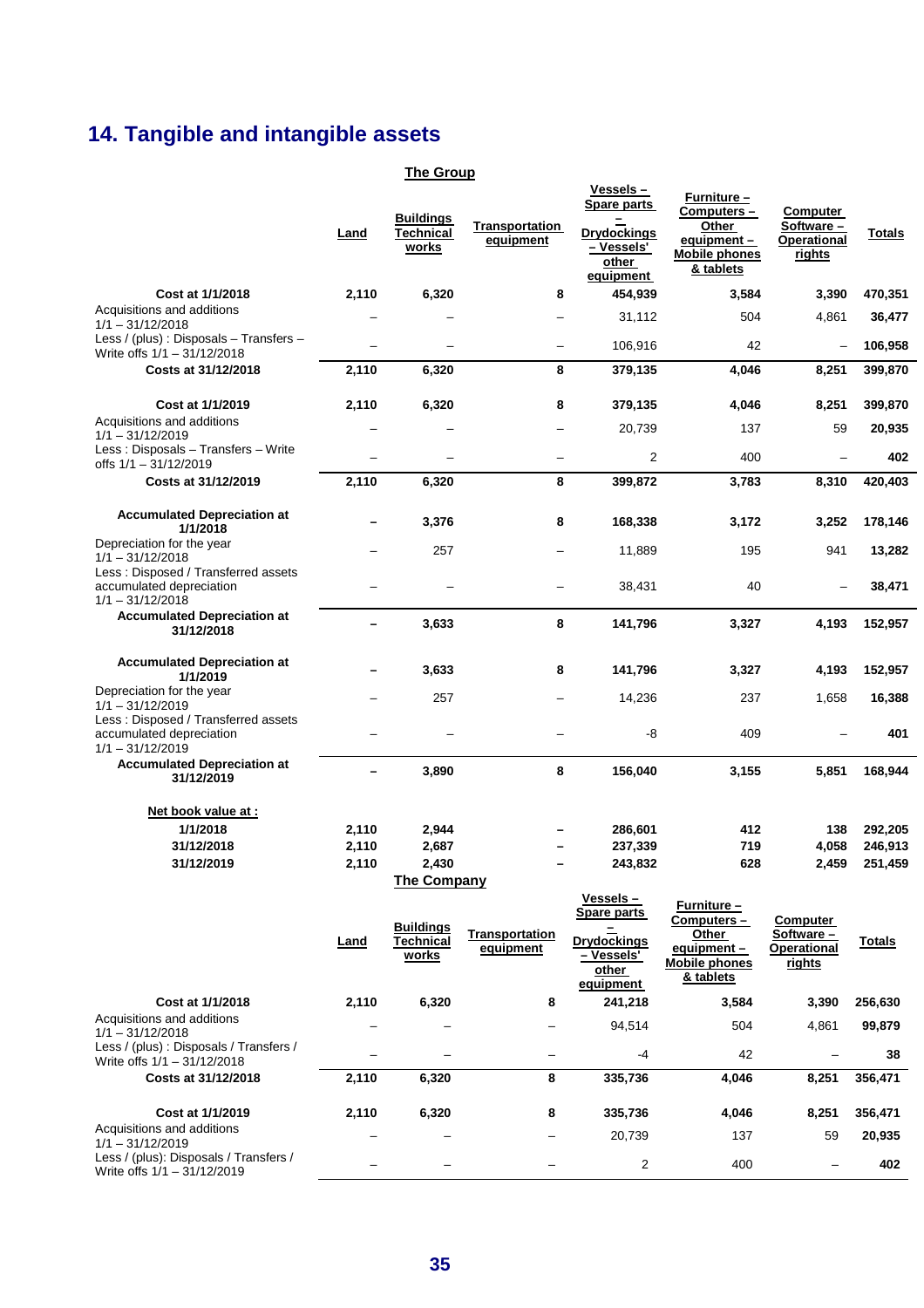| Costs at 31/12/2019                                                                             | 2,110 | 6,320 | 8               | 356,473 | 3,783 | 8,310 | 377,004 |
|-------------------------------------------------------------------------------------------------|-------|-------|-----------------|---------|-------|-------|---------|
| <b>Accumulated Depreciation at</b><br>1/1/2018                                                  |       | 3,376 | 8               | 91,714  | 3,172 | 3,252 | 101,522 |
| Depreciation for the year<br>$1/1 - 31/12/2018$                                                 |       | 257   | $\qquad \qquad$ | 10,570  | 195   | 941   | 11,963  |
| Less: Disposed / Transferred assets<br>accumulated depreciation 1/1 -<br>31/12/2018             |       |       |                 | $-2$    | 40    |       | 38      |
| <b>Accumulated Depreciation at</b><br>31/12/2018                                                |       | 3,633 | 8               | 102,286 | 3,327 | 4,193 | 113,447 |
| <b>Accumulated Depreciation at</b><br>1/1/2019                                                  |       | 3,633 | 8               | 102,286 | 3,327 | 4,193 | 113,447 |
| Depreciation for the year<br>$1/1 - 31/12/2019$                                                 |       | 257   |                 | 14,195  | 237   | 1,658 | 16,347  |
| Less / (plus) : Disposed / Transferred<br>assets accumulated depreciation<br>$1/1 - 31/12/2019$ |       |       |                 | -8      | 409   |       | 401     |
| <b>Accumulated Depreciation at</b><br>31/12/2019                                                |       | 3,890 | 8               | 116,489 | 3,155 | 5,851 | 129,393 |
| Net book value at :                                                                             |       |       |                 |         |       |       |         |
| 1/1/2018                                                                                        | 2,110 | 2,944 | -               | 149,504 | 412   | 138   | 155,108 |
| 31/12/2018                                                                                      | 2,110 | 2,687 |                 | 233,450 | 719   | 4,058 | 243,024 |
| 31/12/2019                                                                                      | 2,110 | 2,430 |                 | 239,984 | 628   | 2,459 | 247,611 |

The fair value of the Croup's vessels on 31/12/2019, as determined by independent appraisers, amounted to € 249,000, while the fair value of the property is € 7,173. Was examined whether there are any indications of impairment and no reason for impairment arisen. To secure an approved short– term borrowings two of the Company's properties have been mortgaged of total undepreciated value €1.195.

The depreciation of property plant and equipment is recorded in the following captions of the statement of profit or loss and other comprehensive income:

|                         | The Group  |            | The Company |            |  |
|-------------------------|------------|------------|-------------|------------|--|
|                         | 31/12/2019 | 31/12/2018 | 31/12/2019  | 31/12/2018 |  |
| Cost of sales           | 15.877     | 12.809     | 15,836      | 11.491     |  |
| Administrative expenses | 409        | 381        | 409         | 381        |  |
| Selling expenses        | 103        | 92         | 103         | 92         |  |
| Totals                  | 16.389     | 13.282     | 16.348      | 11.964     |  |

# **15. Investment Property**

The movement of the above caption is presented on the table below:

|                                              | The Group |                  |               |      | The Company      |        |  |
|----------------------------------------------|-----------|------------------|---------------|------|------------------|--------|--|
|                                              | Land      | <b>Buildings</b> | <b>Totals</b> | Land | <b>Buildings</b> | Totals |  |
| Cost at 1/1/2018                             | 557       | 1,195            | 1.752         | 557  | 1,195            | 1,752  |  |
| Costs at 31/12/2018                          | 557       | 1,195            | 1,752         | 557  | 1,195            | 1,752  |  |
| Cost at 1/1/2019                             | 557       | 1,195            | 1,752         | 557  | 1,195            | 1,752  |  |
| Costs at 31/12/2019                          | 557       | 1,195            | 1,752         | 557  | 1,195            | 1,752  |  |
| <b>Accumulated Depreciation at 1/1/2018</b>  |           | 576              | 576           |      | 576              | 576    |  |
| Depreciation for the year $1/1 - 31/12/2018$ |           | 41               | 41            |      | 41               | 41     |  |
| Accumulated Depreciation at 31/12/2018       |           | 617              | 617           |      | 617              | 617    |  |
| <b>Accumulated Depreciation at 1/1/2019</b>  |           | 617              | 617           |      | 617              | 617    |  |
| Depreciation for the year $1/1 - 31/12/2019$ |           | 41               | 41            |      | 41               | 41     |  |
| Accumulated Depreciation at 31/12/2019       |           | 658              | 658           |      | 658              | 658    |  |

**Net book value at :**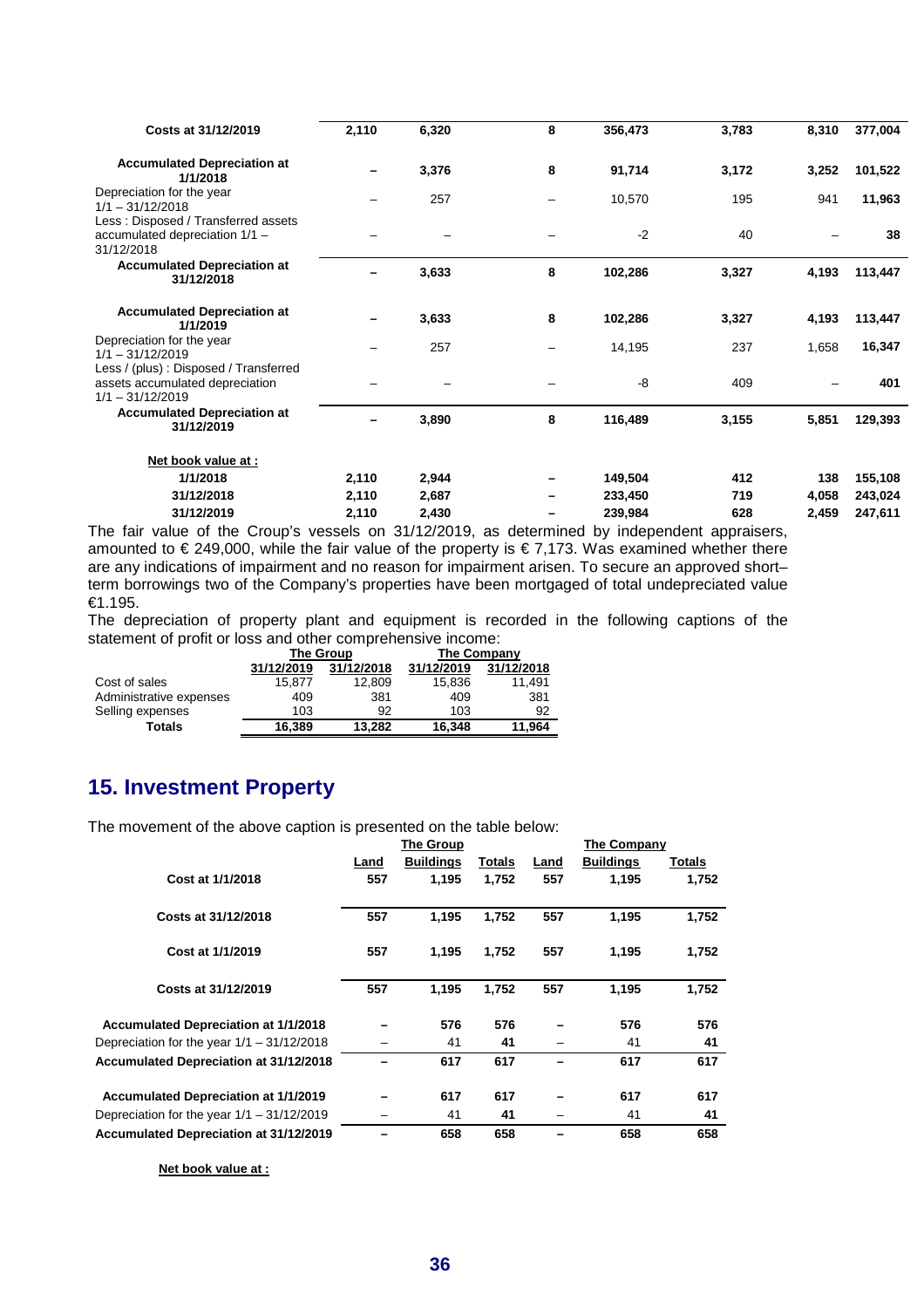| 1/1/2018   | 557 | 619 | 1.176 | 557   | 619 | 1.176 |
|------------|-----|-----|-------|-------|-----|-------|
| 31/12/2018 | 557 | 578 | 1.135 | - 557 | 578 | 1.135 |
| 31/12/2019 | 557 | 537 | 1.094 | 557   | 537 | 1.094 |

The property's fair value at 31/12/2019 as determined by independent appraisers is  $\epsilon$  1.198 while there was no reason for any impairment of the property. On the mentioned property, net book/undepreciated value is € 1,094 and to be secured Company's obligations, lien is recorded.

# **16. Investments in subsidiaries**

Investments in subsidiaries are as follows :

|                      | <b>Participation amount</b> |            |  |  |
|----------------------|-----------------------------|------------|--|--|
| company              | 31/12/2019                  | 31/12/2018 |  |  |
| Minoan Italia S.p.A. | 11.223                      | 11.223     |  |  |
| Totals               | 11.223                      | 11,223     |  |  |

The subsidiary has a satisfactory liquidity ( $\epsilon$  6,127) and is considering activities that can develop. The amount of € 2,858 included in the Company's results in the category "Dividend income from participations" is dividend for the fiscal year 2018 received by the parent from the subsidiary Minoan Italia S.p.A. The decision was taken in the regular General Assembly of the company held in April 2019.

# **17. Financial assets at fair value though P&L**

The financial assets at fair value though P&L amounting  $\epsilon$  94 on 31/12/2019 and  $\epsilon$  87 on 31/12/2018. The current period's amount refers to investments in stocks of two non-listed cooperative banks and one non-listed domestic company in which the Group holds negligible shares. Furthermore as at 31/12/2019 it was examined whether there are any indications of impairment for the remaining noncurrent financial assets and it was found that in the prior year a provision for impairment of value greater than that which finally took place at  $\epsilon$  7, which is now stated as an income for the Company as a reversal of an impairment provision.

### **18. Other long term assets–receivables**

In the other non–current assets, mainly included receivables of value € 24,901 which are expected to be collected in a period of over a year, have been transferred. For these receivables during the previous and the current fiscal years, the Company has respectively recorded provisions and adjustments to present value amounting to  $\epsilon$  7,702. The respective amounts for 2018 were for the receivables € 30,845 and for the provisions – adjustments to present value € 12,304. The variation is mainly due to a contractual receivable of the Group.

Amounts of € 20,002 and € 20,093 are included in Long-Term Receivables of the Consolidated and Parent Company statements of financial position as at December 31, 2019 and 2018 respectively. Such receivables have been reduced by a provision for doubtful debts amounting to  $\epsilon$  5,756 as at 31 December 2019 and € 10,241 as at 31 December 2018. The  $€$  4,485 reduction in the provision has been included in income in the Consolidated and Parent Company statements of income for the year ended December 31, 2019 as a consequence of a legal decision of the court of appeal in favour of the Company and based on the opinion of the legal advisor.

# **19. Inventories**

|             | <b>The Group</b> |            | The Company |            |
|-------------|------------------|------------|-------------|------------|
|             | 31/12/2019       | 31/12/2018 | 31/12/2019  | 31/12/2018 |
| Merchandise | 1.855            | 1,638      | 1.855       | 1,638      |
| Consumables | 629              | 930        | 629         | 930        |
| Totals      | 2.484            | 2,568      | 2.484       | 2,568      |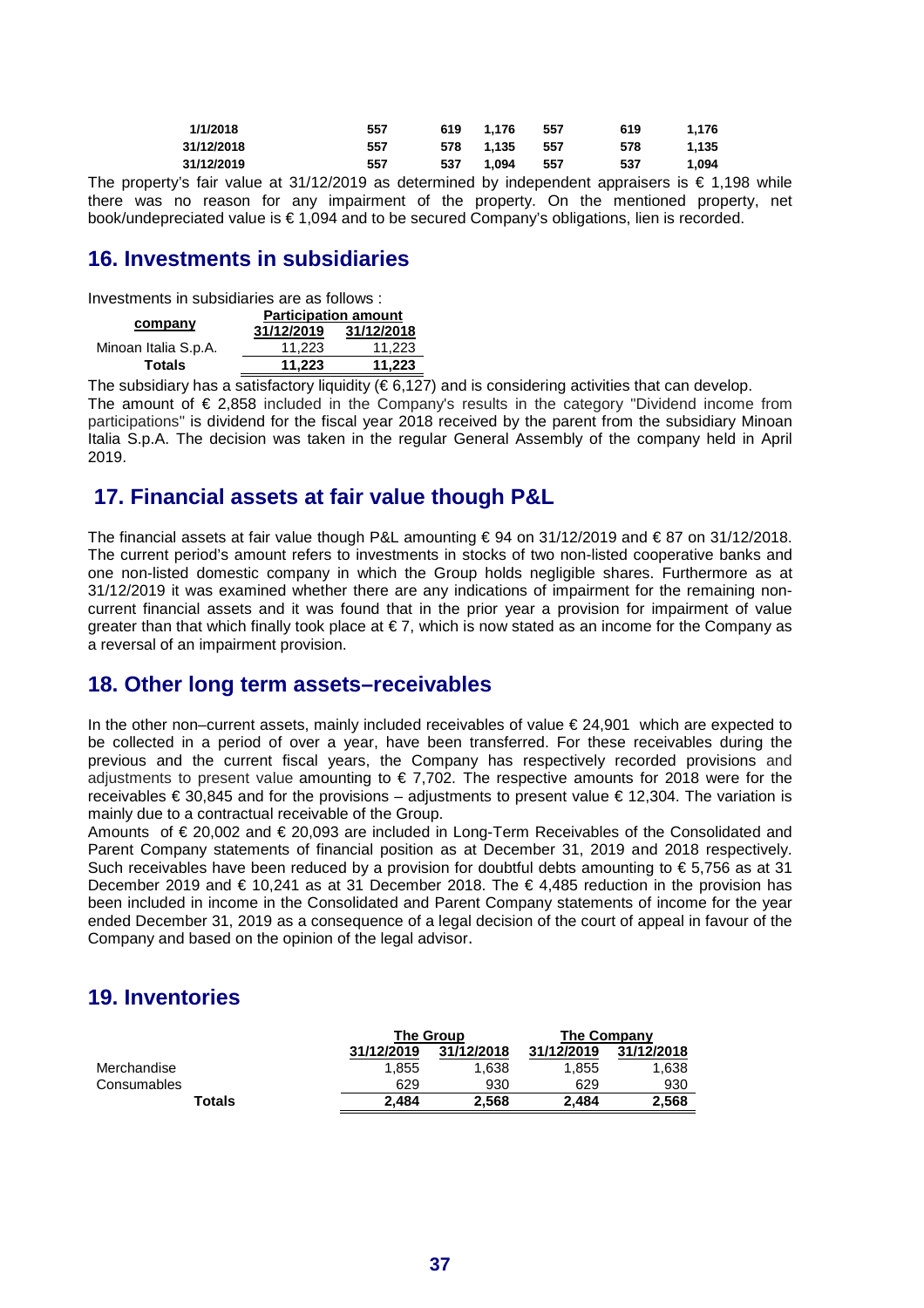# **20. Trade and Other receivables–Other current assets**

|                                | <b>Trade and Other Receivables</b> |            |             |            |  |
|--------------------------------|------------------------------------|------------|-------------|------------|--|
|                                | The Group                          |            | The Company |            |  |
|                                | 31/12/2019                         | 31/12/2018 | 31/12/2019  | 31/12/2018 |  |
| Customers - Cheques Receivable | 10.959                             | 10.766     | 10.959      | 10,766     |  |
| <b>Other Receivables</b>       | 7.021                              | 1.725      | 823         | 1.321      |  |
| Totals                         | 17.980                             | 12.491     | 11.782      | 12.087     |  |

|                         | Other current assets |                  |             |            |  |
|-------------------------|----------------------|------------------|-------------|------------|--|
|                         |                      | <b>The Group</b> | The Company |            |  |
|                         | 31/12/2019           | 31/12/2018       | 31/12/2019  | 31/12/2018 |  |
| <b>Prepaid Expenses</b> | 920                  | 409              | 920         | 409        |  |
| Accrued Income          | 156                  | 411              | 156         | 411        |  |
| Totals                  | 1.076                | 820              | 1.076       | 820        |  |

The Company and the Group's exposure to credit risks, as well as the impairment losses related to trade and other receivables are analyzed in note 27.2.

# **21. Cash and Cash equivalents**

|                                 | <b>The Group</b> |            | The Company |            |
|---------------------------------|------------------|------------|-------------|------------|
|                                 | 31/12/2019       | 31/12/2018 | 31/12/2019  | 31/12/2018 |
| Cash on hand                    | 390              | 229        | 390         | 229        |
| Cash in banks and time deposits | 9.514            | 23.936     | 3.387       | 8.955      |
| <b>Totals</b>                   | 9.904            | 24.165     | 3.777       | 9.184      |

Deposits are located mainly in banks with high credit rating index.

### **22. Share capital**

(The amounts of note 22 are presented in  $\epsilon$ )

The share capital of the Company is divided into 106,980,050 ordinary shares with a nominal value of € 2.25 each.

The equity holders of ordinary shares receive dividend when it is approved for distribution by the General Shareholders' Meeting. Every ordinary share carries one voting right at the General Shareholders' Meetings.

The weighted average number of shares on 31/12/2018 and on 31/12/2017 was 106,980,050.

Both the Company and its subsidiary did not held own shares during the year.

The Board of the Hellenic Capital Market Commission at its meeting on 18/4/2019 approved the request of the Company for the write-off of its shares by the ATHEX. From 23/4/2019 the shares of the Company were put out of trading.

# **23. Reserves**

|                                                    | <b>The Group</b> |            |            | The Company |
|----------------------------------------------------|------------------|------------|------------|-------------|
|                                                    | 31/12/2019       | 31/12/2018 | 31/12/2019 | 31/12/2018  |
| Statutory reserve                                  | 13.883           | 13.733     | 12.779     | 12.779      |
| Accumulated actuarial results recognized in equity | 33               | 142        | 33         | 142         |
| Totals                                             | 13.916           | 13.875     | 12.812     | 12.921      |

**Statutory reserve:** According to the Greek corporate law (art.158 law 4548/2018), the Company is required to transfer an amount equal to at least 5% of its net realized profit to a statutory reserve, until such a reserve equals 1/3 of the issued share capital. This reserve can be used exclusively before any distribution of dividends to off–set a deficit.

**Accumulated actuarial results recognized in equity:** As defined in IAS 19 are recognized directly in the other comprehensive income of the period in which they occur and not be transferred to the income statement in a subsequent period but are recognized directly in equity of the Company and the Group (note 25).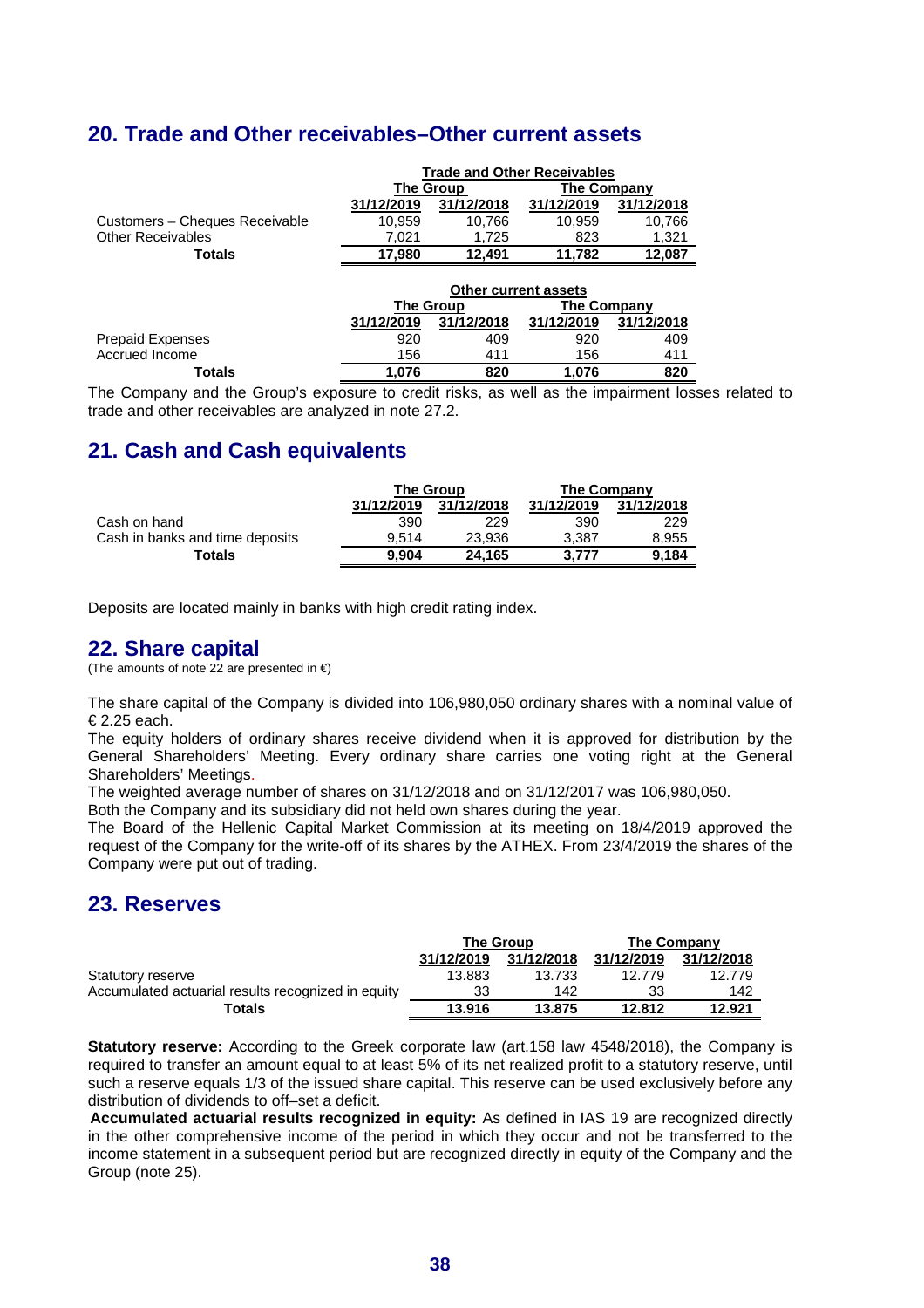# **24. Dividends**

According to the Greek Corporate law, companies should distribute as dividend to their shareholders, provided there is a positive balance of retained earnings, at least an amount equal to 35% of the annual net realized profits (after the deduction of the statutory reserve). Nil dividend distribution can be approved by the General Assembly by shareholders representing the 80% of the paid–in share capital. Under the above terms, for the year 2019 the Company is not entitled to distribute dividend.

# **25. Employee defined benefit obligations**

According to the Greek Labour Law, employees upon retirement are entitled to compensation which amounts to 40% of the amount that would become payable upon dismissal.

The table below shows the present value of the employee defined benefit obligations:

|                                              | 31/12/2019 | 31/12/2018 |
|----------------------------------------------|------------|------------|
| Present value of defined benefit obligations | 1.341      | 1.571      |
| <b>Total liability</b>                       | 1.341      | 1.571      |

The amount, recorded as an expense at 31/12/2019 and 31/12/2018 respectively, is analyzed as follows:

|                                                                   | <b>The Group</b> | <b>The Company</b> |
|-------------------------------------------------------------------|------------------|--------------------|
| <b>Balance as at 1/1/2018</b>                                     | 1.420            | 1,420              |
| <b>Current Service Cost</b>                                       | 44               | 44                 |
| <b>Interest Cost</b>                                              | 23               | 23                 |
| Benefits paid                                                     | $-225$           | $-225$             |
| Cost of settlement                                                | 122              | 122                |
| Actuarial (gain) recognized in the statement of changes in equity | 187              | 187                |
| Balance as at 31/12/2018                                          | 1.571            | 1,571              |
|                                                                   |                  |                    |
| <b>Balance as at 1/1/2019</b>                                     | 1,571            | 1,571              |
| <b>Current Service Cost</b>                                       | 28               | 28                 |
| Interest Cost                                                     | 27               | 27                 |
| Benefits paid                                                     | $-1,068$         | $-1,068$           |
| Cost of settlement                                                | 674              | 674                |
| Actuarial loss recognized in the statement of changes in equity   | 109              | 109                |
| Balance as at 31/12/2019                                          | 1.341            | 1.341              |

The amount, recorded as an expense at 31/12/2019 and 31/12/2018 respectively, is analyzed as follows:

|                             |            | <b>The Group</b> | The Company |            |  |
|-----------------------------|------------|------------------|-------------|------------|--|
|                             | 31/12/2019 | 31/12/2018       | 31/12/2019  | 31/12/2018 |  |
| <b>Current Service Cost</b> | 28         | 44               | 28          | 44         |  |
| <b>Interest Cost</b>        | 27         | 23               | 27          | 23         |  |
| Benefits paid               | 674        | 122              | 674         | 122        |  |
| Totals                      | 728        | 189              | 728         | 189        |  |

The above expenditure is included in the following categories of the income statement:

|                         |            | <b>The Group</b> | The Company |            |  |
|-------------------------|------------|------------------|-------------|------------|--|
|                         | 31/12/2019 | 31/12/2018       | 31/12/2019  | 31/12/2018 |  |
| Administrative expenses | 327        | 52               | 327         | 52         |  |
| Selling expenses        | 399        | 137              | 399         | 137        |  |
| Cost of sales           |            | -                |             | ۰          |  |
| Totals                  | 728        | 189              | 728         | 189        |  |
|                         |            |                  |             |            |  |

The movement of the defined benefit obligations for the years 2015 – 2019 is presented below:

|                                                                       | 31/12/2019 |       | 31/12/2018 31/12/2017 31/12/2016 31/12/2015 |       |       |
|-----------------------------------------------------------------------|------------|-------|---------------------------------------------|-------|-------|
| Defined Benefit Obligations                                           | 1.341      | 1.571 | 1.420                                       | 1.473 | 1.386 |
| The total amount of Employee Defined Benefit Obligations is unfunded. |            |       |                                             |       |       |
| The main assumptions used are as follows:                             |            |       |                                             |       |       |

• Discount Rate for 2019 is 0.80% while for 2018 is 1.70%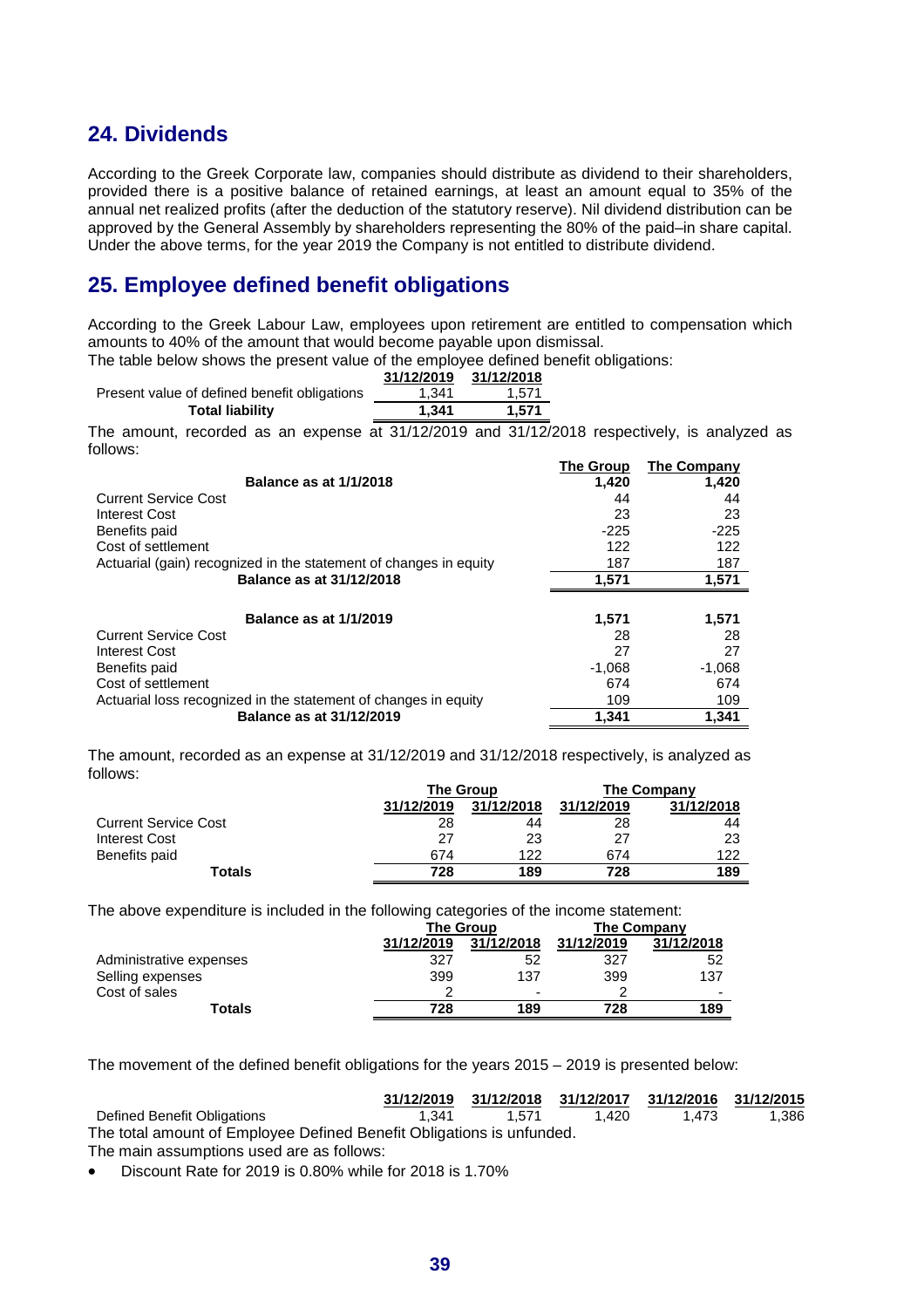- Long–term average annual salaries increase by 1.75% for 2019 while for 2018 is 1.75%
- The average annual long term inflation rate for 2019 is 1.70% while for 2018 is 1.75%
- Average expected future employee services 14.24 years.

If the discount rate used in the valuation was 0.50% higher, then the defined benefit obligation for staff retirement indemnities for the Company would decrease by 7.9%. If the discount rate used in the valuation was 0.50% lower, then the defined benefit obligation for staff retirement indemnities for the Company would increase by 8.82%.

# **26. Contractual obligations & Trade and Other payables**

|                                                         | <b>The Group</b> |            | The Company |            |
|---------------------------------------------------------|------------------|------------|-------------|------------|
|                                                         | 31/12/2019       | 31/12/2018 | 31/12/2019  | 31/12/2018 |
| <b>Contractual obligations</b>                          |                  |            |             |            |
| Customer advances                                       | 1,636            | 1,855      | 1,636       | 1,855      |
| Deferred income                                         | 1,514            | 1,302      | 1,514       | 1,302      |
| <b>Totals</b>                                           | 3,150            | 3,157      | 3,150       | 3,157      |
| <b>Trade and other payables</b>                         |                  |            |             |            |
| Suppliers - cheque payables                             | 9,082            | 6.942      | 9.029       | 6.940      |
| Withholding taxes-social security contributions payable | 4.075            | 3.994      | 4.075       | 3.993      |
| Sundry creditors                                        | 9,608            | 10.417     | 9.608       | 4,806      |
| Accrued expenses                                        | 3,336            | 2,181      | 3,336       | 2,181      |
| <b>Totals</b>                                           | 26,101           | 23,534     | 26.048      | 17,920     |

# **27. Financial Risk Management**

# **27.1 General**

The Company and the Group are exposed mainly to the following financial risks which might possibly be affected by the macroeconomic and operating environment as analyzed below.

This note presents information about the Group's exposure to each of the above risks, the Group's objectives, policies and processes for measuring and managing risk, and the Group's management of capital. Further quantitative disclosures are included throughout these financial statements.

The Board of Directors has overall responsibility for the establishment and oversight of the Company's and the Group's risk management framework. The Board has delegated authority to the finance division for monitoring of financial risks. The Company's and Group's risk management policies are established to identify and analyze the risks faced by the Group, to set appropriate risk limits and controls, and to monitor risks, adherence to limits and to hedge such risk depending on the prevailing market conditions each period of time. Risk management policies and systems are reviewed regularly to reflect changes in market conditions and the Group's activities. Cash and cash equivalents are also elements with high credit risk as the current conditions in Greece exert considerable pressure on domestic banks. In order for the risk to be reduced, the Company's and Group's cash and cash equivalents are only deposited for a short amount of time.

# **27.2 Credit risk**

The Company's turnover comes from a range of categories like passenger and private vehicles transportation, on board sales (restaurants, bars and shops), transportation of freight units and vessels' chartering. Hence, the Company's customer base is analyzed as follows:

a) Those with professional collaboration such as:

- Travel Agents
- Central Agents
- Cargo Companies
- Cargo Owners
- Car rental companies
- Shipping Companies
- b) Individuals-Passengers

There are ongoing efforts to attract more potential customers (in all the above categories) in order to enhance sales and develop the Company's customer base. Under the Company's set credit policy,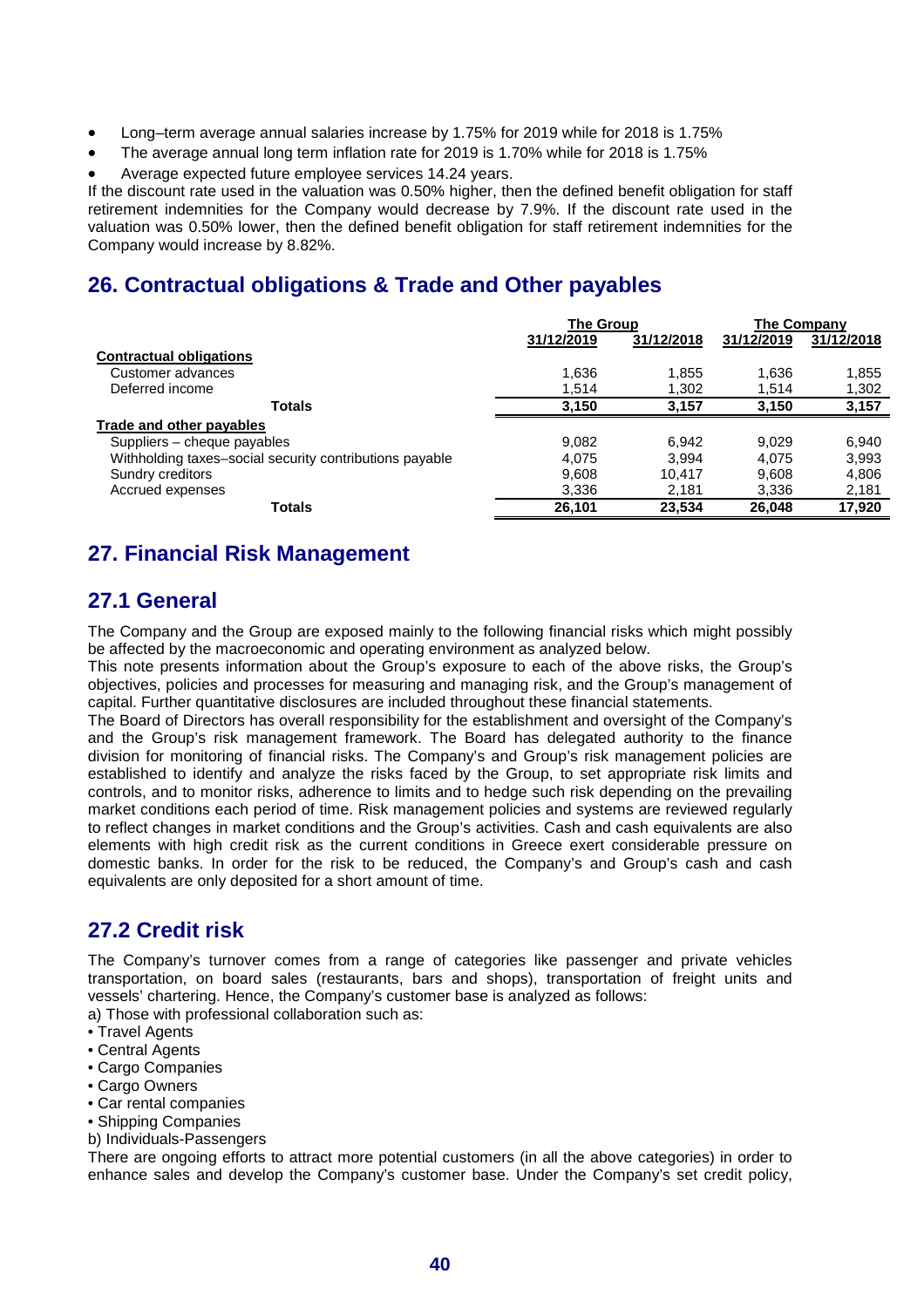every new customer is analyzed individually for creditworthiness before the Company's standard payment and credit terms and conditions are offered. The Company constantly monitors the balance of its clients and examines the prospect of forming provisions. Hence, a possible failure of the clients to meet their obligations, may affect the Company's results through the creation of relevant provisions.

### **27.2.1 Credit risk exposure**

The carrying value of "Trade and Other Receivables" and "Other investments" indicate the maximum exposure to credit risk. In order to secure the aforementioned trade risk exposure, the Company receives letters of guarantee, pre–notations and shares pledged from its customers. The carrying value of "Trade and Other Receivables" along with the received guarantees, are presented below:

|                        |            | <b>The Group</b> | <b>The Company</b> |            |  |
|------------------------|------------|------------------|--------------------|------------|--|
|                        | 31/12/2019 | 31/12/2018       | 31/12/2019         | 31/12/2018 |  |
| Long term receivables  | 17.199     | 18.541           | 17.199             | 13.128     |  |
| Short term receivables | 17.980     | 12.491           | 11.782             | 12.087     |  |
| Guarantees received    | $-6.031$   | -5.522           | -6.031             | -5.522     |  |

For securing long–term doubtful receivables net amounting to  $\epsilon$  14,246, the Company has received pledges on shares of non–listed companies. Moreover, legal proceedings are in progress against property of the debtors and property pre–notations have received. The maximum exposure to credit risk per customer group is as follows:

|                                 |            | <b>The Group</b> | The Company |            |  |
|---------------------------------|------------|------------------|-------------|------------|--|
|                                 | 31/12/2019 | 31/12/2018       | 31/12/2019  | 31/12/2018 |  |
| Travel agencies - Port Agents   | 1.433      | 1.312            | 1.433       | 1.312      |  |
| <b>Truck customers</b>          | 4.872      | 4.441            | 4.872       | 4.441      |  |
| Agency services customers       | 3,709      | 4.652            | 3,709       | 4,652      |  |
| Other receivables               | 7,966      | 2,086            | 1,768       | 1,682      |  |
| <b>Totals</b>                   | 17.980     | 12.491           | 11.782      | 12,087     |  |
| Long term receivables (note 18) | 17,199     | 18.541           | 17,199      | 13,128     |  |
| <b>Totals</b>                   | 35,179     | 31,032           | 28,981      | 25,215     |  |

### **27.2.2 Impairment loss**

The aging of the trade and other receivables, at the balance sheet dates were as follows:

|                                  |            | <b>The Group</b> | <b>The Company</b> |            |
|----------------------------------|------------|------------------|--------------------|------------|
|                                  | 31/12/2019 | 31/12/2018       | 31/12/2019         | 31/12/2018 |
| Short term receivables           |            |                  |                    |            |
| Not past due                     | 11,296     | 5,361            | 5,098              | 4,957      |
| Past due 1-30 days               | 1.432      | 1,425            | 1,432              | 1,425      |
| Past due 31-120 days             | 4.472      | 4,554            | 4.472              | 4,554      |
| Past due 121-365 days            | 62         | 510              | 62                 | 510        |
| Past due over a year *           | 718        | 641              | 718                | 641        |
| <b>Totals</b>                    | 17,980     | 12.491           | 11.782             | 12,087     |
| Long term receivables* (note 18) | 17,199     | 18,541           | 17,199             | 13,128     |
| <b>Totals</b>                    | 35,179     | 31,032           | 28,981             | 25,215     |

\* including debtors in litigation and settlement agreements

The allowance for impairment losses which has reduced the "Trade and Other Receivables" caption, relates to receivables that are past due for over one year. The movement of the allowance is analysed in the table below:

|                                                                           | <b>The Group</b> |            | <b>The Company</b> |            |
|---------------------------------------------------------------------------|------------------|------------|--------------------|------------|
|                                                                           | 31/12/2019       | 31/12/2018 | 31/12/2019         | 31/12/2018 |
| <b>Opening Balance</b>                                                    | 22,539           | 22,193     | 22.539             | 22,193     |
| Plus: Impairment loss                                                     | 85               | 489        | 85                 | 489        |
| Less/(Plus) : Transfer of impairment on long-term<br>receivables (Note18) | $-4.485$         | 46         | $-4.485$           | 46         |
| Less: Use/Reversal of impairment loss                                     | 4.532            | 143        | 4.532              | 143        |
| Totals                                                                    | 22.577           | 22.493     | 22.577             | 22,493     |
| Loss/ (Reversal) of impairment on long-term<br>receivables (Note18)       | -4.485           | 46         | $-4.485$           | 46         |
| <b>Closing Balance</b>                                                    | 18.092           | 22.539     | 18.092             | 22.539     |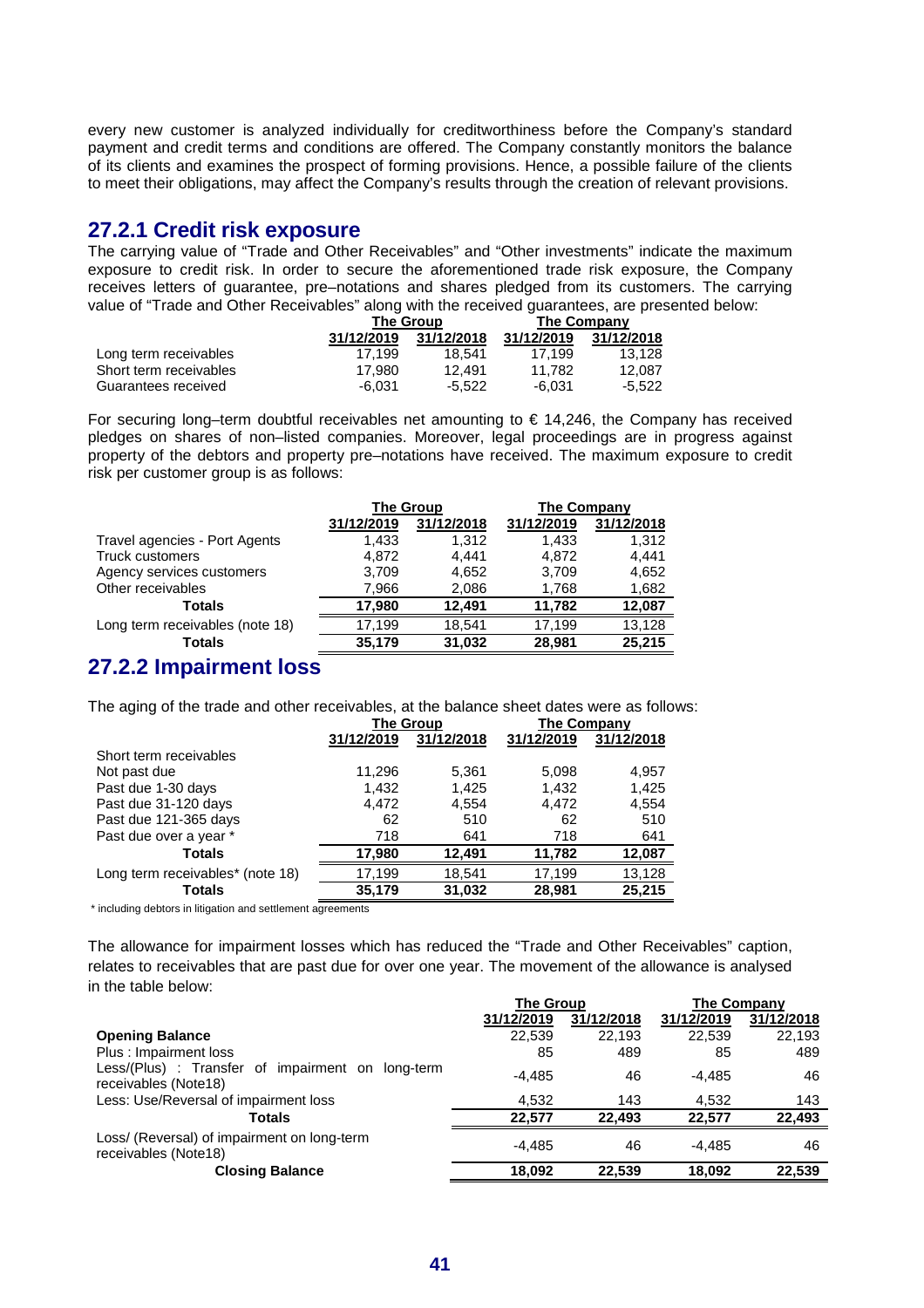The allowance for impairment is used to record impairment losses, unless the Company estimates that no recovery of the pending amount is expected, where in such cases the non–recoverable amounts are directly written–off against the receivables

## .**27.3 Liquidity risk**

The liquidity risk is referred to the Company's or the Group's ability to meet their financial obligations as they fall due.The approach adopted by the Company and the Group regarding liquidity management is to ensure the necessary liquidity to meet their liabilities when due. Therefore, it has ensured an appropriate combination of cash, cash equivalents and approved bank credits.

On 31/12/2019 the Group's cash and cash equivalents amounted to  $\epsilon$  9.904 while on 31/12/2018 amounted to  $\epsilon$  24,165. Furthermore, the Group maintains credit line with commercial bank, which as of  $31/12/2019$  and  $31/12/2018$  amounted to  $\in 7,000$ , which it was unused. The interest charged on the credit line is based on the EURIBOR rate and the bank's margin. Moreover, a lien has been registered on two of the Company's properties. Considering that the available bank credit balance, the lack of debt obligations and the level of the Group's cash balance, the Management is in a position to claim the non–existence of liquidity risk in the foreseeable future. The contractual expiry dates of the Company's financial liabilities based on the agreements effective on the balance sheet date and also based on the negotiations with the lending banks are as follows:

|                                                    | The Group  |                      | <b>The Company</b> |            |  |
|----------------------------------------------------|------------|----------------------|--------------------|------------|--|
|                                                    | 31/12/2019 | 31/12/2018           | 31/12/2019         | 31/12/2018 |  |
|                                                    |            | <b>Within 1 year</b> |                    |            |  |
| Contractual obligations & Trade and other payables | 25.176     | 22.697               | 25.123             | 17.084     |  |
| Totals                                             | 25.176     | 22.697               | 25.123             | 17.084     |  |

# **27.4 Market conditions risk**

A common feature of a perfectly competitive market is the freedom of entry and exit. Thus, the deliberate routes in which the Company operates are highly competitive. The effort for growth and increase of each company's market shares could possibly create an overwhelming competition reflected to the financial results of the sector. In this respect the Company, in cooperation with the overlying parent company's Group, reschedules its itineraries seeking efficiency and profit while remaining competitive in terms of pricing, and also, maintains branches in Greece and abroad. A possible intensification of the market conditions in the routes the Company operates could lead to adverse impacts on its operating results, cash position and financial performance. The Company, in cooperation with the overlying parent company's Group, monitors closely the above mentioned competition and acts accordingly.

#### **27.5 Currency risk**

Considering the fact that all transactions performed abroad are mainly in the Euro currency, after the adoption of the common European currency, the company's foreign exchange risk is almost eliminated.

Indirectly, the Company is exposed to currency risk from the bunkers supplies.

### **27.5.1 Interest rate risk**

Following the full repayment of the Group's borrowings within 2018, the exposure to interest rate risk has almost eliminated and exists only for cash and cash equivalents.

At the balance sheet date, the financial instruments of the Company and the Group, subject to interest rate fluctuations, were as follows:

|                               |            | <b>The Group</b> | <b>The Company</b> |            |  |
|-------------------------------|------------|------------------|--------------------|------------|--|
|                               | 31/12/2019 | 31/12/2018       | 31/12/2019         | 31/12/2018 |  |
| <b>Fixed rate instruments</b> |            |                  |                    |            |  |
| Cash and cash equivalents     | 9.904      | 24.165           | 3.777              | 9.184      |  |

### **27.6 Capital management**

The Board of Directors' policy is to maintain a strong capital base so as to maintain investor, creditor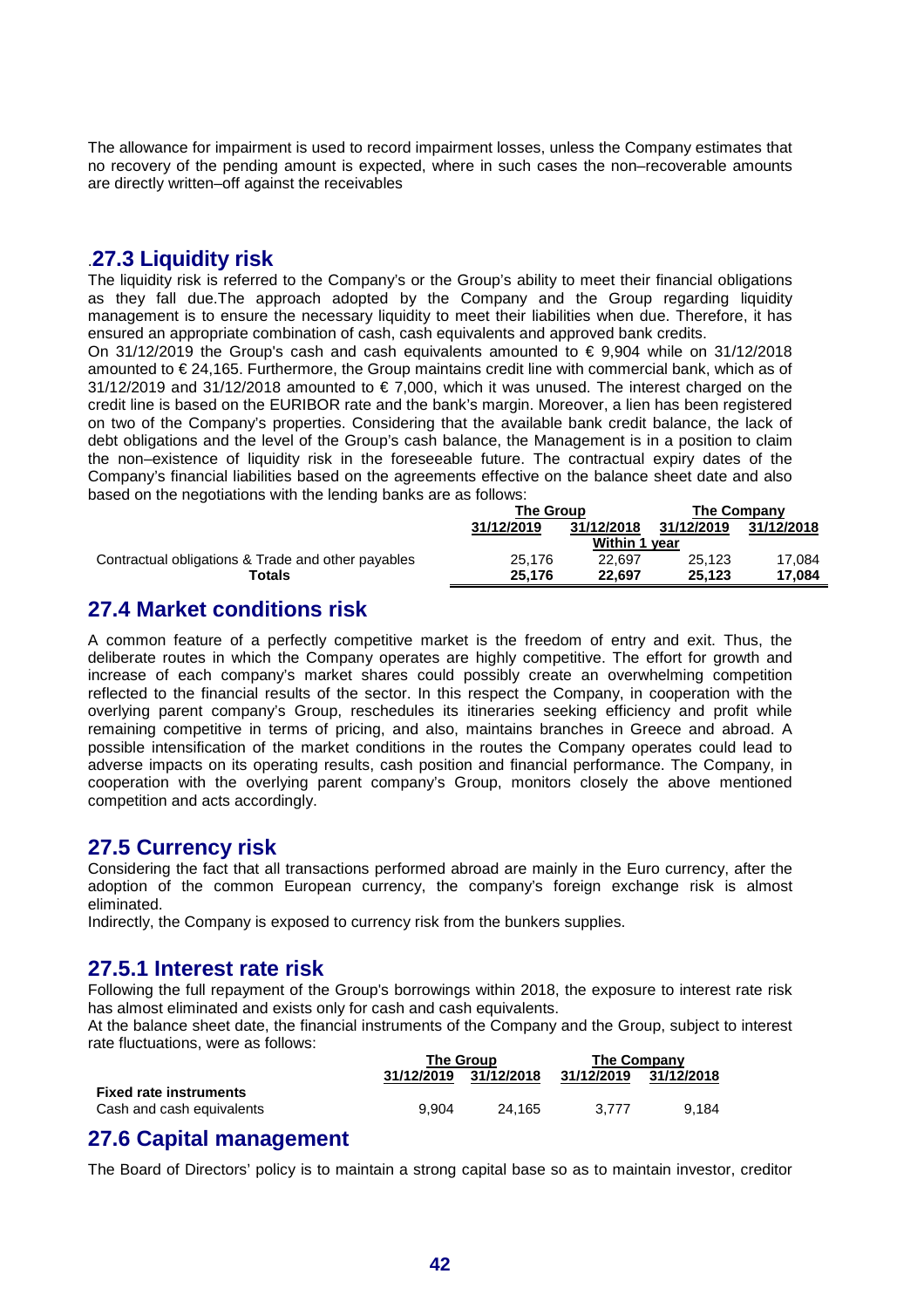and market confidence and to sustain future development of the business.

The Board of Directors monitors the return on invested capital, aiming to its maximization so as to ensure the distribution of dividends according to the relevant legislation and meeting the Group's commitments.

# **27.7 Supply chain**

The Company has developed a supply chain in order to serve both the needs for its marine operation (fuel supplies, spare parts, etc.) as well as the needs of its hotelier business (stores, restaurants and bars). No particular difficulty or delay in the supply of goods and services has been observed. In addition, the long-term cooperation and the trust relationship that has been developed amongst the Company and its suppliers facilitate all parties to overcome any difficulty that may arise.

# **27.8 Fuel prices**

The main risk in which the Company is exposed is the sensitivity of fuel prices. Due to the nature of the sector and as fuel cost is the most significant part of cost of sales, the Company is exposed to the said risk. Moreover, the Company considers several financial derivatives' strategies that will be used accordingly in case the proper situation arises.

It is noted that starting from 2018 and continuing in 2019, there was a significant increase in the level of international fuel prices which affected fuel cost.

An important factor in the level of fuel prices is expected to be the installation on all ships of the Group of special systems for the retention of harmful substances in the atmosphere / exhaust filters (scrubbers) in 2019, which will allow the consumption of cheaper fuel compared to what Ships that have not installed such filters must consume (according to relevant instruction of the International Maritime Organization (IMO) with validity from 01/01/2020).

### **27.9 Compliance with new Regulation**

Based on the decisions of the IMO Marine Environment Protection Commission, ships are permitted to supply marine fuel with a sulfur content of 3.5% and 1.5% until 31/12/2019. However, according to regulation enforced, starting form 1/1/2020 it becomes mandatory the use of low-sulfur marine fuel of 0.5% sulfur content for all vessels.

The introduction of low sulfur regulation requires that Group's existing fleet should adapt to new fuel standards. Thus the Group decided in order to avoid the consumption eclusively of low-sulfur marine fuel to install scrubbers to its fleet.

This investment started in late 2018 and it was concluded in October 2019. The lack of borrowing combined with Group's cash reserves ensured the financing of the investment with own capital.

# **27.10 Environmental risk**

The Company attributes great attention to environmental issues. In this context, being aware of how important it is to safeguard and to protect the environment from human activities, business evolution and technological progress, it has been created an environmental policy, which complies not only with the IMO ISM Code and ISO 14001:2004 but also with the environmental regulatory framework.

### **28. Fair value estimation**

The Group uses the following hierarchy for determining and disclosing the fair value of financial instruments by valuation technique:

Level 1: quoted (unadjusted) prices in active markets for identical assets or liabilities.

Level 2: other techniques for which all data with significant effect on the recorded fair value are visible, either directly or indirectly.

Level 3: techniques using data with significant effect on the recorded fair value and based on apparent market data.

On 31/12/2019 and 31/12/2018 respectively, the Group and the Company held the following financial instruments measured at fair value:

|                                                  |       | The Group |                       | The Company           |    |
|--------------------------------------------------|-------|-----------|-----------------------|-----------------------|----|
|                                                  | Level |           | 31/12/2019 31/12/2018 | 31/12/2019 31/12/2018 |    |
| <b>Financial instruments</b>                     |       |           |                       |                       |    |
| Other Financial assets on fair value through P&L |       | 94        |                       | 94                    | 87 |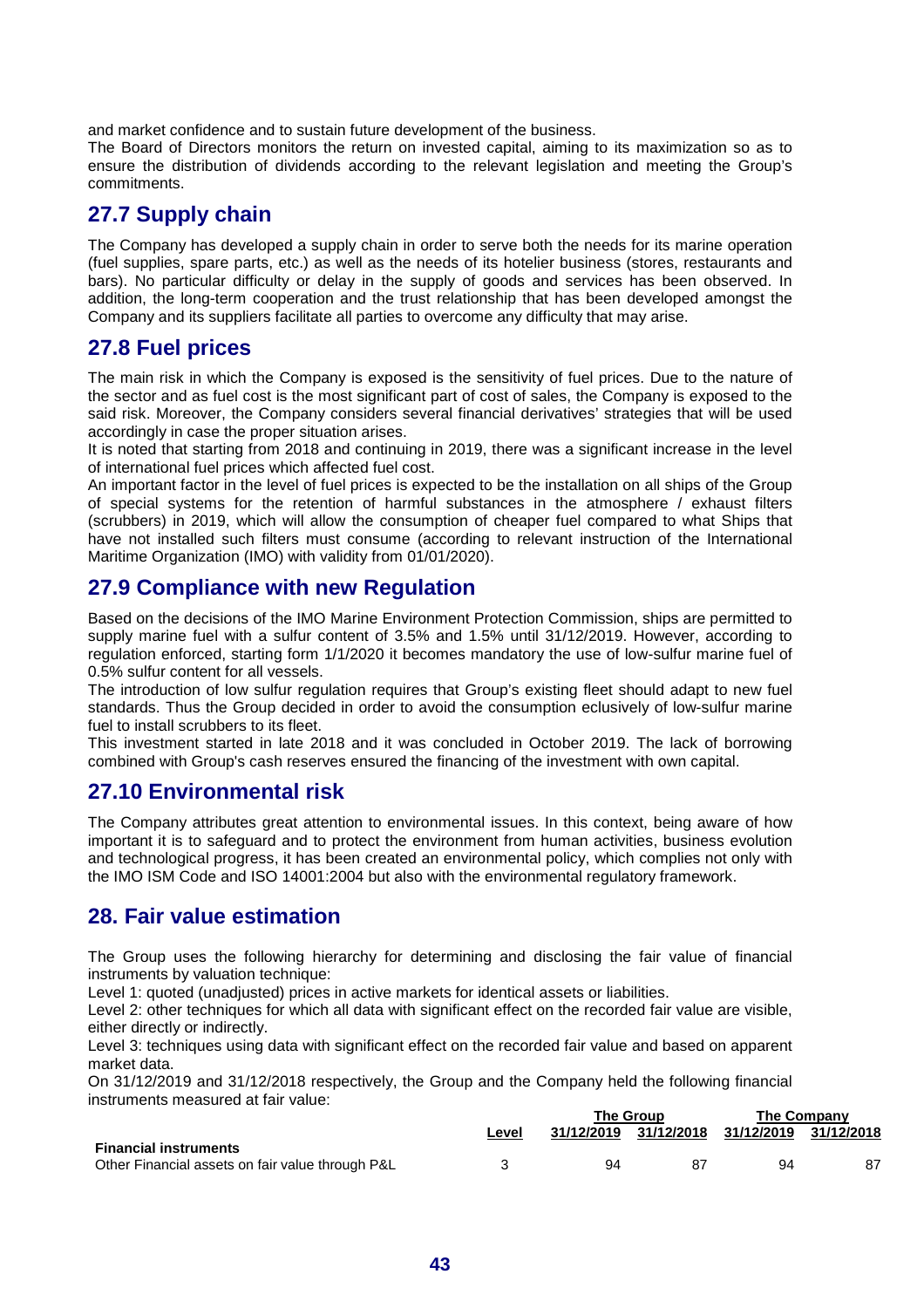The financial assets of Level 3 are related to investments in stocks of two non-listed cooperative banks and one non-listed domestic company in which the Group holds negligible shares. Their valuation is based on their financial statements, which reflect the assets at fair value.

Finally, the fair value of the following financial assets and liabilities is reflected in their book value:

- Trade and other receivables
- Other current assets
- Cash and cash equivalents (other than bank overdrafts)
- Trade and other payables
- The following assets and liabilities of the Group are held for sale:
	- Cash and cash equivalents
		- Other current assets
		- Trade and other payables
		- Other current liabilities

# **29. Earnings per share**

Earnings per share (after income taxes) are calculated by dividing the profit attributable to the owners of the Company by the weighted average number of shares outstanding during the year including (for the diluted earnings per share) the number of share options outstanding at the end of the year that have a dilutive effect on earnings per share.

Earnings per share are analyzed as follows:

|                                                                                                 | <b>THE ORD</b> |             | $\overline{\phantom{a}}$ |             |
|-------------------------------------------------------------------------------------------------|----------------|-------------|--------------------------|-------------|
|                                                                                                 | 31/12/2019     | 31/12/2018  | 31/12/2019               | 31/12/2018  |
| (Loss) of the year attributable to shareholders of the Parent                                   |                |             |                          |             |
| from continuing operations                                                                      | -7.650         | -5.778      | $-4,698$                 | $-3,016$    |
| <b>Total (Loss)</b>                                                                             | $-7,650$       | $-5,778$    | $-4,698$                 | $-3,016$    |
| Weighted average number of shares outstanding                                                   | 106.980.050    | 106.980.050 | 106.980.050              | 106,980,050 |
| Basic Earnings of the year per share after taxes (in $\epsilon$ )<br>from continuing operations | $-0.0715$      | $-0.0540$   | $-0.0439$                | $-0.0282$   |
| <b>Total Earnings per share</b>                                                                 | $-0.0715$      | $-0.0540$   | $-0.0439$                | $-0.0282$   |

**The Group The Company**

# **30. Related Party transactions**

During 2008, the company "Grimaldi Group S.p.A." having its registered address in Palermo Italy, acquired the majority of the Company's shares, and thus became the ultimate controlling party exercising control on the Company and the Group.

Related parties are considered the Group of the ultimate parent company, the members of the Board of Directors and management of subsidiaries of the Group, as well as the financially dependent members and first–degree relatives of the members of the Board of Directors and Management, and the associate companies.

Presented in the tables below are the receivable and payable balances between the related parties on 31/12/2019 and 31/12/2018, as well as purchases (services received) and sales (services provided) for the years 2019 and 2018:

# **30.1 Group of Ultimate Parent Company**

| 31/12/2019 |                               |                                             |                                       | The<br>Company |                                   | The<br>Group  |
|------------|-------------------------------|---------------------------------------------|---------------------------------------|----------------|-----------------------------------|---------------|
|            |                               | Minoan Lines Shipping S.A.                  |                                       |                | <b>Minoan</b><br>Italia<br>S.p.A. |               |
| company    | Grimaldi<br>Group<br>S.p.A. * | Grimaldi<br><b>Euromed</b><br><b>S.p.A.</b> | Grimaldi<br>Deep Sea<br><u>S.p.A.</u> | <b>Totals</b>  |                                   | <b>Totals</b> |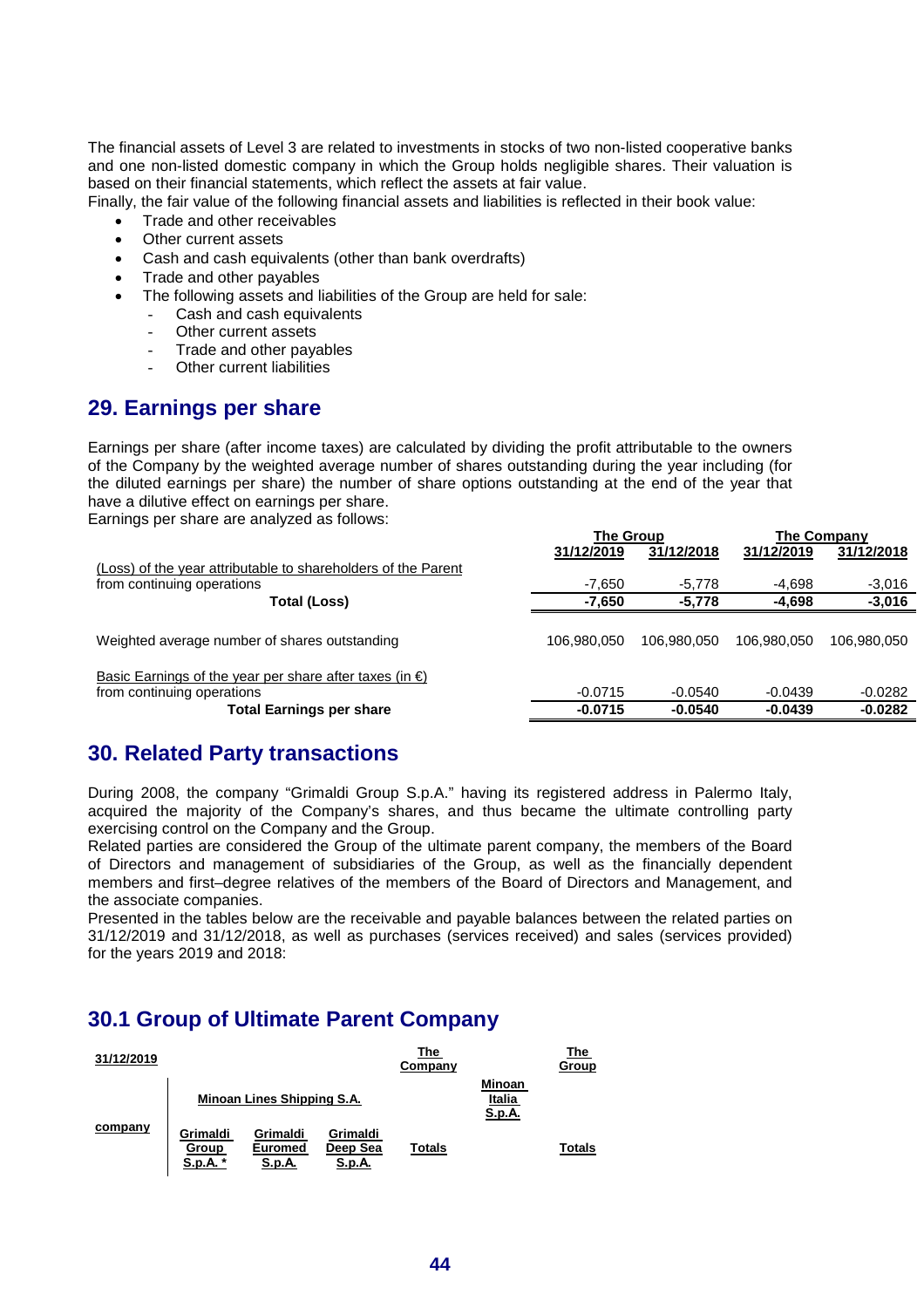| due from                                                | 72                            |                                      | 135                            | 207            |                                             | 207           |
|---------------------------------------------------------|-------------------------------|--------------------------------------|--------------------------------|----------------|---------------------------------------------|---------------|
| payable to                                              |                               | 5.905                                |                                | 5.905          |                                             | 5,905         |
| * Grimaldi Tours and Grimaldi Group (Roma) are included |                               |                                      |                                |                |                                             |               |
| 31/12/2018                                              |                               |                                      |                                | The<br>Company |                                             | The<br>Group  |
|                                                         |                               | Minoan Lines Shipping S.A.           |                                |                | <b>Minoan</b><br>Italia<br><u>S.p.A.</u>    |               |
| company                                                 | Grimaldi<br>Group<br>S.p.A. * | Grimaldi<br>Euromed<br><u>S.p.A.</u> | Grimaldi<br>Deep Sea<br>S.p.A. | <b>Totals</b>  | Grimaldi<br><b>Euromed</b><br><u>S.p.A.</u> | <b>Totals</b> |
| due from                                                | 246                           |                                      |                                | 246            |                                             | 246           |
| payable to                                              |                               | 1.688                                | 2                              | 1,690          | 5.610                                       | 7,300         |

\* Grimaldi Tours and Grimaldi Group (Roma) are included

| 1/1-31/12/2019                                                                                  |                               |                                      |                                   |                             | <b>The</b><br>Company |                                    | <b>The</b><br>Group |
|-------------------------------------------------------------------------------------------------|-------------------------------|--------------------------------------|-----------------------------------|-----------------------------|-----------------------|------------------------------------|---------------------|
|                                                                                                 |                               | Minoan Lines Shipping S.A.           |                                   |                             |                       | Minoan<br>Italia<br><u>S.p.A.</u>  |                     |
| company                                                                                         | Grimaldi<br>Group<br>S.p.A. * | Grimaldi<br><b>Euromed</b><br>S.p.A. | Grimaldi<br>Deep<br>Sea<br>S.p.A. | Grimaldi<br>Germany<br>GmbH | <b>Totals</b>         | Grimaldi<br><b>Group</b><br>S.p.A. | <b>Totals</b>       |
| Expenses related<br>to the on board<br>sales (concession<br>fees etc)                           |                               | 10,458                               |                                   |                             | 10,458                |                                    | 10,458              |
| Attributing agency<br>costs                                                                     |                               | $-2,642$                             | $-241$                            |                             | $-2,883$              |                                    | $-2,883$            |
| Other expenses                                                                                  | 23                            | $-177$                               |                                   | 5                           | $-149$                | 20                                 | $-129$              |
| Proceeds from<br>sale of tangible<br>assets                                                     |                               | 1,754                                |                                   |                             | 1,754                 |                                    | 1,754               |
| <b>Totals</b>                                                                                   | 23                            | 9,393                                | $-241$                            | 5                           | 9,180                 | 20                                 | 9,200               |
| Revenue from<br>crew coat<br>reduction<br>Revenue from                                          |                               | 649                                  |                                   |                             | 649                   |                                    | 649                 |
| services rendered<br>(commissions,<br>fees and other<br>revenue related to<br>agency operation) | 82                            | 9,021                                | 46                                |                             | 9,149                 |                                    | 9,149               |
| Revenue related to<br>the on board sales                                                        |                               | 3,564                                |                                   |                             | 3,564                 |                                    | 3,564               |
| Chartering<br>revenue                                                                           |                               | 1,517                                |                                   |                             | 1,517                 |                                    | 1,517               |
| Revenue from<br>bunker disposal                                                                 |                               | 283                                  |                                   |                             | 283                   |                                    | 283                 |
| Other revenue                                                                                   |                               | 32                                   |                                   |                             | 32                    |                                    | 32                  |
| Proceeds from<br>sale of tangible<br>assets                                                     |                               | 438                                  |                                   |                             | 438                   |                                    | 438                 |
| <b>Totals</b>                                                                                   | 82                            | 15,504                               | 46                                |                             | 15,632                |                                    | 15,632              |

\* Grimaldi Tours and Grimaldi Group (Roma) are included

| 1/1-31/12/2018 |                   |                     |                                                    |                             |                            | <u>The</u><br>Company |                   |                                             | <u>The</u><br><b>Group</b> |
|----------------|-------------------|---------------------|----------------------------------------------------|-----------------------------|----------------------------|-----------------------|-------------------|---------------------------------------------|----------------------------|
| company        | Grimaldi<br>Group | Grimaldi<br>Euromed | Minoan Lines Shipping S.A.<br>Grimaldi<br>Deep Sea | Grimaldi<br><b>Maritime</b> | Grimaldi<br><b>Belgium</b> | <b>Totals</b>         | Grimaldi<br>Group | Minoan Italia S.p.A.<br>Grimaldi<br>Euromed | <b>Totals</b>              |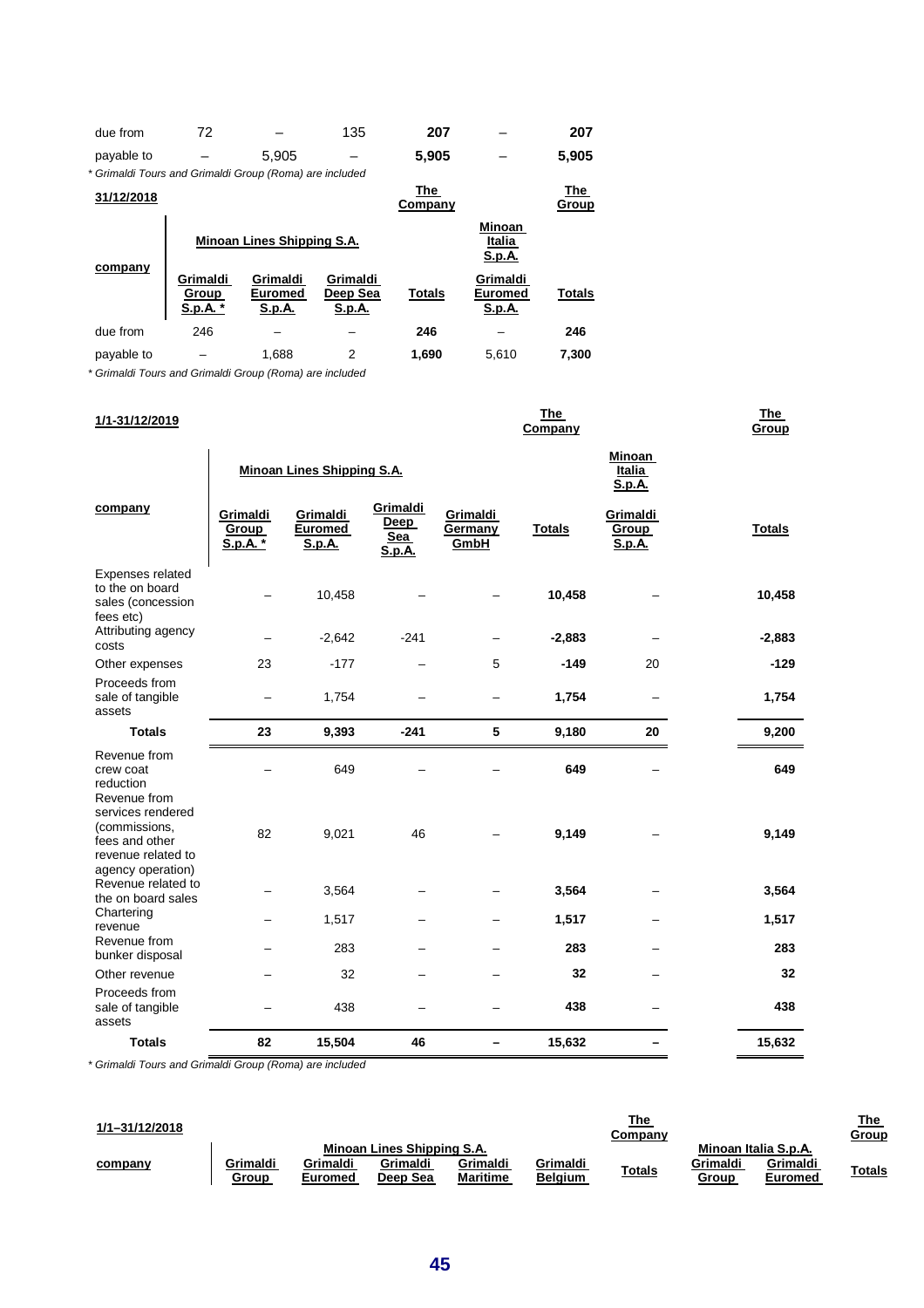|                                                                                                 | S.p.A. * | <b>S.p.A.</b> | <b>S.p.A.</b> | <b>Agencies</b><br>Sweden<br>$\overline{AB}$ | n.v.         |          | <b>S.p.A.</b>            | S.p.A. |          |
|-------------------------------------------------------------------------------------------------|----------|---------------|---------------|----------------------------------------------|--------------|----------|--------------------------|--------|----------|
| Expenses related<br>to the on board<br>sales (concession<br>fees etc)                           |          | 10,069        |               |                                              |              | 10,069   |                          |        | 10,069   |
| Attributing agency<br>costs                                                                     |          | $-2,863$      | $-72$         |                                              |              | $-2,935$ |                          |        | $-2,935$ |
| <b>Bunkers cost</b><br>Attributing costs<br>related to                                          |          | 268           |               |                                              |              | 268      |                          |        | 268      |
| maintenance-<br>repairs-dry docking<br>and vessels                                              |          |               |               |                                              |              |          |                          | 8,676  | 8,676    |
| improvements<br>Other expenses                                                                  | 36       |               |               |                                              |              | 37       | 22                       |        | 59       |
| <b>Totals</b>                                                                                   | 36       | 7,474         | $-72$         |                                              | $\mathbf{1}$ | 7,439    | $\overline{22}$          | 8,676  | 16,137   |
| Revenue from<br>crew coat<br>reduction<br>Revenue from                                          | 163      | 449           |               |                                              |              | 612      |                          |        | 612      |
| services rendered<br>(commissions, fees<br>and other revenue<br>related to agency<br>operation) | 141      | 9,060         | 17            |                                              |              | 9,218    |                          |        | 9,218    |
| Revenue related to<br>the on board sales                                                        |          | 3,406         |               |                                              |              | 3,406    |                          |        | 3,406    |
| Chartering revenue                                                                              |          | 788           |               |                                              |              | 788      |                          | 2,217  | 3,005    |
| Revenue from<br>bunker disposal                                                                 |          |               |               |                                              |              |          |                          | 570    | 570      |
| Other revenue                                                                                   |          | 16            |               | 1                                            |              | 17       | $\overline{\phantom{0}}$ |        | 17       |
| Proceeds from<br>sale of tangible<br>asset (vessel)                                             |          |               |               |                                              |              |          | -                        | 70,000 | 70,000   |
| <b>Totals</b><br>.                                                                              | 304      | 13,719        | 17            | 1                                            |              | 14,041   |                          | 72,787 | 86,828   |

\* Grimaldi Tours and Grimaldi Group (Roma) are included

# **30.2 Subsidiaries**

| 31/12/2019 |  |  |  |
|------------|--|--|--|
|            |  |  |  |

| company                                                                                                                | <b>Minoan Italia</b><br>S.p.A. |                                           | Totals                               |                                         |                  |
|------------------------------------------------------------------------------------------------------------------------|--------------------------------|-------------------------------------------|--------------------------------------|-----------------------------------------|------------------|
| Minoan Lines Shipping S.A.<br>due from / payable to                                                                    |                                |                                           |                                      |                                         |                  |
| 31/12/2018<br><b>company</b><br><b>Minoan Lines Shipping S.A.</b><br>due from / payable to                             | Minoan Italia<br><b>S.p.A.</b> |                                           | <b>Totals</b>                        |                                         |                  |
| 1/1-31/12/2019<br>Company<br><b>Minoan Lines Shipping S.A.</b><br>Dividend received for the year 2018<br><b>Totals</b> |                                | Minoan Italia<br>S.p.A.<br>2,858<br>2,858 |                                      | <b>Totals</b><br>2,858<br>2,858         |                  |
| 1/1-31/12/2018<br>Company<br><b>Minoan Lines Shipping S.A.</b><br>Dividend received for the year 2017                  |                                |                                           | <b>Minoan Lines</b><br>Shipping S.A. | Minoan Italia<br><u>S.p.A.</u><br>4,638 | Totals<br>4,638  |
| <u>Minoan Italia S.p.A.</u><br>Proceeds from sale of tangible asset (vessel)<br><b>Totals</b>                          |                                |                                           | 65,000<br>65,000                     | 4,638                                   | 65,000<br>69,638 |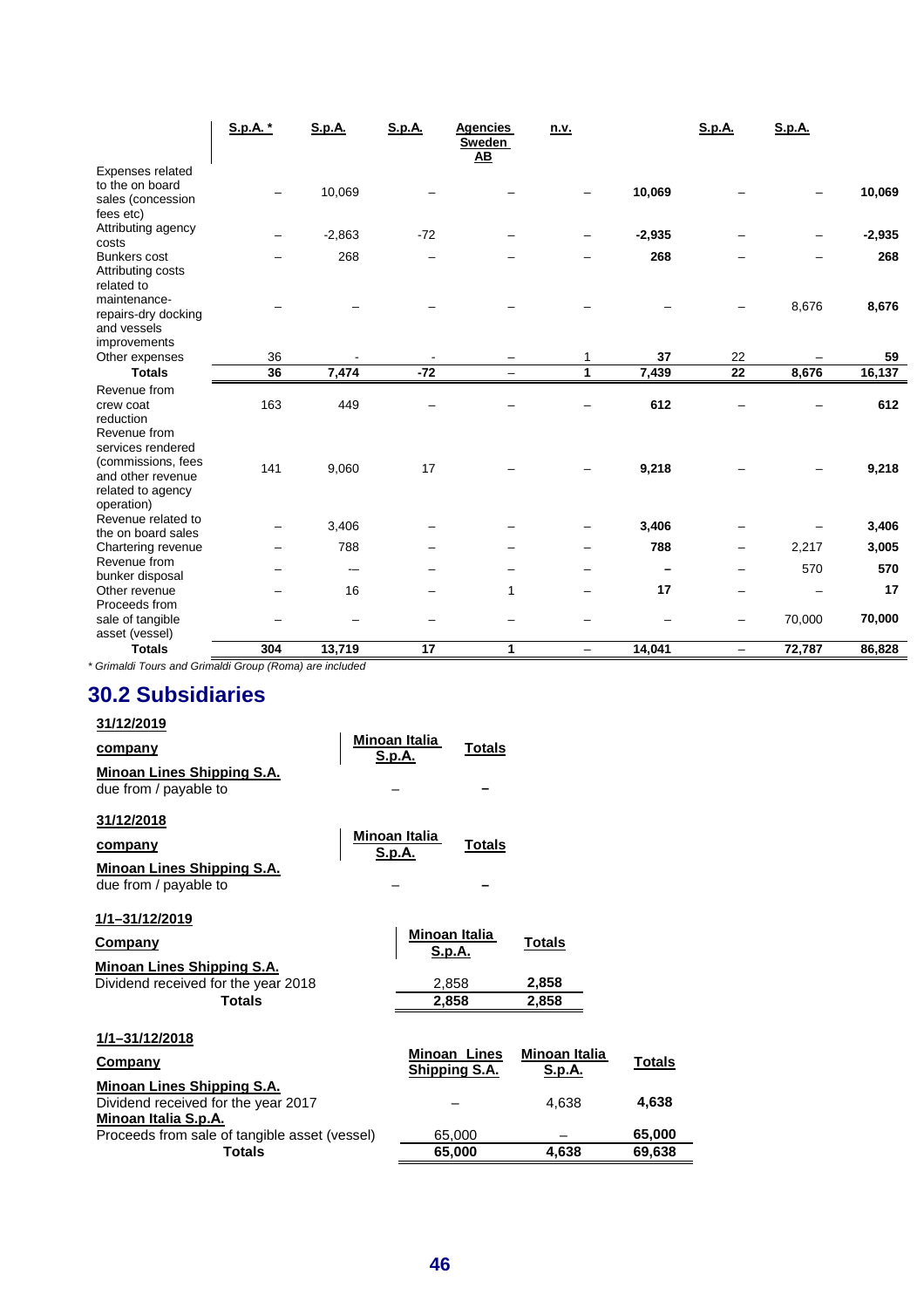All the above transactions, as referred in notes 30.1 and 30.2, were entered into at arm's length.

### **30.3 Members of the Board of Directors and Management**

The remuneration to the Members of the Board of Directors and the Company's management are analysed as follows:

|                           | 31/12/2019 | 31/12/2018 |
|---------------------------|------------|------------|
| Executive directors       | 430        | 430        |
| Non – executive directors | 340        | 340        |
| Management*               | 1.616      | 1.448      |
| Totals*                   | 2.386      | 2,218      |

\*Comparative amounts of the year 2018 (1/1–31/12/2018) have been reclassified so as to present a more accurate information

Of the total remunerations above, an amount of  $\epsilon$  152 and  $\epsilon$  88 remains unpaid as of 31/12/2019 and 31/12/2018 respectively. It is noted that the change in the remuneration of the management in 2019 is mainly due to the payment of dismissal allowances attributed to staff left the Company during this year.

Moreover, during the year ended 31/12/2019, the Company concluded commercial transactions with entities owned by BoD members amounting to  $\in$  19, while as of 31/12/2019 from such transactions an amount of € 188 was receivable and an amount of € 1 payable.

Finally, during the year ended 31/12/2019, transactions with relatives of the management and of executives amounted to € 418, while as of 31/12/2019 it was unpaid the amount of € 95. The nature of these transactions was mainly labour (payroll/dismissal allowances) and commercial cooperation (compensation for goods and services received).

# **31. Contingent liabilities**

The contingent liabilities are the following:

 **(a)** By letter dated 15/6/2015, the Greek Capital Market Commission informed the Company, that as a consequence of its shareholding structure as of 31/12/2014, falls under par. 4 of article 7 of the Ministerial Decision 54138/B΄ 2197 (Government Gazette 1913Β'–09/12/2010) provided an increased periodical contribution, amounting, for the year 2015, to € 252. The Company, by calling into question that the conditions for being subject to the said provisions are met, has taken legal steps against this decision before the competent Administrative Courts. The Company is convinced that the Courts will rule in its favor, and for that reason no relevant provision has been established.

 **(b)** On 30/11/2012, the Company received notification from the company A.N.E.K. S.A. that the latter appealed against arbitration before the London Maritime Arbitration Association. The arbitration alleges claims against the Company by the contract of selling shares of Hellenic Seaways Shipping S.A, dated 18/5/2009. After completion of the selection of the arbitrators, A.N.E.K. S.A. tabled in June 2013 a Claim Submission for this arbitration proceeding against the Company which shall deliver its demands. Specifically, A.N.E.K. S.A invokes alleged loss on behalf of the Company termination / cancellation of the above memorandum of sale of shares. It is noted that the Company was forced to withdraw from the agreement because of A.N.E.K. S.A being unable to pay the balance of the agreed amount. Subsequently, the Company withheld as clearly stated in a special clause of the relevant agreement, the deposited amount of  $\epsilon$  47,500. A.N.E.K. S.A. is requesting the payment of twice the amount given as deposit or alternatively the same amount or further alternatively whichever amount is deemed reasonable by the Arbitration Court to be withhold by the seller. Furthermore, A.N.E.K. S.A. is not only requesting the legitimate interest on the amount to be awarded but also its legal expenses. The Company on 11/10/2013 submitted its own response and, subsequently on 12/12/2015 has proceeded by filing a counterclaim against A.N.E.K. S.A requesting initially an amount of € 17,700 plus interest as compensation under the provisions of tort, subject of claiming further amount. In the alternative, if the Court accepts, in whole or in part the application of A.N.E.K. S.A. the Company requests, under the provisions of the Civil Code on the withdrawal, as reasonable compensation the amount of € 46,250 at least plus statutory interest. Within February 2019 the process completed and the decision of the Arbitration Court is expected. The Company acted in accordance with what was explicitly committed by the parties at the completion of the private agreement. Furthermore, the legal advisors of the Company consider that A.N.E.K. S.A. claim submission will be dismissed thus would not have any impact on the Company. Hence, no relevant provision has been formed.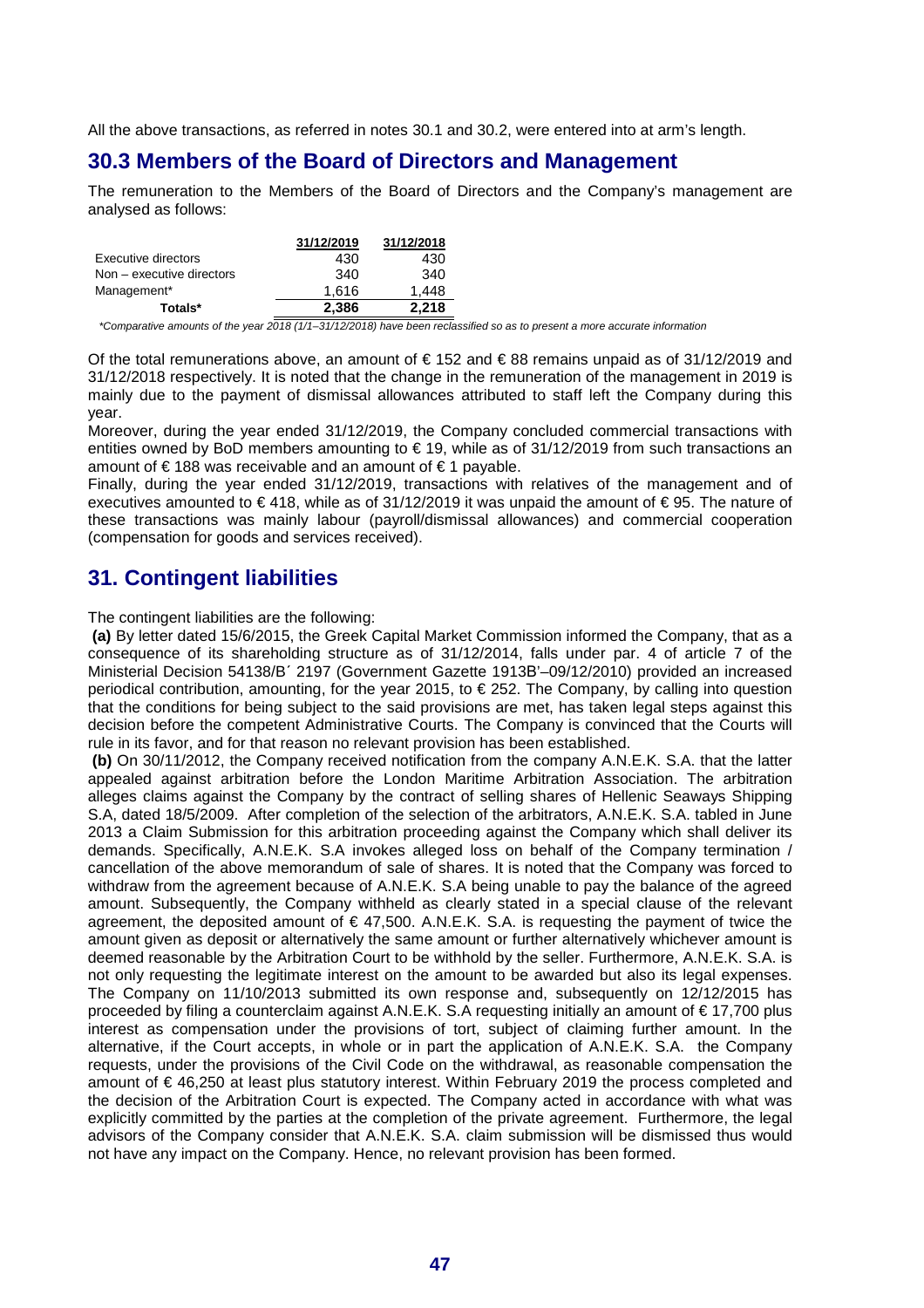**(c)** The companies of the Group, which are either consolidated or integrated by the equity method in the financial statements, have not been audited and consequently their tax obligations have not yet been finalized by the tax authorities, for the financial years presented below:

| Unaudited tax vears |
|---------------------|
| 2014–2019           |
| 2012-2019           |
|                     |

The Company has not been audited by the tax authorities for the financial year 2014 and onwards. Respectively, the Italian subsidiary Minoan Italia S.p.A. has not been audited for the years 2012 to 2019. On 12/6/2017, the audit of the subsidiary by the Italian tax authorities for the years 2012–2014 started. Until the approval date of the annual financial report, this audit is in progress and has not been finalized. Concerning the opinion of its Tax Advisors, the company's management assesses that no significant additional taxes and surcharges will be imposed.

For the year 2011 onwards, the Company receives annually a "Tax Compliance Report ". The "Tax Compliance Report" is issued by the statutory auditor that audits the annual financial statements. Following the completion of a tax audit, the auditor issues the "Tax Compliance Report" which submits electronically to the Ministry of Finance.

For the Company the "Tax Compliance Report" for the unaudited by the tax authorities years 2014– 2018 has been issued by the statutory auditors and no adjustments with respect to the tax expense and corresponding tax provision as reflected in the annual financial statements of those years has arisen.

The aforementioned audit for the year 2019 is still in progress by Deloitte Certified Public Accountants SA. The related «Tax Compliance Report» will be provided after the publication of 2019 Annual Report. If the completion of the tax audit bring additional tax liabilities the Company's management considers that these will have no material impact on the financial statements.

# **32. Audit fees**

The auditing and other fees of the statutory audit firms reffered to the years 2019 and 2018 respectively are analyzed as follows:

|                                |            | <b>The Group</b> | <b>The Company</b> |            |  |
|--------------------------------|------------|------------------|--------------------|------------|--|
|                                | 31/12/2019 | 31/12/2018       | 31/12/2019         | 31/12/2018 |  |
| For auditing services          | 67         | 85               | 67                 | 85         |  |
| For the Annual Tax Certificate | 35         | 39               | 35                 | 39         |  |
| For other services             | 6          |                  | ี                  |            |  |
| Totals                         | 108        | 131              | 108                | 131        |  |

# **33. Subsequent events**

The Board of Directors of the Company decided in February 2020 to rename the RO-PAX ship Kydon Palace (formerly Festos Palace) and launch it on the Chania-Piraeus line, as well as the RO-PAX ship Festos PalaceS (former Mykonos Palace) on the line Heraklion - Piraeus.

In April 2020, the Company signed two separate Memonradum of Agreements for a) the sale of M/V KNOSSOS PALACE to the affiliated company Grimaldi Euromed S.p.A. at the price of EUR 74 million, and b) the acquisition of M/V CRUISE BONARIA from the affiliated company Grimaldi Euromed S.p.A at the price of EUR 74 million. It is planned both transactions to be concluded within May 2020, while the sale prices correspond to the market values of the two vessels.

It should be emphasized that the COVID-19 novel coronavirus, which has a global as well as a national effect on the economy and the society, might affect the achievement of the corporate targets of the Company.

The covid-19 pandemic, which started showing its widespread effects in March 2020, has caused many countries, including Greece, as well as state organizations, to take drastic measures to contain it, including quarantines, travel restrictions and other transport restrictions.

Such measures have already caused and are likely to further cause, reduced commercial activity and affect many business sectors, including the ferry shipping sector where the Company operates, both at a local as well as at a global level. The extent the wide range of effects covid-19 might bring at an economic and social level, and the resulting impact on the financial condition of the Company and the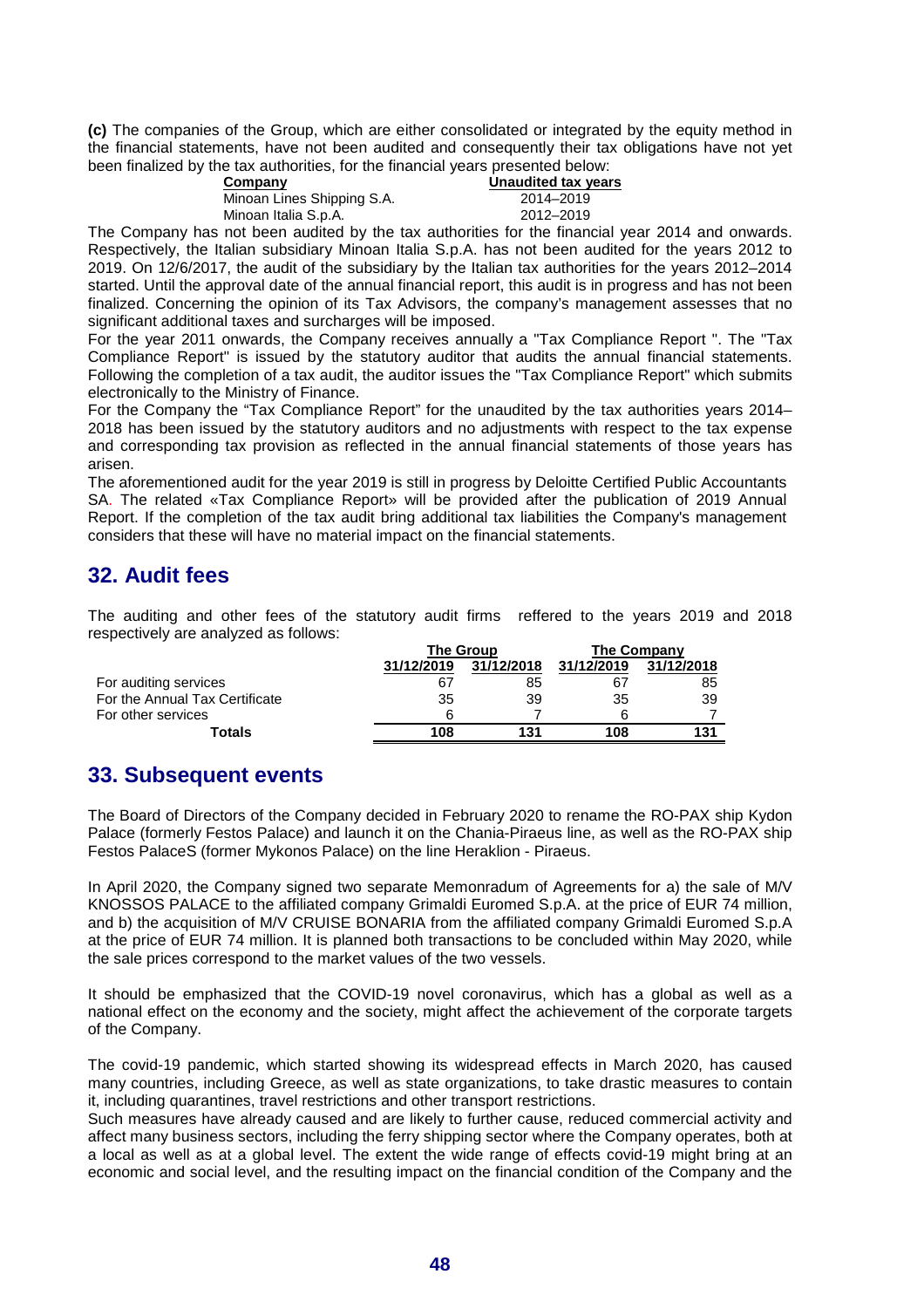Group in 2020, depends on future uncertain events which at the moment cannot by reasonably ascertained. As a result, any precise estimation of such effects cannot be done with safety and precision.

The Management of the Company and the Group is closely monitoring how the covid-19 pandemic evolves, and how this evolution might affect their financial condition. Based on Management's current estimates, adjusted for the effects of covid-19, the Company and the Group believe that the estimated cash flows from operations in 2020, together with the liquidity the Company has secured, will be sufficient to enable the Company address the negative effects of covid-19 in the foreseeable future.

There are no other events, which took place after the statement of financial position date as of 31/12/19 that might require an adjustment to, or disclosure, in the Parent or Group financial statements in accordance with International Financial Reporting Standards.

**Heraklion, April 7th 2020** 

**The Chairman of the B.o.D.** 

**The Managing Director** 

**The Chief Financial Officer**  **The Accounting Manager** 

**Emanuele Grimaldi Pass Nο IT / ΑΑ 2179472 ID C No AI 944699 ID C No AΚ 004796 ID C No AK 744272** 

**Antonios Maniadakis** **Nikolaos Artemis**

**George Karouzos H.E.C. ID No 101758 – A' Class**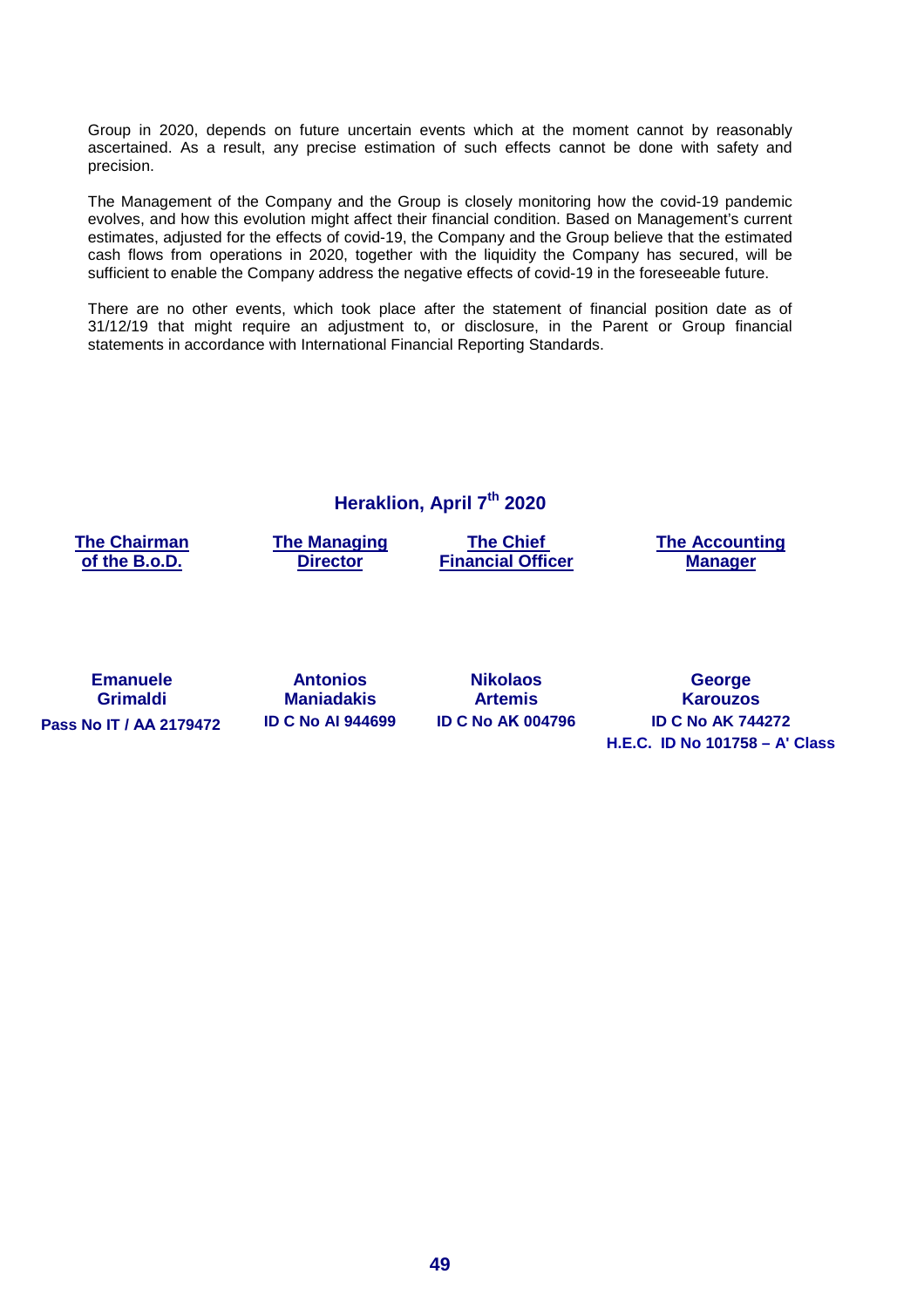#### **INDEPENDENT AUDITOR'S REPORT**

#### **To the Shareholders of "Minoan Lines Shipping Company S.A." Report on the Audit of Separate and Consolidated Financial Statements Qualified Opinion**

We have audited the accompanying separate and consolidated financial statements of Minoan Lines Shipping Company S.A. (the "Company") which comprise of the separate and consolidated statements of financial position as of 31 December 2019, the separate and consolidated statements of profit or loss and other comprehensive income , changes in equity and cash flow statements for the year then ended and the notes to the separate and consolidated financial statements including a summary of significant accounting policies.

In our opinion, except for the possible effects of the matter discussed in the paragraph "Basis for Qualified Opinion" the separate and consolidated financial statements present fairly, in all material respects, the financial position of Minoan Lines Shipping Company S.A. and its subsidiary (the "Group") as of 31 December 2019 , its financial performance and cash flows for the year then ended in accordance with the provisions of International Financial Reporting Standards as adopted by the European Union.

#### **Basis for Qualified Opinion**

Included in Other long term assets - receivables on the face of the separate and consolidated statements of financial position are certain assets with a gross carrying amount of K€ 20.002 as at 31 December 2019 and K€ 20.093 as at 31 December 2018, against which a provision has been recorded of K€5.756 as at 31 December 2019 and of K€10.241 as at 31 December 2018. The release of the provision amounting to  $K \in 4.485$  recognized in the 2019 separated and consolidated statements of profit or loss, has been made by Company's management on the basis of the favorable outcome of a court decision issued in 2020 and in consideration of legal advice obtained. During the course of our audit, we were not provided with sufficient appropriate audit evidence to support the reasonableness of the provision established as at 31 December 2019 amounting to K€ 5.756. As a result, we are unable to assess whether such a provision is adequate as at 31 December 2019 and have therefore qualified our report in this respect for the possible effects on the profit or loss and equity.

#### **Other Matter**

The prior year separate and consolidated financial statements have been audited by another auditing firm. The auditor issued an unqualified report on the separate and consolidated financial statements for the year ended 31 December 2018, dated 31 May 2019.

#### **Management's Responsibility for the Separate and Consolidated Financial Statements**

Management is responsible for the preparation and fair presentation of these separate and consolidated financial statements in accordance with International Financial Reporting Standards as those have been adopted by the European Union and for such internal control system as management determines is necessary to enable the preparation and fair presentation of separate and consolidated financial statements that are free from material misstatement, whether due to fraud or error.

During the preparation of the separate and consolidated financial statements, management is responsible for the assessment of the Company's and Group's ability to continue as a going concern by disclosing, when required, the matters related to the going concern and the use of going concern's accounting principle, unless the management either intends to liquidate the Company or the Group or to cease their activity or does not have any other realistic option than to proceed with these actions.

#### **Auditor's Responsibility for the Audit of the Separate and Consolidated Financial Statements**

Our objective is to obtain reasonable assurance that the separate and consolidated financial statements, as a whole, are free from material misstatement, due to fraud or error and to issue an auditor's report, which includes our opinion.

Reasonable assurance is a high level of assurance, however it is not a guarantee that the audit which is performed in accordance with the ISAs as adopted by the Greek Legislation will always detect a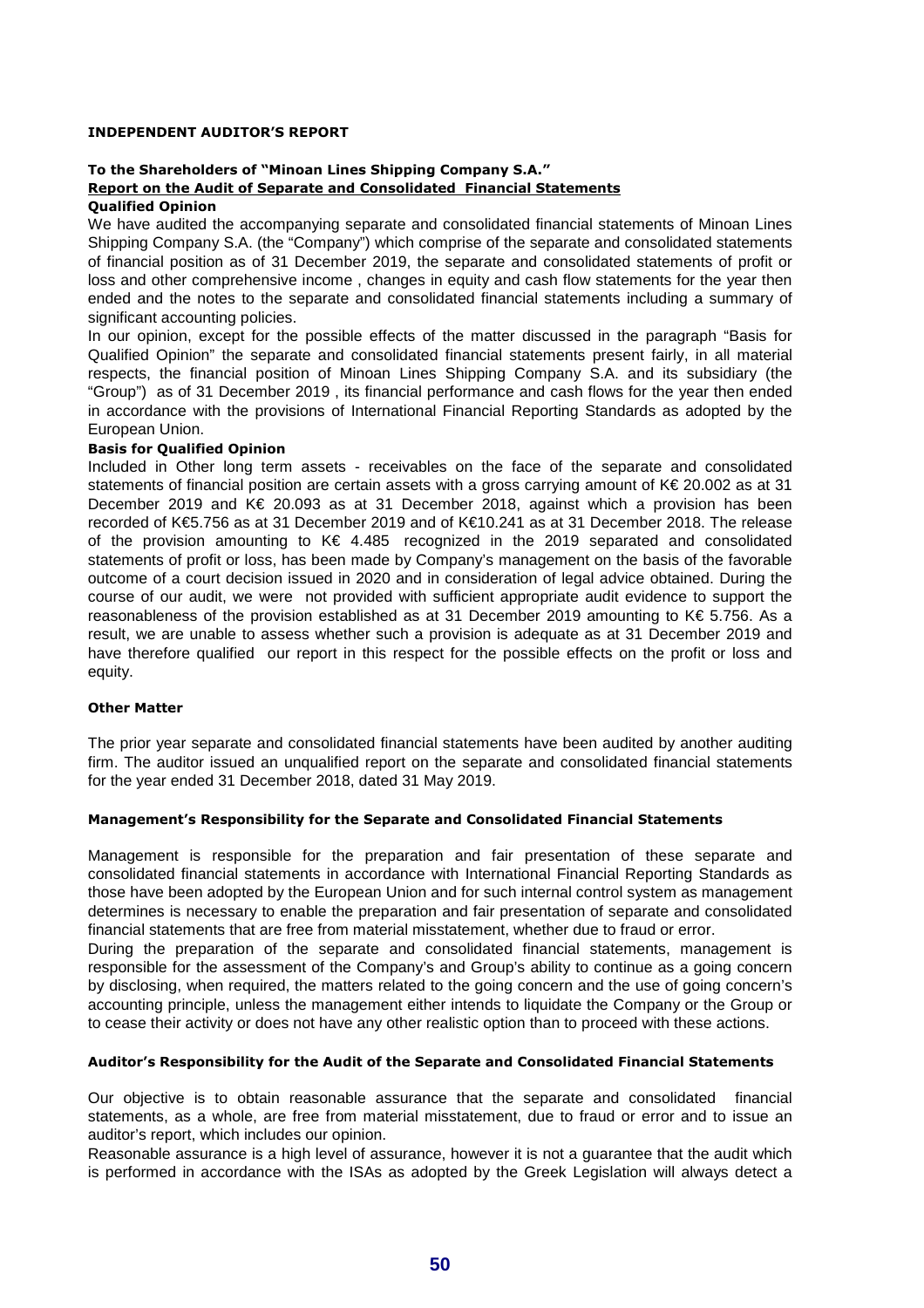material misstatement, in case it exists. Misstatements may result from fraud or error and are considered as material when individually or cumulatively could reasonably be expected to influence the financial decisions of users taken on the basis of these separate and consolidated financial statements.

As part of the audit, according to the ISAs as adopted by the Greek Legislation, we exercise professional judgment and maintain professional skepticism throughout the audit. In addition:

- We identify and evaluate the risk of material misstatements in the separate and consolidated financial statements, due to fraud or error, by designing and performing audit procedures that address these risks and we obtain audit evidence that is sufficient and appropriate to be the basis of our opinion. The risk of not detecting a material misstatement due to fraud is higher than that due to error, as fraud may involve collusion, forgery, deliberate omissions, false representations or bypassing of internal controls.
- We understand the internal control procedures that are related to audit in order to design audit procedures appropriate to the circumstances, but not to express an opinion on the effectiveness of the Company's and the Group's internal controls.
- We assess the appropriateness of the accounting policies and methods used and the reasonableness of accounting estimates and relevant disclosures made by the management.
- We conclude on the appropriateness of the use by the management of the going concern principle and based on the audit evidence obtained whether there is material uncertainty on the Company's and the Group's ability to continue as a going concern. If we conclude that there is material uncertainty, we are obliged to draw the attention in the audit report on the disclosures in the separate and consolidated financial statements or whether these disclosures are insufficient to modify our opinion. Our conclusions are based on audit evidence obtained until the date of the auditor's report. However, future events or conditions may cause the Company and the Group to cease its operation as a going concern.
- We evaluate the overall presentation, the structure and the content of the separate and consolidated financial statements, including disclosures, and whether the separate and financial statements, including disclosures, and whether the separate and consolidated financial statements present the underlying transactions and the events in a manner that it achieves a fair presentation.
- We obtain sufficient and appropriate audit evidence for the financial information of the companies or their business transactions within the group to express an audit opinion on separate and consolidated financial statements. We are responsible for the direction, supervision and performance of the audit of the Company and its subsidiary. We remain solely responsible for the audit opinion.

Among other issues, we communicate to the management for the planned scope and the timetable of the audit, as well as for significant audit findings, including any significant deficiencies in internal control that are identified during our audit.

#### **Report on Other Legal and Regulatory Requirements**

Taking in consideration that the management has the responsibility of the preparation of Board of Directors' Report, in accordance with the requirements of the paragraph 5 of article 2 (part 2) of the law 4336/2015, we note that:

a) In our opinion, the Board of Directors' Report has been prepared in accordance with the current legal requirements of the articles 150 and 153 of Law 4548/2018 and its content corresponds to the attached separate and consolidated financial statements for the year ended 31 December 2019.